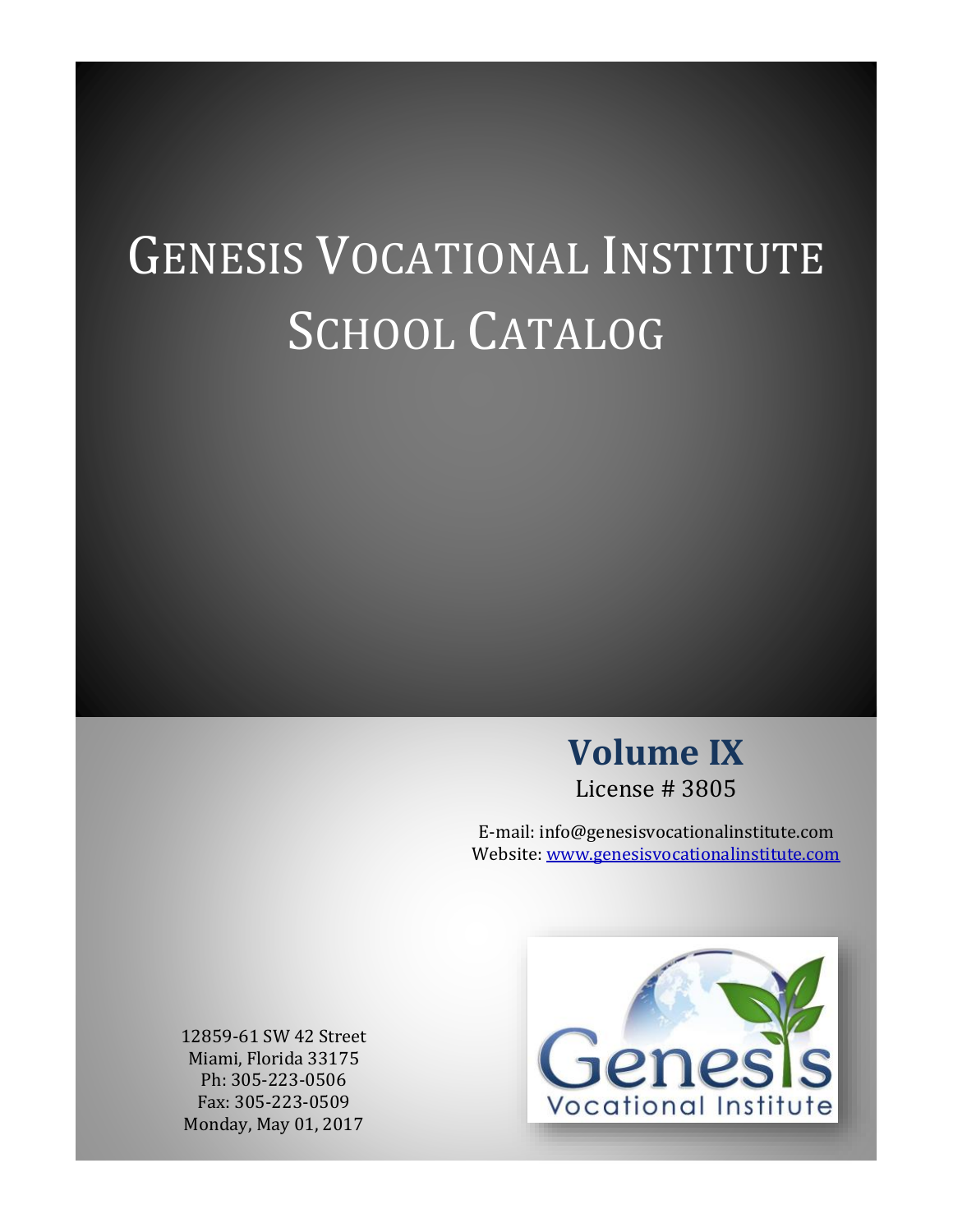# **Table of Contents**

| Policy for Transferability of Credits to other Institutions12 |  |
|---------------------------------------------------------------|--|
| Policy for Granting Credit for Previous Education12           |  |
|                                                               |  |
| Policy for Transfer of Credit within Genesis12                |  |
|                                                               |  |
|                                                               |  |
|                                                               |  |
|                                                               |  |
|                                                               |  |
|                                                               |  |
|                                                               |  |
|                                                               |  |
| Standards of Academic Progress (SAP) 14                       |  |
| Standards of Progress for VA Students14                       |  |
|                                                               |  |
|                                                               |  |
|                                                               |  |
|                                                               |  |
|                                                               |  |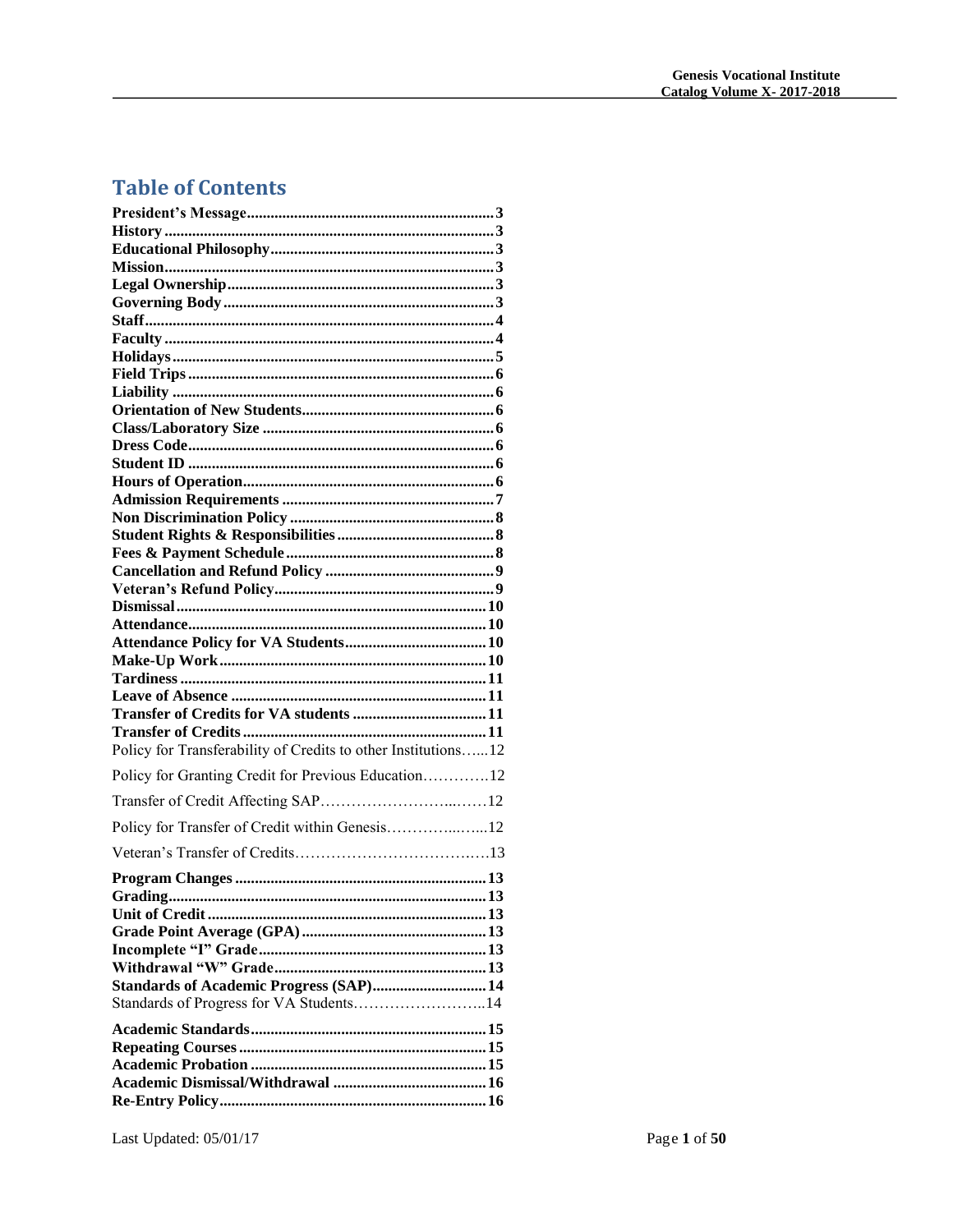| Non-discrimination/Equal Opportunity Policy19         |
|-------------------------------------------------------|
|                                                       |
|                                                       |
|                                                       |
|                                                       |
|                                                       |
|                                                       |
|                                                       |
|                                                       |
|                                                       |
|                                                       |
| <b>Adverse Weather and Emergency Closing Policy21</b> |
|                                                       |
|                                                       |
|                                                       |
| Description of School Facilities and Equipment 22     |
|                                                       |
|                                                       |
|                                                       |
|                                                       |
|                                                       |
|                                                       |
|                                                       |
|                                                       |
|                                                       |
|                                                       |
|                                                       |
|                                                       |
|                                                       |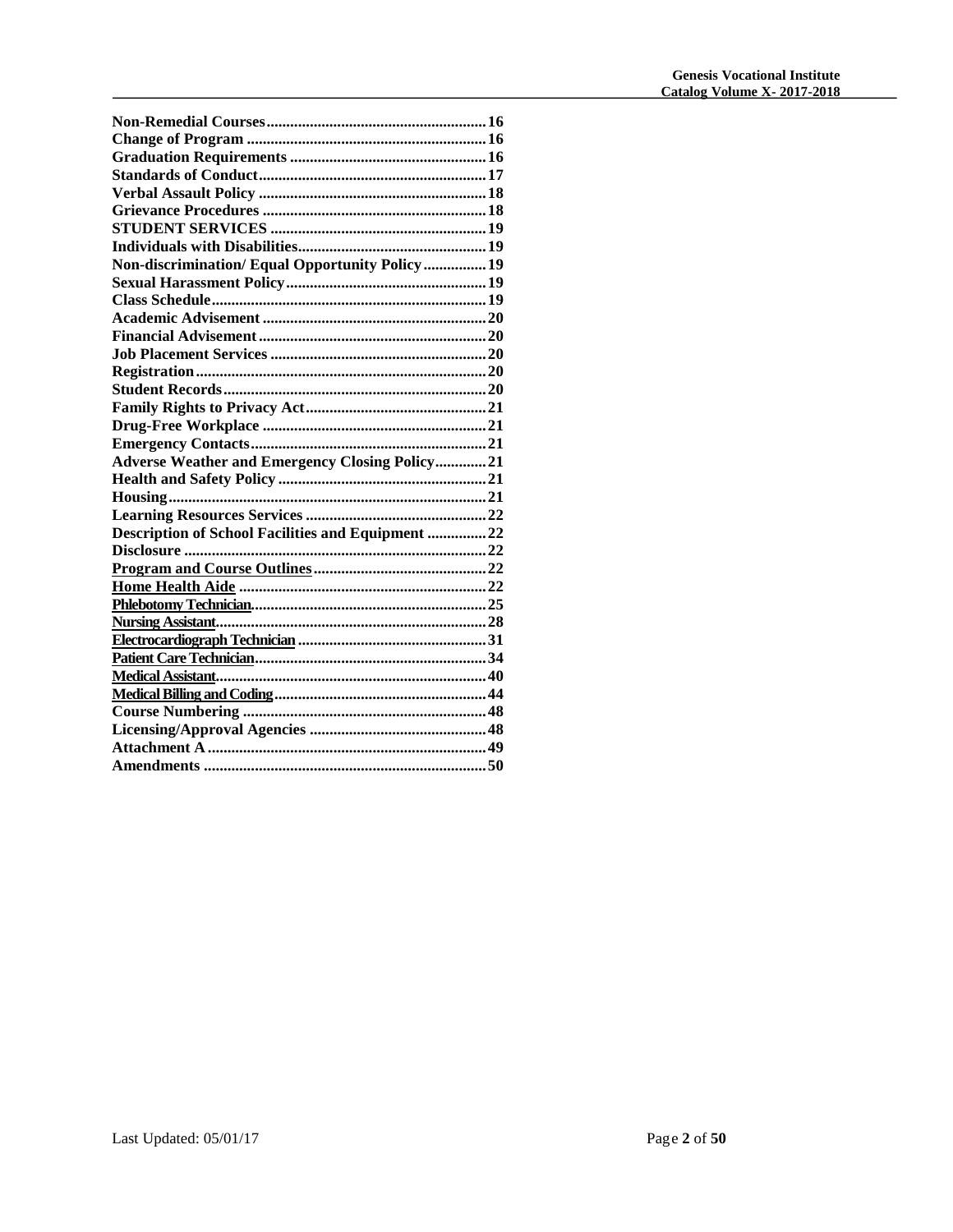# **President's Message**

Career training is a road that leads to challenges and roles that force us to take personal leaps and bounds we may never have encountered otherwise. We are honored that you have considered Genesis Vocational Institute as an instrument of your journey. It is our desire to help you reach your goals for a new future that can be filled with professional satisfaction and numerous rewards. We do hope that your career choices continuously lead you to pursue education so that you can continue to grow professionally. So it is with great pleasure that we welcome you to our school let it become your school. Genesis Vocational Institute is ready to serve you and the community, making dreams a reality, and helping people just like you take your place on the road of life.

Thank You.

*Adriana Francese, School Director*

# **History**

Genesis Vocational Institute was started in October 2007. Owners of Genesis Vocational Institute possesses a decade of experience with adult learners in career training.

# **Educational Philosophy**

Genesis Vocational Institute aims to provide hands on training to our students, and to provide the industries of interest, skilled workers who are ready to engage in a career in high demand.

# **Mission**

Our mission is to train students to become entry level professionals in careers that are in high demand. We aim to improve employability and inspire life long career growth, thereby improving the quality of life of individuals in our community.

# **Legal Ownership**

Genesis Vocational Institute, Corp. is a corporation formed under the laws of the State of Florida. Current owners and officers are Adriana Francese, President, Samanta Ferrini Vice President and Leandro Ferrini Secretary.

#### **Corporate Name**

The institutions corporate name is Genesis Vocational Institute, Corp. and is doing business as Genesis Vocational Institute.

#### **Governing Body**

The name and corporate address of the governing body of Genesis Vocational Institute, Corp. is:

# **Genesis Vocational Institute, Corp.**

12859-61 SW 42 Street Miami, Florida 33175 305-223-0506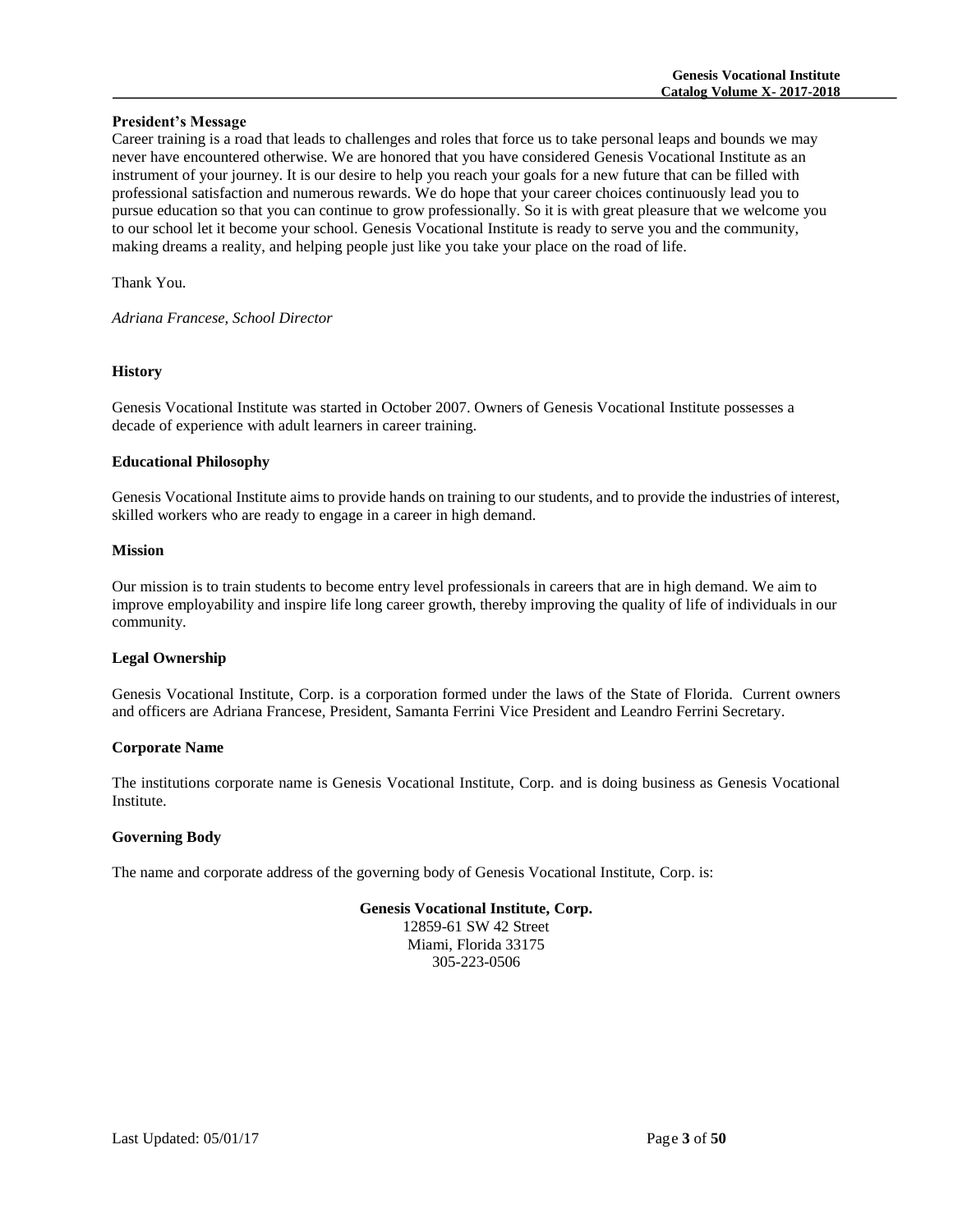# **Staff**

Adriana Francese President Campus Director

Samanta Ferrini Vice President Director of Admission Director of Advisement

Leandro Ferrini Secretary Library Coordinator Financial Aid Coordinator

Yorda Gordon Job Placement Representative

Dailys Gonzalez Registrar Coordinator

Leonor Nuñez Admissions Representative

# **Faculty**

(Amendments on Faculty and Staff will be added as an Addendum to the school catalog as hired).

#### **Miguel de Jesus Perez Martinez ARNP**

Nursing Assistant Program Director Florida Department of Health Adv. Registered Nurse Practitioner ARNP9383159 Master of Science in Nursing Florida International University, Miami FL Bachelor of Science in Nursing Florida International University, Miami FL

# **Elier Tinoco ARNP**

Full Time Faculty Member Nursing Assistant Instructor Florida Department of Health Adv. Registered Nurse Practitioner ARNP9428804 Master of Science in Nursing Florida International University, Miami FL Bachelor of Science in Nursing Florida International University, Miami FL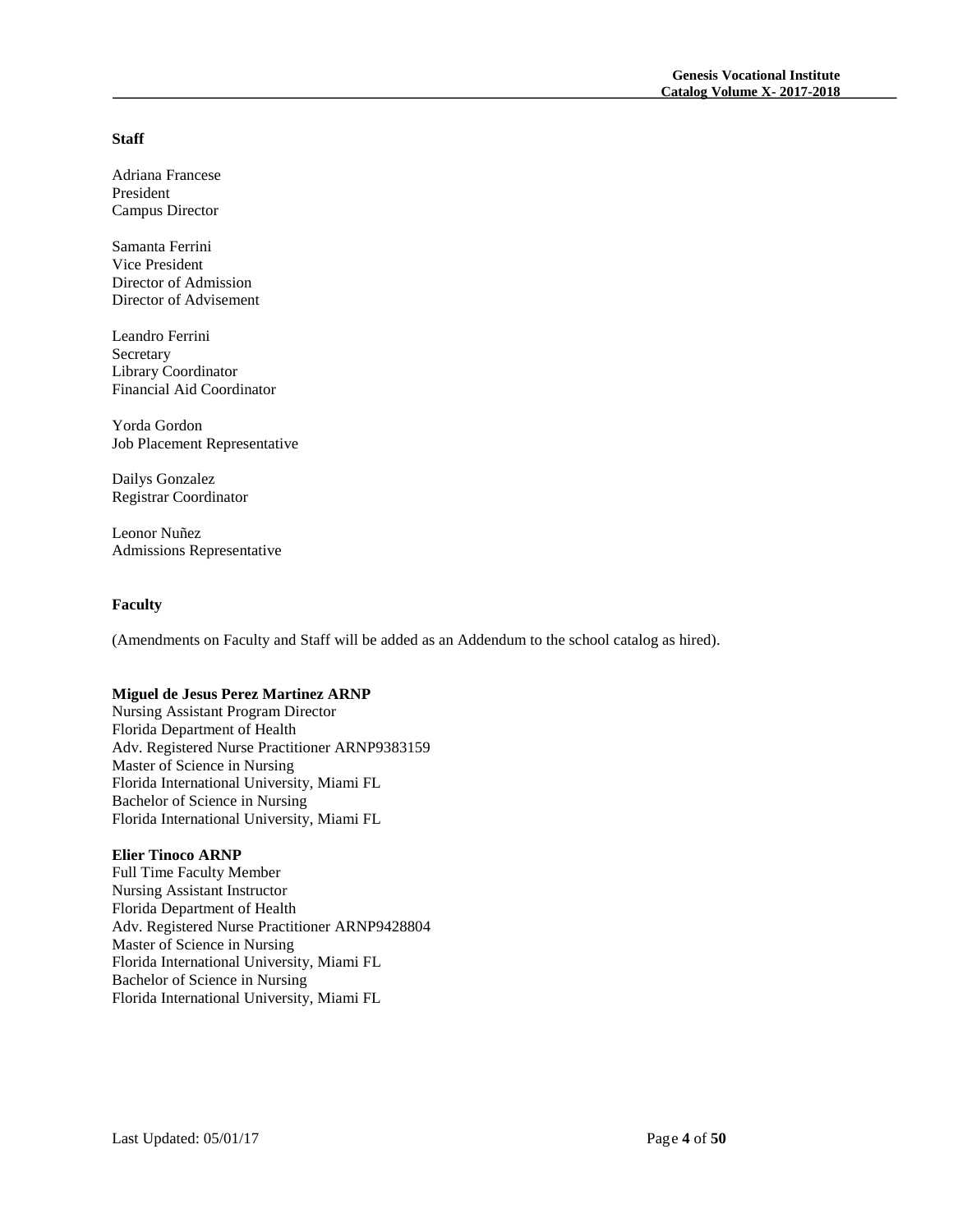#### **Carmen Beck LPN, CNA**

Full Time Faculty Member Home Health Aide Instructor Patient Care Technician Instructor Practical Nurse (Genesis Vocational Institute) Licensed Practical Nurse: (PN5218817) Nursing Assistant (Genesis Vocational Institute) Certified Nursing Assistant: (CNA269280) Phlebotomy Technician (Miami Sunset Senior High School) AMCA #PTC-1826

# **Rodolfo Masferrer**

Full Time Faculty Member Medical Assistant Instructor Patient Care Technician Instructor Electrocardiograph Technician Instructor Phlebotomy Technician Instructor National Healthcareer Association Certified Medical Clinical Assistant Certification #Y8L3P9N2 American Medical Certification Association Professional Healthcare Instructor Certification # PHIC 4453

# **Marcelo Eduardo Torres**

Part-Time Faculty Member Medical Billing and Coding Instructor Master of Science in International Business Humboldt International University FMG Foreign Medical Graduate School of Medicine, Catholic University of Guayaquil, Ecuador CPC-P – Certified Professional Coder Payers (American Academy of Professional Coders) CENTC- Certified ENT Coder (American Academy of Professional Coders) CCS- Certified Coding Specialist (American Health Information Management Association) CPC- Certified Professional Coder (American Academy of Professional Coders)

#### **Liliana Rodriguez**

Home Health Aid Instructor Certified Nurse Assistant C.N.A 344278 Genesis Vocational Institute, Miami FL

#### **Holidays**

Martin Luther King Day President's Day Good Friday Memorial Day Independence Day Labor Day Veteran's Day Thanksgiving Day & Day After Christmas Day through New Year's Day Spring Break Summer Recesses

Last Updated: 05/01/17 Page **5** of **50**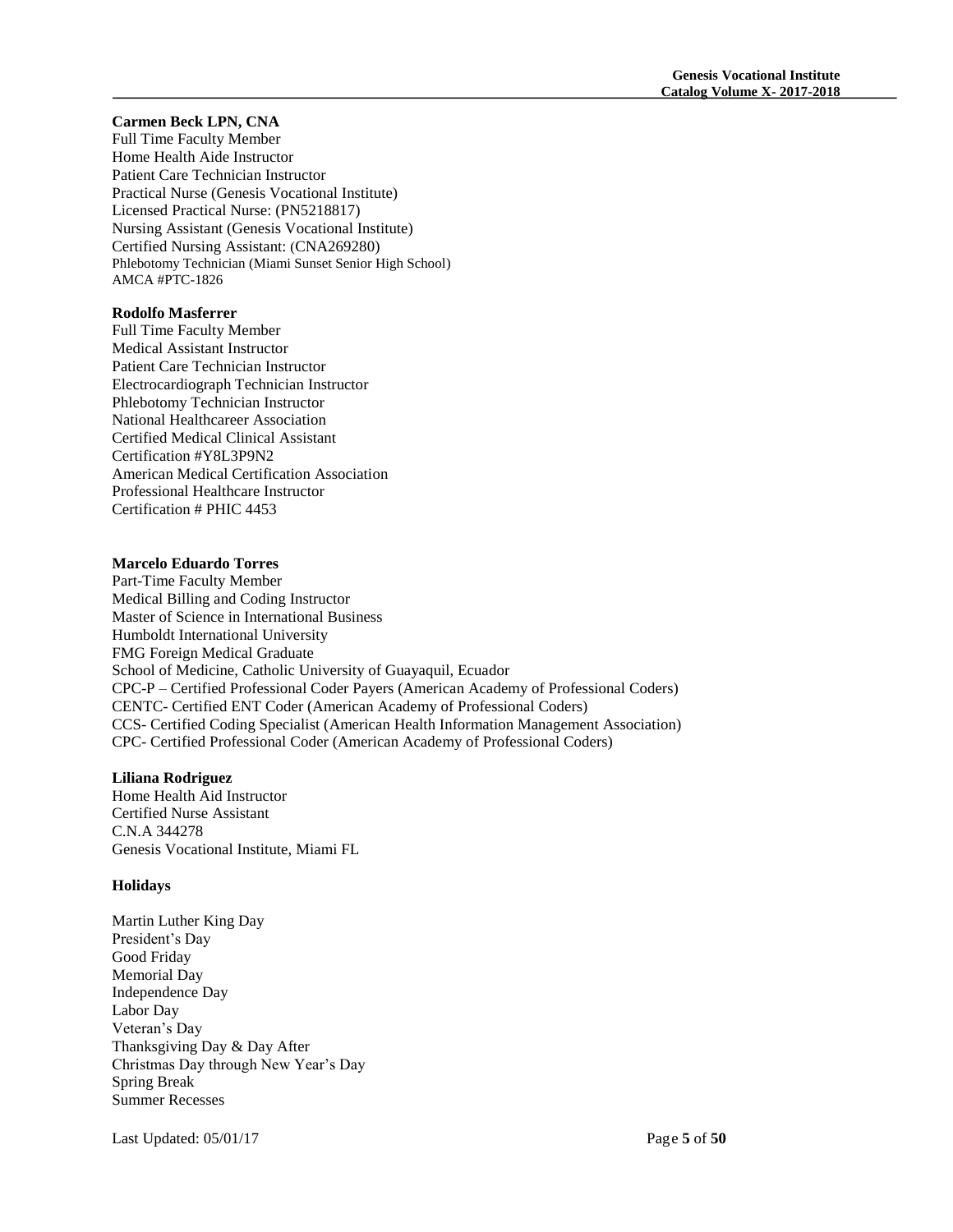# **Parking**

Parking and traffic regulations must be maintained for the protection of all students. Students must park in authorized spaces. Students must not park in handicapped spaces (unless possessing the appropriate licensure), on sidewalks, and in "no parking areas." Violators are subject to being towed without prior warning or formal notification.

# **Field Trips**

Students may be eligible to participate in approved field trips by their instructors at appropriate times during the classroom training period. These trips are designed to supplement the curriculum and to introduce students to situations that cannot be reproduced in the classroom. Students will be notified in advance of any scheduled trips.

# **Liability**

Genesis does not provide personal, medical, or liability insurance against fire, theft, or vandalism of students' personal property. Students are covered by professional liability insurance during the clinical components of the programs.

# **Orientation of New Students**

Orientation is conducted prior to the beginning of each program as a means of introducing new students to Genesis. During this orientation, students are introduced to the mission of Genesis. Members of the administration familiarize students with Genesis facilities and explain academic policies and regulations. Please allow approximately 2 hours to complete orientation.

#### **Class/Laboratory Size**

In order for students to receive individualized attention, Genesis will maintain proper ratio between faculty and students to allow adequate attention. The student-faculty ratio will generally not exceed 25:1 in theory class and 15:1 in laboratory classes. Laboratory class size will vary by program.

#### **Dress Code**

Genesis maintains a strict dress code for its students. All students are expected to be neat, clean, and dressed in medical scrubs consistent with the type of dress that would be required for the medical/business office, in the color designated by Genesis. The student's footwear should consist of clean, sneakers or medical clogs. A student's appearance must reflect the demands to maintain astute professional, medical, and hygienic standards. Personal appearance is one of the first features upon which an employer evaluates a candidate for employment.

All students are treated equally and are required to practice good hygiene as a daily routine. A clean, professional appearance is essential in Genesis because of the nature of our work.

#### **Student ID**

ID cards are issued to registered students for identification purposes before going to clinical externship.

# **Hours of Operation**

Office Hours: Monday through Friday 9:00am – 7:00pm

Last Updated: 05/01/17 Page **6** of **50**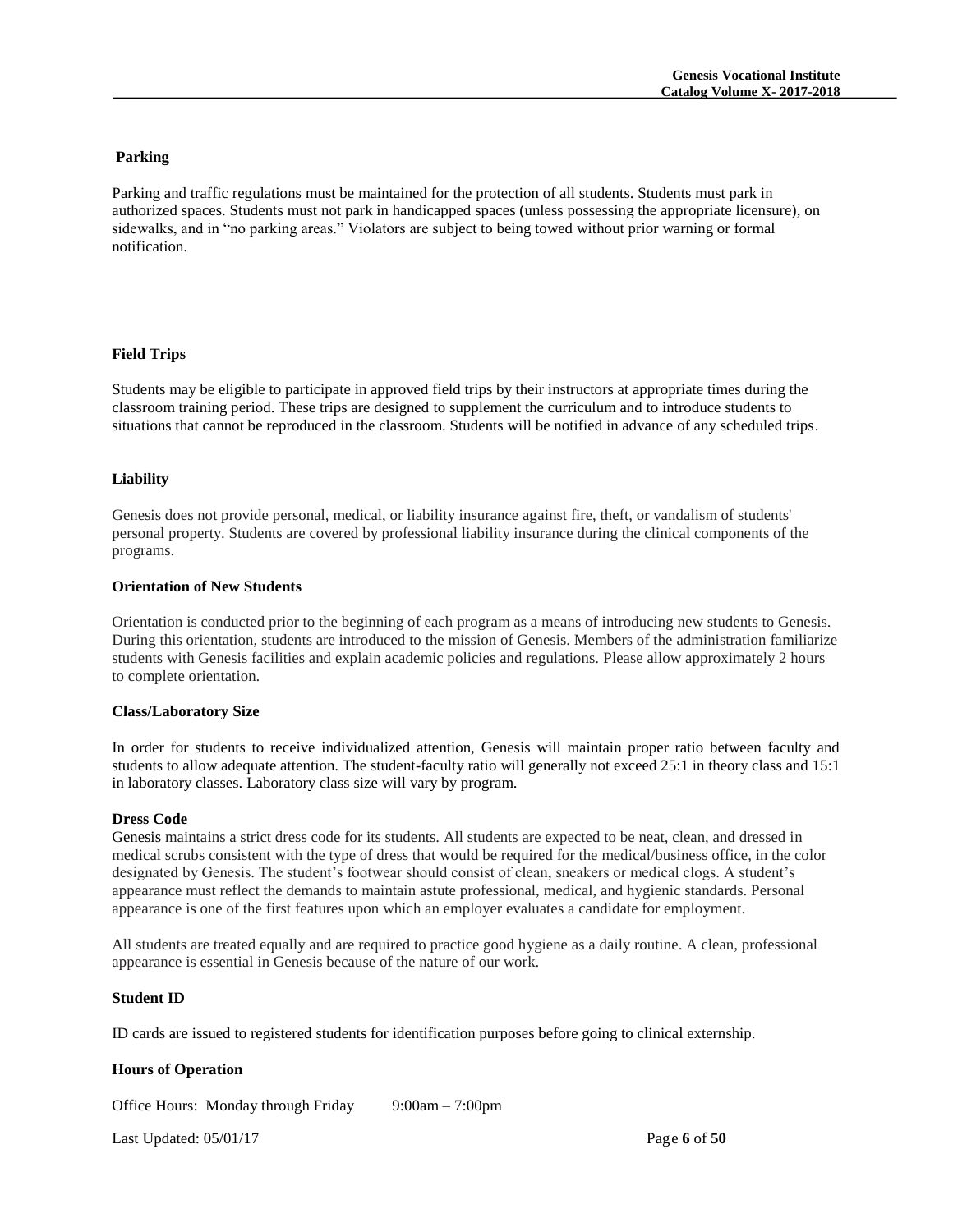School Hours: Monday through Friday 9:00am – 9:00pm Saturday 9:00am – 2:00pm Sunday Close

#### **Admission Requirements**

- 1. Applicants must be at the compulsory age of attendance.
- 2. For programs that are more than 400 hours the applicant should present evidence of a high school diploma, high school certification, or GED.
- 3. Students, who do not have a high school diploma, high school certification or GED and are 17 years and 9 months of age or older must demonstrate the ability to learn from the program of instruction by passing the Wonderlic Basic Skills Test (BST) with a minimum score of 303-321 in English and 294-313 in Math.
- 4. Students that graduated high school in a country other than the United States and do not have a copy of their high school diploma must sign the Educational Affidavit form. This form certifies that the student completed high school in a foreign country. This student must also pass the Wonderlic BST test with a minimum score of 303-321 in English and 294-313 in Math.
- 5. Students who are at least 17 and 9 months years of age, may enroll in any program however, a parent or legal guardian must also sign the Enrollment Agreement.
- 6. All accepted students must complete an Enrollment Agreement.
- 7. Applicants will receive the school catalog at the time of signing the Enrollment Agreement.
- 8. Genesis Vocational Institute will keep records of prospective students denied admission for at least one year.
- 9. Prospective students, who were denied admission and would like to view their file, may submit a written request. Access to view the file will be granted within 24 hours of request.

#### **Rotation Requirements**

The following documentation is required from students before they begin their clinical rotations

For Nursing Assistant and Patient Care Technician Background Screening Level 2. Completed Physical and PPD Exam

#### **For Medical Assistant and Medical Billing & Coding:**

No additional documentation required

#### **Important Note**:

Applicants for Nursing Assistant Training, which require state certification, are advised that they will be required to submit an Additional Criminal History Questionnaire per Florida Statute 456.0635. Presence of criminal convictions on record may cause the rejection of an applicant for state licensure.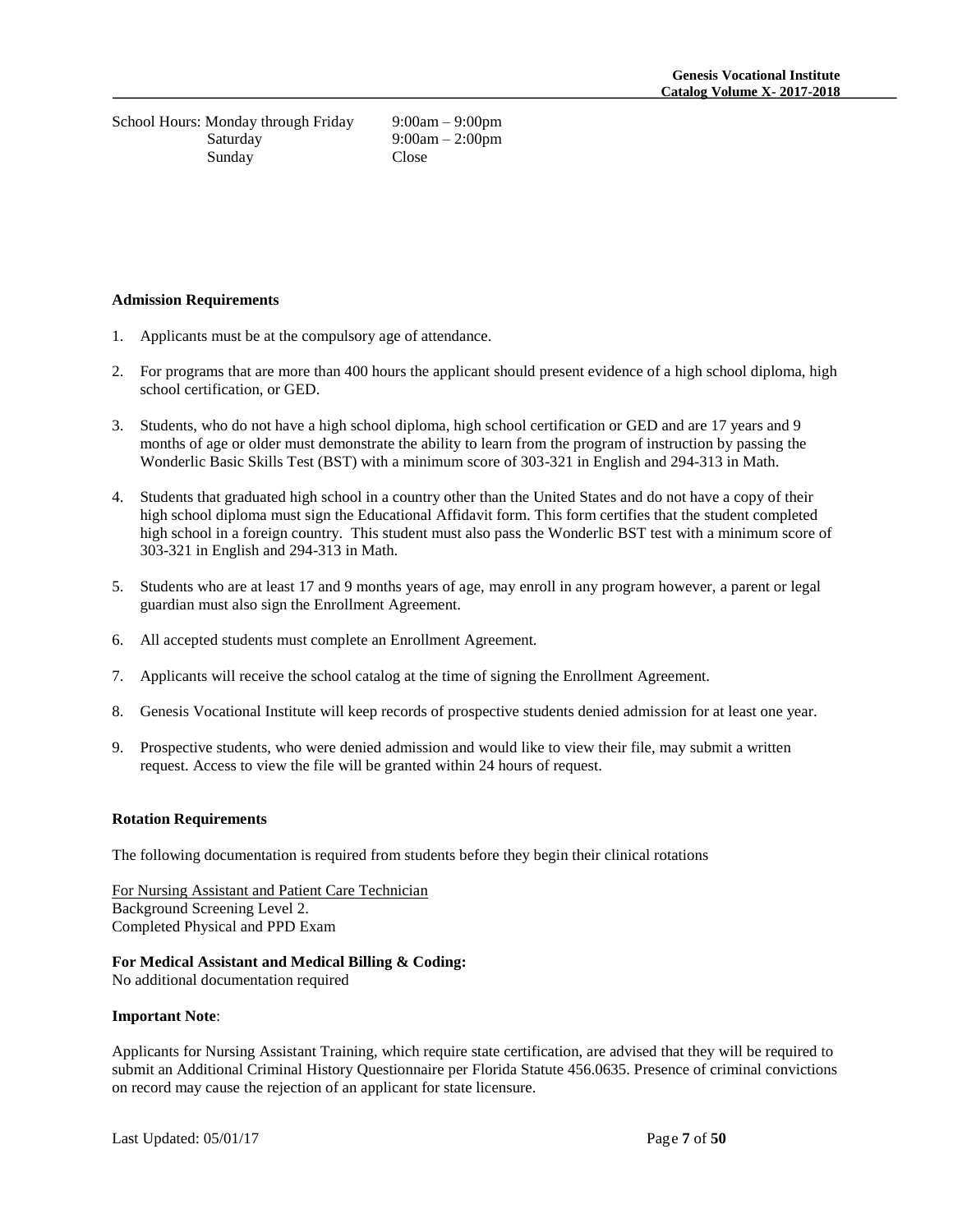Students admitted to the Nurse Assistant program are required to have their physician complete the physical examination form provided by Genesis Vocational Institute. The physical form is required by some clinical sites for rotation purposes.

#### **Non Discrimination Policy**

Genesis Vocational Institute does not discriminate regarding race, sex, color, creed and/or religion.

# **Student Rights & Responsibilities**

Genesis Vocational Institute seeks to maintain an environment where students have the following rights:

- Students can freely exchange diverse ideas in an orderly manner inside and outside the classroom;
- Students can associate freely with other individuals, groups of individuals and organizations for purposes which do not infringe on the rights of others;
- Students can expect to participate fully in Genesis Vocational Institute's community without discrimination as defined by federal and state law;
- Students can function in their daily activities without unreasonable concerns for personal safety, and in an environment that is conducive to educational activity;
- Students can expect discipline to be implemented through established procedures containing all elements of due process for the adjudication of charges, and the opportunity for continued school involvement (as appropriate) until the resolution of the charges;
- Student information is maintained confidential, free of unreasonable intrusions into information and/or matters relevant to identity and well-being;
- Students have access to established procedures for respectfully lodging a grievance to Genesis Vocational Institute.
- Students have access to all faculty, staff, resources and supplemental educational holdings maintained on campus for the professional development of students and the learning process.
- Students study in a setting that is conducive to personal growth.
- Students have the right to expect responses from Genesis Vocational Institute's academic and administrative departments.
- Students can expect academic and administrative policies that support intellectual exploration, learning, and growth.

# **Fees & Payment Schedule**

All prices for programs are printed herein. There are no carrying charges, interest charges, or service charges connected or charged with any of these programs. It is suggested that books and uniforms be purchased prior to attending class. Payment of tuition is due, in full, on or before the first day of class, unless a student requires a payment plan. Any students who are unable to pay the tuition and fees in full may arrange a payment plan to Genesis or apply for a private education loan through a third-party lender. Genesis reserves the right to assign any unpaid balances to an outside agency for collections. Genesis does not participate in the federal Title IV program.

Genesis acceptable payment options are as follows:

**1.** Payment in full on or before the first day of class.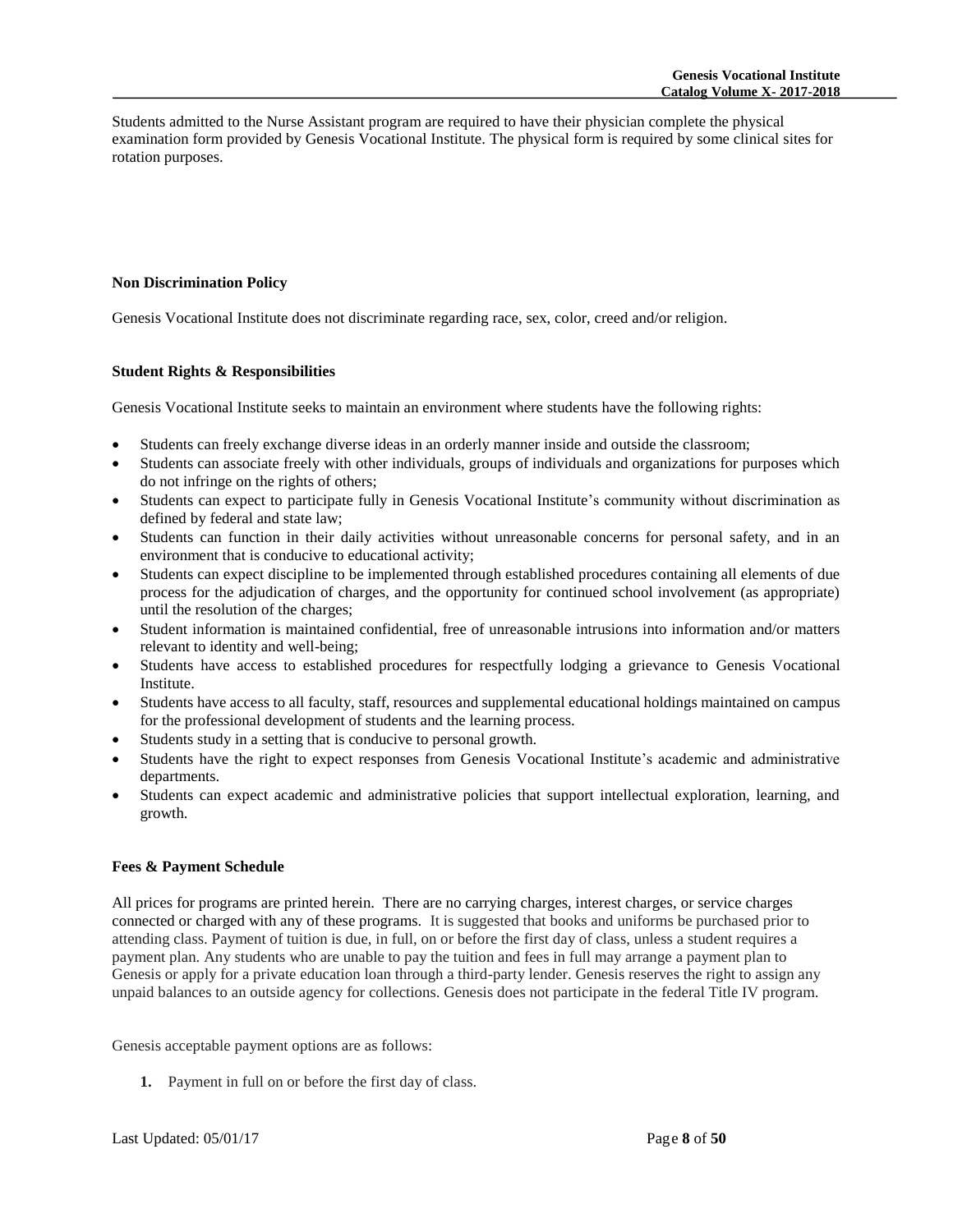- **2.** Private loans Private education loans, sometimes called alternative loans, are available for students who have a need in order to cover educational costs. Private loans are offered by private lenders, and there are no federal forms to complete. Eligibility for private student loans often depends on your credit score.
- **3.** Employer reimbursement many employers have programs that reimburse students for educational costs. Students should contact the personnel office at their place of employment to determine if such funding is available for attendance at Genesis.
- **4.** Installment plans, which will be set up based upon the student's ability to make monthly payments over the length of the program, with a minimum down payment made on or before the first day of class, are available.

We accept the following methods of payment: Cash, Money Orders, MasterCard, Visa, or other major credit cards. Cost of clock hour is included in the price cost for the goods and services. (Note: The total cost does not include licensing or any other regulating agency fees.)

The Application fee is due at the time of signing the Admission Application.

The Registration fee is due at the time of signing the Enrollment Agreement for admissions. Students must adhere to the payment plan outlined in the Student Enrollment Agreement which is completed at the time of registration. Payments are due on between the 1<sup>st</sup> and 10<sup>th</sup> day of every month; late payments are subject to the Late Fee policy outlined in the Student Enrollment Agreement.

In the event that a student's account is sent to collections, Genesis Vocational Institute shall be entitled to collection, attorney fees and cost on the account thereof.

# **Cancellation and Refund Policy**

- 1) Should a student's enrollment be terminated or cancelled for any reason, all refunds will be made according to the following refund schedule:
- 2) Cancellation can be made in person, by electronic mail, by Certified Mail or by termination.
- 3) All monies will be refunded if the school does not accept the applicant or if the student cancels within three (3) business days after signing the enrollment agreement and making initial payment.
- 4) Cancellation after the third (3rd) Business Day, but before the first class, results in a refund of all monies paid, with the exception of the registration fee (not to exceed \$ 150.00).
- 5) Cancellation after attendance has begun, through 40% completion of the program, will result in a Pro Rata refund computed on the number of hours completed to the total program hours.
- 6) Cancellation after completing more than 40% of the program will result in no refund.
- 7) Cancellation of classes or programs by the institution before or after attendance has begun will result in 100 percent refunds.
- 8) Termination Date: In calculating the refund due to a student, the last date of actual attendance by the student is used in the calculation unless earlier written notice is received.
- 9) Refunds will be made within 30 days of termination of students' enrollment or receipt of Cancellation Notice from student.
- 10) A student's enrollment can be terminated at the discretion of the governing board of the school for insufficient academic progress, non-payment of academic costs, or failure to comply with rules.
- 11) Books, materials and fees will not be refunded, thus will not be included in the refund calculation.
- 12) If the student is withdrawn from a course or courses for disciplinary reasons, the student is not entitled to a refund of matriculation, tuition or special fees.

#### **Veteran's Refund Policy**

The refund of the unused portion of tuition, fees, and other charges for veterans or eligible persons who fail to enter a course or withdraw or discontinue prior to completion will be made for all amounts paid which exceed the approximate pro rata portion of the total charges that the length of the completed portion of the course bears to the total length of the course. The proration will be determined on the ratio of the number of days or hours of

Last Updated: 05/01/17 Page **9** of **50**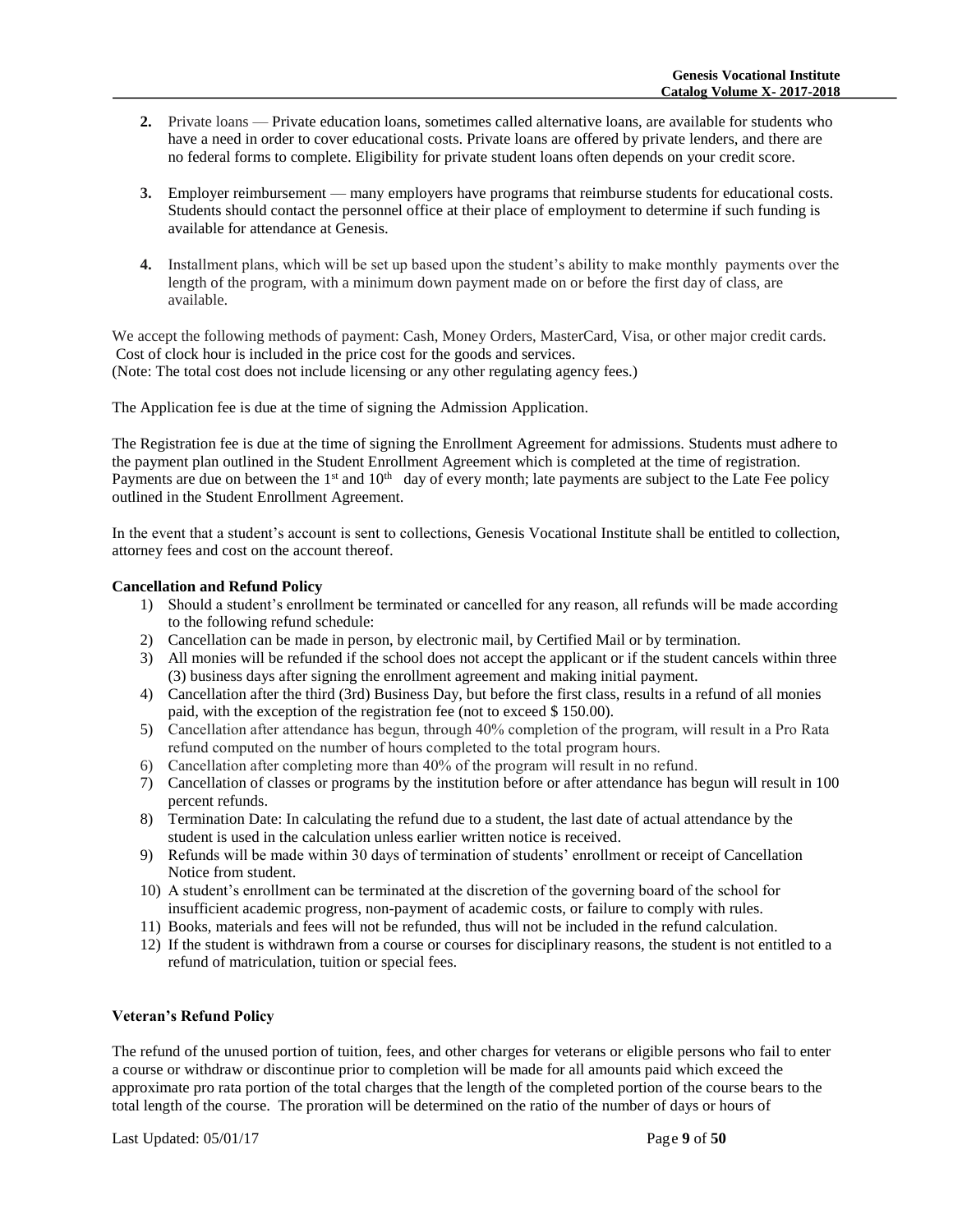instruction completed by the student to the total number of instructional days or hours in the course and must be pro rata to the very end.

Effective 04/07/2015 the following policies for VA students have been modified: For programs whose length is over 240 clock hours, students will be placed on academic probation for a period of two months.

# **Dismissal**

A student may be dismissed, at the discretion of the Director, for insufficient academic progress, non-payment of costs, or failure to comply with rules of conduct and policies of the institution.

#### **Attendance**

Students are expected to attend all scheduled class meetings and to arrive on time. Students are expected to inform faculty in advance of any dates where a students may be absent. It is the responsibility of the student to make up missed work. In order for an absence to be excused the student shall provide a doctor's note or court document. Absences due to the death of an immediate family member will also be excused. Students needing to take more than 3 consecutive days off will be required to take a Leave of Absence. Students with excessive absences will be subject to disciplinary action, including termination from their course of study.

All externship hours that are missed must be made up. More than three absences from externship assignments without prior notice may result in termination from school.

#### **Absences for Programs of more than 400 hrs.**

Students will be allowed 1 excused absence per every 100 hours of program length and 1 unexcused per every 200 hours of program length. Students who do not adhere to this policy and have excessive absences will first receive a written warning. Students who continue to have excessive absences in any given period will receive a second warning letter. Finally, a dismissal letter will be issued to any student whose absences have hindered their progress in the program. Once the dismissal letter has been issued the student will be dropped from the program.

#### **Absences for Programs of less than 400 hrs.**

Students will be allowed 1 excused and 1 unexcused absence per month. Absences are not to exceed 2 per month. Students will receive a warning letter after their third absence. A second warning will be issued after a fourth absence. Finally, after a fifth absence the student will receive a dismissal letter. Once the dismissal letter has been issued the student will be dropped from the program.

#### **Attendance Policy for VA Students**

Early departures, class cuts, tardies, etc., for any portion of a class period will be counted as full-hour of absence.

Students exceeding 10% total absences in a calendar month will be terminated from their VA benefits for unsatisfactory attendance.

In order to show that the cause of unsatisfactory attendance has been removed, students must show good attendance (as defined) for one calendar month after being terminated for unsatisfactory attendance. After such time, the student may be recertified for VA education benefits.

The student's attendance record will be retained in the veteran's file for USDVA and SAA audit purposes. VA students are required to attend all classes.

# **Make-Up Work**

Last Updated: 05/01/17 Page **10** of **50**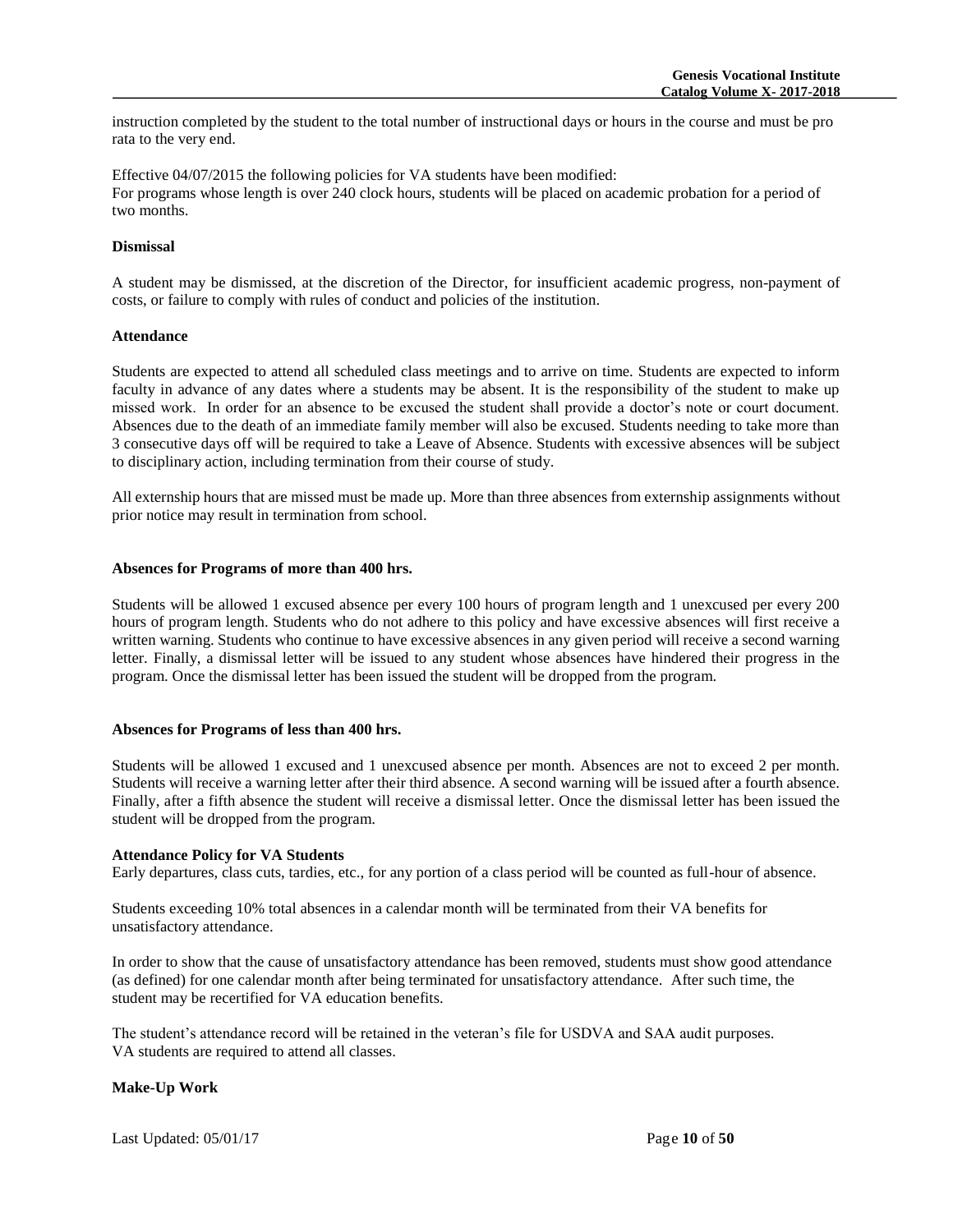The school will schedule one make-up work day per month on a Wednesday. The student will only be allowed to make-up one exam per month with an excused absence. If any other exams are missed, the student will receive a "0" grade. No make-up exam will be given if the student receives a "D" or "F" on the exam. Final exams and unit exams cannot be made-up if the student is absent from these exams he/she will receive a "0" grade.

# **Tardiness**

Attendance and promptness reflect an individual's level of professionalism and work ethic. Since Genesis Vocational Institute trains students for careers, we believe our policies should reflect the work environment. A student arriving after attendance has been taken is considered late. A student who is more than fifteen minutes late, may not be allowed to enter the classroom at the discretion of the instructor. It is the responsibility of the student to make up the missed work in a timely manner. A student who is tardy three times in one calendar month will have one absence recorded on their attendance record.

#### **Leave of Absence**

Genesis Vocational Institute requires students to provide a written, signed, and dated request for a Leave of Absence prior to the last date of attendance. However, if unforeseen circumstances prevent a student from providing a prior written request, Genesis Vocational Institute may grant the student's request for a leave of absence and document its decision in the student's file. The student must provide Genesis Vocational Institute with the written request within 30 days.

A student may be granted a Leave of Absence (LOA) up to 180 days in any 12-month period. The number of days in a leave of absence commences the day after the student's last day of attendance. "A 12-month period" begins on the first day of the student's initial leave of absence.

Upon the student's return from the leave of absence, the student is permitted to complete the coursework he or she began prior to the leave of absence without any penalties. A student may take a subsequent LOA if the subsequent leave of absence does not exceed 30 days and the institution determines that the subsequent leave of absence is necessary due to unforeseen circumstances. Approved reasons for a subsequent LOA are jury duty, military reasons, or circumstances covered under the Family and Medical Leave Act of 1993.

If a student does not resume attendance at the institution on or before the end of a leave of absence, the student will be treated as a withdrawal.

It is the responsibility of the student to make up the missed work in a timely manner (within 30 days).

# **Transfer of Credits for VA students**

Genesis Vocational Institute reserves the right to accept or deny the transferring in of clock hours/credits received from another school. The granting of credit for prior learning or exams cannot exceed twenty five percent (25%) of any program. Programs and tuition will be adjusted according to the number of hours/credits accepted by Genesis Vocational Institute.

The school maintains a written record of previous education and training of the veteran or eligible person which clearly indicates that appropriate credit has been given by the school for previous education and training, with the training period shortened and tuition reduced proportionately. The record must be cumulative in that the results of each enrollment period (term, quarter or semester) must be included so that it shows each subject undertaken and the final result, *i.e.*, passed, failed, incomplete or withdrawn, and the VA and the veteran so notified.

#### **Transfer of Credits**

Genesis Vocational Institute reserves the right to accept or deny the transferring in of clock hours/credits received from another school. The granting of credit for prior learning or exams cannot exceed twenty five percent (25%) of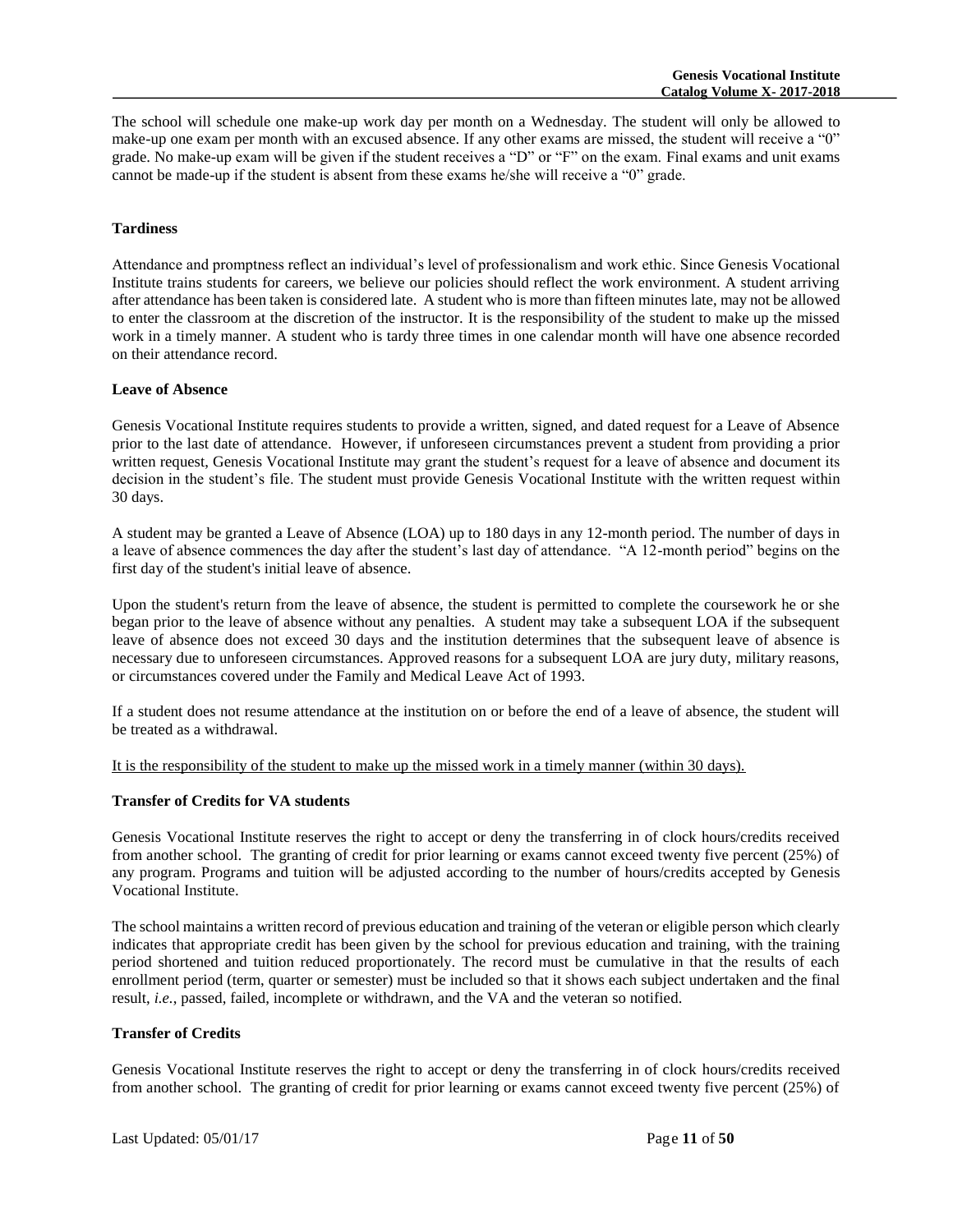any program. Programs and tuition will be adjusted according to the number of hours/credits accepted by Genesis Vocational Institute.

If the student has taken a class more than 3 years ago, Genesis Vocational Institute requires the student to take an equivalent exam of that class prior to accepting or denying the credits/clock hours. The student must obtain a minimum of 70% on the exam, in order for the school to consider accepting the credits/clock hours.

The school maintains a written record of previous education and training of the student which clearly indicates that appropriate credit has been given by the school for previous education and training, with the training period shortened and tuition reduced proportionately. The record must be cumulative in that the results of each enrollment period (term, quarter or semester) must be included so that it shows each subject undertaken and the final result, *i.e.*, passed, failed, incomplete or withdrawn.

Any student, who began a program at Genesis Vocational Institute and wishes to transfer to another program, will receive credit for courses passed and tuition will be adjusted accordingly.

Students who transfer out of Genesis Vocational Institute to another institution may receive their transcript reflecting their hours and grades, providing that all financial obligation have been met by the student to Genesis Vocational Institute. The acceptance of the transferability of credits is the decision of the receiving institution.

# **Policy for Transferability of Credits to other Institutions**

Genesis cannot guarantee the transferability of hours or credits earned at Genesis. Genesis is not an accredited institution; therefore any decision on the transferability of hours or credits is at the sole discretion of the receiving institution.

# **Policy for Granting Credit for Previous Education**

Genesis will consider credits taken at other accredited institutions of higher learning to be accepted as 'transfer credit', provided that these course subjects are comparable to courses offered and applicable toward a Diploma at Genesis. Transfer credit is given for courses with a "C" or better. Transfer credit must be approved by the Director of Education. The student must submit an official transcript from his or her previous school, documenting hours and grades. In certain circumstances, a course description may be required. Any student wishing to submit transcripts from a foreign country for consideration of transfer of credits is required to provide a translation of such transcripts performed by a certified academic translator. No more than 25 percent of the total curriculum may consist of transferred credits.

# **Transfer of Credit Affecting SAP**

An accepted transfer credit is factored into the calculation of how many credits a student has completed for determining the minimum cumulative GPA threshold.

#### **Policy for Transfer of Credit within Genesis**

Transfer of credits from courses or programs within Genesis will carry over students' cumulative grade point average for program applicable courses.

#### **Policy for Seeking Additional Diplomas or Programs**

Students graduating from Genesis and seeking additional diplomas within the school will carry over prior cumulative GPA for program applicable courses. Students seeking an additional diploma should be aware that assessment of their satisfactory academic progress (SAP) will be based on the same criteria used for their first diploma/certification.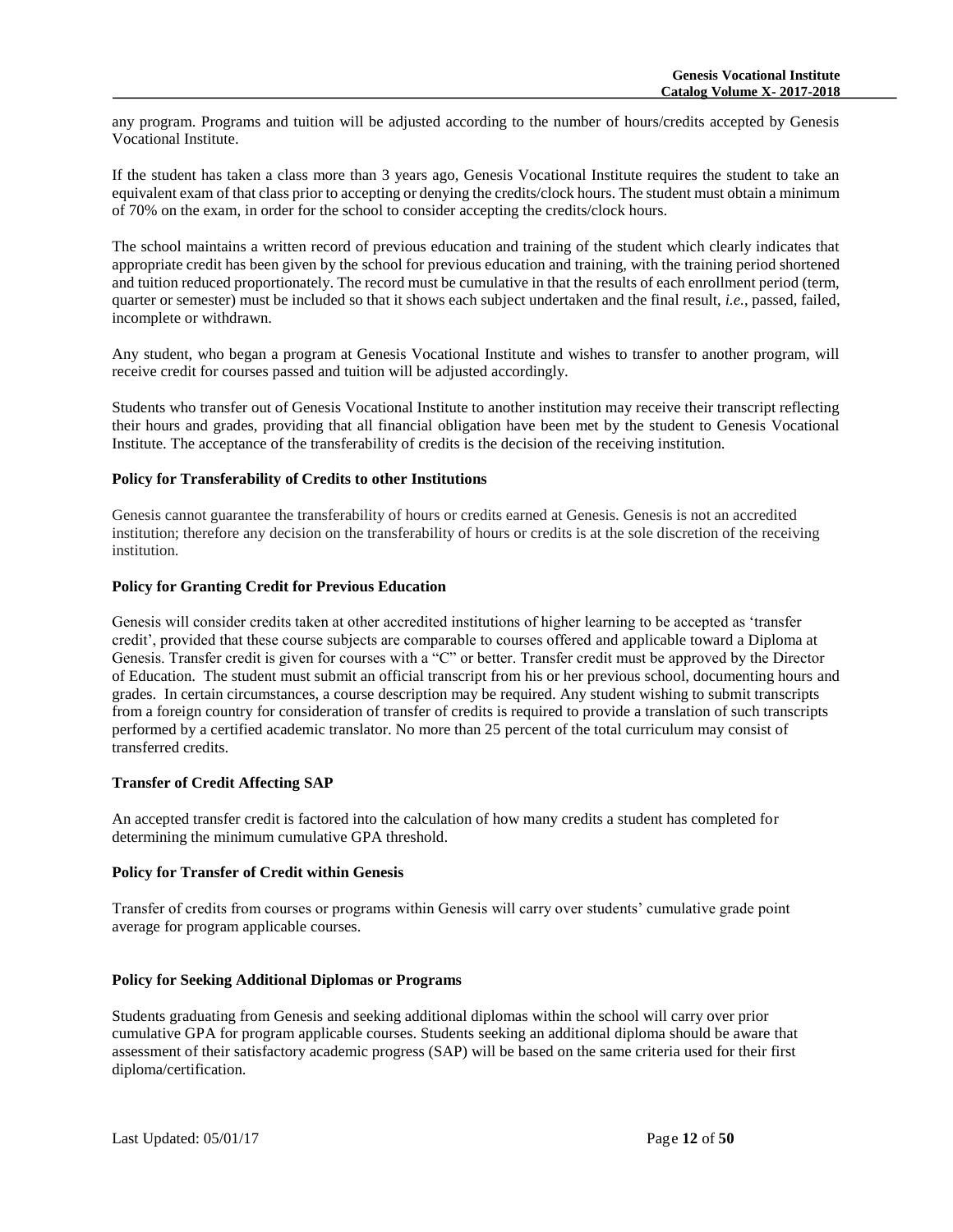# **Veteran's Transfer of Credits**

Students must report all education and training. The school must evaluate and grant credit, if appropriate, with the training time shortened, the tuition reduced proportionately, and the VA and student notified.

#### **Program Changes**

Genesis Vocational Institute reserves the right to amend, add, or delete classes, programs, policies, equipment, tuition, fees, with prior notice of such changes. Reasonable accommodations will be made for students impacted by such changes.

#### **Grading**

Students are graded according to the following Grade Point Average (GPA) system:

*Used in GPA computation*:

| Letter       | Numeric Grade | <b>Status</b> | Grade |
|--------------|---------------|---------------|-------|
|              |               |               | Point |
|              |               |               | Value |
| Α            | 100-90        | Outstanding   | 4.0   |
| B            | 89-80         | Very Good     | 3.0   |
| C            | 79-70         | Satisfactory  | 2.0   |
| D            | 69-60         | Failed        | 1.0   |
| $\mathbf{F}$ | $59-0$        | Failed        | 0.0   |

*Not Used in GPA computation*:  $I = Incomplete$ ;  $W = Withdrawal$ ;

#### **Unit of Credit**

The Unit of Credit used at Genesis Vocational Institute is a clock hour. A clock hour is defined as no less than 40 minutes of any one contact hour in which students participate in learning activities on campus or at an approved externship facility.

#### **Grade Point Average (GPA)**

Each letter grade has a point value. To calculate a GPA, add the total grade point values for all courses and divide that figure by the total number of clock hours attempted.

#### **Incomplete "I" Grade**

An Incomplete "I" is a temporary grade which may be given at the instructor's discretion to a student when illness, necessary absence, or other reasons beyond the control of the student prevent completion of course requirements by the end of the academic term. Students will have two weeks from the term's end date to complete course work. Otherwise, the grade will convert to an "F".

#### **Withdrawal "W" Grade**

A grade of "W" is given when a student drops from a course after they have attended said course.

Withdrawing from a course will have the following affect:

If a student's last date of attendance is at the 20 percent point of attendance of a course, he or she will receive a grade of "F." An "F" grade will affect the students CGPA and the credit attempted/credit earned. An "F' grade will also be counted towards a student's ability to complete the program in the maximum timeframe of 1.5 times or 150% of the program length.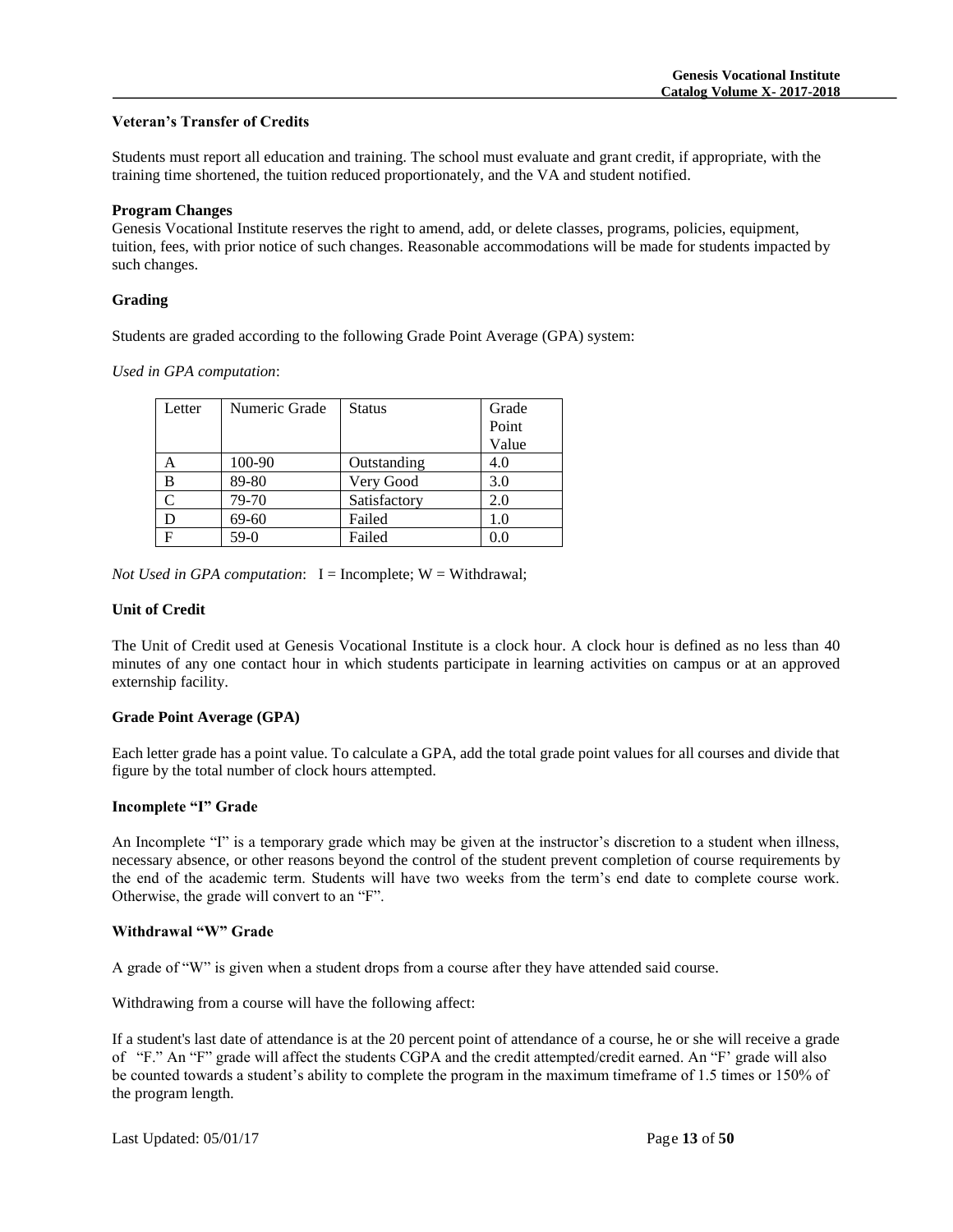If a student's last date of attendance is before the 20 percent point of attendance of component, he or she will receive a grade of "W", and the grade will result in no credit earned and will not affect the credit attempted/credit earned. A "W" grade will, however, be counted towards a student's ability to complete the program in the maximum timeframe of 1.5 or 150% of the program length.

# **Standards of Academic Progress (SAP)**

The "Standards of Academic Progress" establish a formal process through which the administration and faculty of Genesis Vocational Institute, can identify and provide assistance to students who experience academic difficulty.

Students are expected to meet specific standards of satisfactory academic progress while working toward a diploma at Genesis Vocational Institute. Students will be evaluated for academic progress at the end of each academic quarter. The satisfactory academic progress policy measures the following factor:

# 1. Qualitative Measure (Cumulative GPA)

Students must maintain a cumulative grade point average of 2.0 or higher for all clock hours attempted in all programs remain compliant with SAP Policy. This amounts to a "C" average. The grade of "W" has no effect on the student's cumulative grade point average.

# Quantitative Measure (Clock Hour Progression)

You must complete at least 67% of clock hours attempted for each course to remain compliant with SAP Policy. Clock hour progression will be based on a cumulative total of attempted hours to earned hours. For example, a student enrolls in a 60 hour course is required to successfully complete a minimum of 40 clock hours (60 x  $67\%$  = 40) for the course.

#### Start and End Dates for Enrollment: Completion Time

The date of entrance and the frequency of attendance determine the date of completion. The maximum completion time of any program is the number of weeks of instructional time times 1.5; for example, if the completion time of a program is 6 weeks in length, the maximum completion time is  $6 \times 1.5 = 9$  weeks.

If a student exceeds the maximum completion time, the student will be withdrawn once it is determined that they have exceeded the allowable maximum time frame.

For example, if you are pursuing a program that requires 1350 clock hours for graduation, you would reach the maximum timeframe at 2025 clock hours attempted. The student will be withdrawn once it is determined that they have exceeded the allowable maximum time frame.

If you are a transfer student, your accepted transfer coursework will be counted in the maximum timeframe. You can repeat a course, but the credits will also be applied toward the maximum timeframe.

#### **Standards of Progress for VA Students**

Each student receiving VA educational benefits is expected to complete his program within the number of training hours approved by the Bureau of State Approving for Veterans Training, Florida Department of Veterans Affairs.

In addition, the student must meet the entrance requirements for each program that the student wishes to enroll in. If at any point in time it is determined that a VA student cannot successfully complete the program within the approved number of hours; the student's VA educational benefits will be terminated for unsatisfactory progress.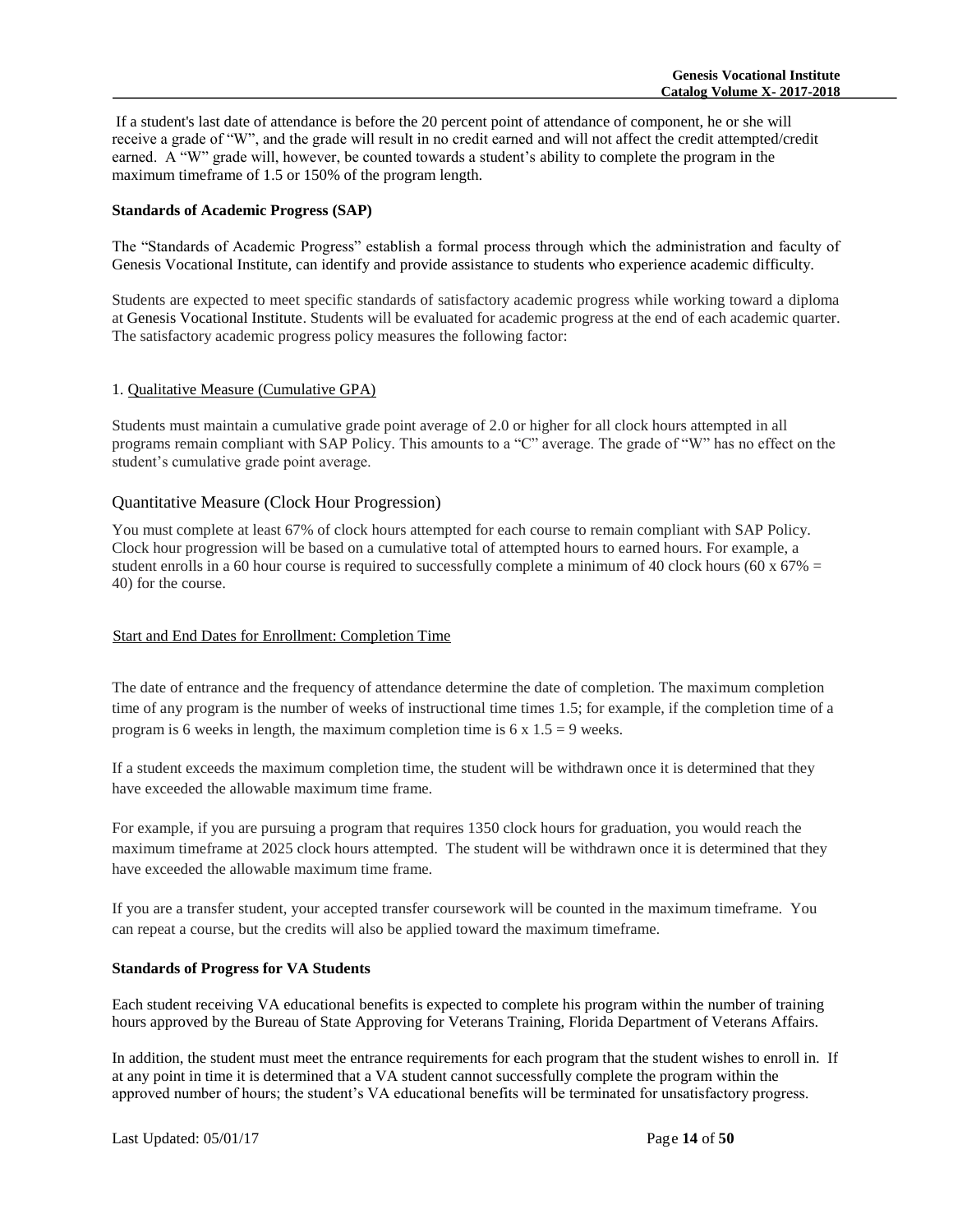Students receiving VA educational benefits must maintain a minimum cumulative grade point average (CGPA) of 2.0 each quarter for all programs.

A VA student whose CGPA falls below the required minimum as described above at the end of each quarter will be placed on academic probation.

VA Students enrolled in programs whose length is under 240 clock hours and are not making satisfactory progress will be placed on academic probation for a period of two weeks. For programs whose length is over 240 clock hours, VA students will be placed on academic probation for a period of two month. VA Students enrolled in courses that are over 240 clock hours will not be sent to externship if their grade point average is not 2.0 or greater for all programs.

If by the time of clinical externship, VA student has not been able to improve their academic progress to the minimum standard, the student will be academically dismissed, the student's VA educational benefits will be terminated for unsatisfactory progress.

If the VA student's CGPA is still below the required minimum at the end of the academic probation period, the student's VA educational benefits will be terminated.

A VA student terminated from VA educational benefits due to unsatisfactory progress may petition the school to be recertified after attaining a CGPA of 2.0 .

#### **Academic Standards**

Consequences of sustained poor academic performance are summarized below:

| Cumulative GPA<br>- | <b>Results</b>            |
|---------------------|---------------------------|
| 0.0 to 1.99         | <b>Academic Probation</b> |

Student must have a minimum of 2.0 overall GPA to graduate.

These measures are applicable at the end of each grading period. For programs under 240 clock hours these measures are applied at the mid-point and completion of the program.

# **Repeating Courses**

Students may repeat courses taken at Genesis Vocational Institute if they received a "W", "D", or "F" grade. Students may repeat a failed course once. A failed course is a course in which a student received a "D" or "F". Credit is given for the last grade earned when repeating a course. Repeated courses will appear on the student's transcript. The first attempt will also be shown, but the cumulative GPA will be re-computed to count the last attempt only. A course that is repeated will be subject to a fee equal to the cost per clock hour.

#### **Academic Probation**

Students will be evaluated for academic progress at the end of each academic quarter. Students enrolled in programs whose length is under 240 clock hours and are not making satisfactory progress will be placed on academic probation for a period of two weeks. For programs whose length is over 240 clock hours, students will be placed on academic probation for a period of two month. Students enrolled in courses that are over 240 clock hours will not be sent to externship if their grade point average is not 2.0 or greater for all programs. If by the time of clinical externship, the student has not been able to improve their academic progress to the minimum standard, the student will be academically dismissed. Students who are academically dismissed will be able to re-enter in the following quarter if they follow the re-entry policy.

#### **Procedure for Re-establishing Satisfactory Academic Progress**

If a student's grade point average (GPA) falls below a 2.0 in any component, the student will be judged to be making less than satisfactory progress toward graduation and may result in a student's being placed on academic probation for the subsequent grading period. If, by the end of the probationary period, a student has achieved a cumulative GPA of at least a 2.0, the probationary status will be removed. If, at the end of the probationary period, a

Last Updated: 05/01/17 Page **15** of **50**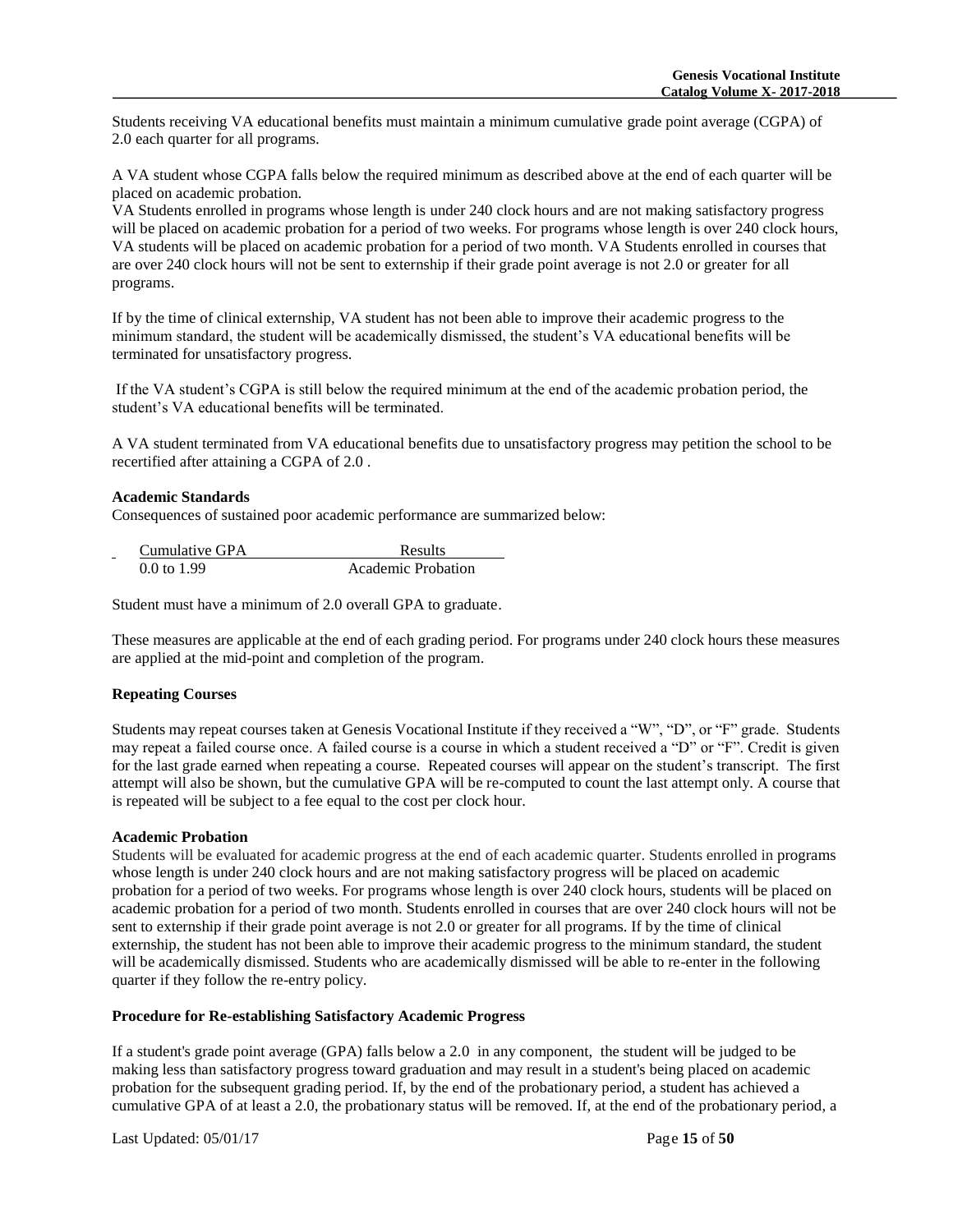student has not achieved a cumulative GPA of at least a 2.0 for the components, taken during the probationary period, the student may be required to repeat the semester at additional tuition or may be terminated due to unsatisfactory progress. The Satisfactory Academic Progress policy can be appealed for individual students under certain mitigating circumstances as determined by Genesis Vocational Institute.

#### **Process to appeal probation**

Students are reminded of the attendance requirements described in the attendance section of this student catalog. Genesis faculty is available to provide academic counseling and remediation for any student needing assistance. Students who wish to appeal their probation may do so following the process below:

The student must petition Genesis in writing.

- The petition must include steps that will be taken by the student to improve his or her academic standing with Genesis.
- The petition must be addressed and delivered to the program director.
- All petitions will be reviewed by Genesis administration, and the student will receive a response in writing within five business days.

If a student demonstrates mitigating circumstances, (e.g. illness, death in the family, or similar bona-fide excuse) an exception may be made upon appeal and with the approval of the program director. Courses from which a student withdraws must be retaken. This may extend the student's enrollment status and may incur additional tuition costs. All credits attempted count towards the 150% of the normal program length, even if the student is on an extended enrollment.

# **Academic Dismissal/Withdrawal**

"Academic Dismissal" represents a separation of students from Genesis Vocational Institute for at least three months. "Academic Dismissal" occurs after students fail to meet the minimum requirements during academic probation.

The student who withdraws voluntarily is called a "Withdrawn" student. The last physical date of attendance is considered the withdrawal date of the student whether the student is dismissed or withdraws. Any refunds due will be based on the last date of attendance.

# **Re-Entry Policy**

Students are eligible to re-apply for enrollment to Genesis Vocational Institute after dismissal. This request will be on a petition basis. In order for re-enrollment to be approved, the petition must present evidence of some change in the student's circumstance. A withdrawn student may re-enter anytime.

#### **Non-Remedial Courses**

Genesis Vocational Institute may offer non-credit remedial courses for some programs depending on the needs of the student population.

#### **Change of Program**

Enrolled students who wish to change to a program of study other than the one in which they are currently enrolled must withdraw and reapply. The refund policy will govern any tuition refund for any withdrawn class (es), and the current full tuition will be charged to the student for the new program.

#### **Graduation Requirements**

Genesis Vocational Institute offers diplomas for the following programs: Home Health Aide Nursing Assistant Phlebotomy Technician

Last Updated: 05/01/17 Page **16** of **50**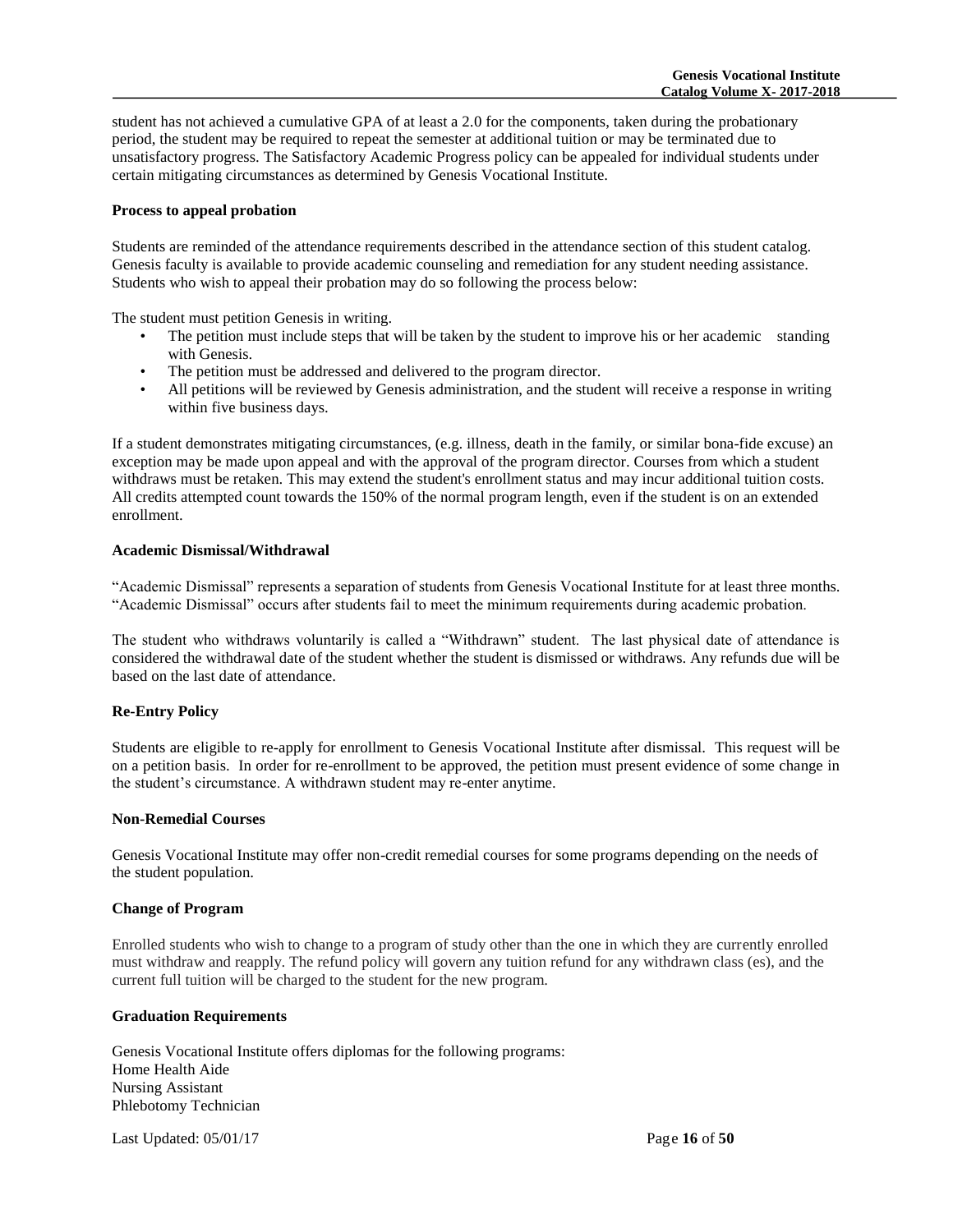Electrocardiograph Technician Medical Assistant Patient Care Technician Medical Billing and Coding

The student must comply with the following requirements in order to receive a diploma.

- 1. Meet all financial obligations incurred with the institution.
- 2. Complete the total number of hours including externship required by the student's program and have an overall GPA of 2.0 or greater for all courses.
- 3. Not have any pending exams or work due.

# **Standards of Conduct**

Students enrolling in Genesis Vocational Institute or at any externship facility assume an obligation to conduct themselves in a manner compatible with Genesis Vocational Institute's and with any externship facility functioning as an educational institution. To fulfill its functions of imparting and gaining knowledge, Genesis Vocational Institute and any externship facility retains the power to maintain order within the school and to exclude those who are disruptive of the educational process.

Generally, prohibited conduct for which a student is subject to disciplinary action defined as follows:

Physical or sexual assault of any person on Genesis Vocational Institute's campus and/or at any externship facility, or conduct which threatens the health or safety of any such person or the physical or sexual assault of any Genesis Vocational Institute and/or at any externship facility, student, faculty member or employee.

Any intentional damage to Genesis Vocational Institute and at any externship facility, owned or leased property or to property of a Genesis Vocational Institute and at any externship facility, student, employee, faculty member or visitor occurring on Genesis Vocational Institute and/or at any externship facility, owned or leased property or at the residence of any student, faculty member or employee or unauthorized entry into or occupation of Genesis Vocational Institute's facilities and/or at any externship facility, which are locked, closed to student activities, or otherwise restricted as to use.

Any activity that may be construed as **hazing** ("hazing" is defined as: any action or situation which recklessly or intentionally endangers the mental or physical health or safety of a student for the purpose of initiation or admission into or affiliation with any organization operating under the sanction of Genesis Vocational Institute and/or at any externship facility.

Use of alcohol or illicit drugs while on campus or at an externship facility. Students at Genesis Vocational Institute are training for careers that involve direct interaction with patients, and individuals. Performing clinical activities under the influence of drugs or alcohol undermines patient safety and is considered a crime. Persons who engage in such actions while enrolled at Genesis Vocational Institute and/or at any externship facility will be reported to the local authorities for criminal actions. Drug testing may be asked of students who display behaviors consistent with drug abuse.

Failure to comply with directions of employees, instructors, program directors, and/or officers of Genesis, including clinical facility supervisors acting in the performance of their respective duties, may result in immediate termination from Genesis.

Derogatory or negative statements towards Genesis, its faculty, staff, or clinical affiliates communicated verbally, in writing (including via text, e-mail, blog, social network, etc.) shall result in immediate termination from Genesis.

Videotaping and video or audio recording of any kind is prohibited without prior approval from the faculty.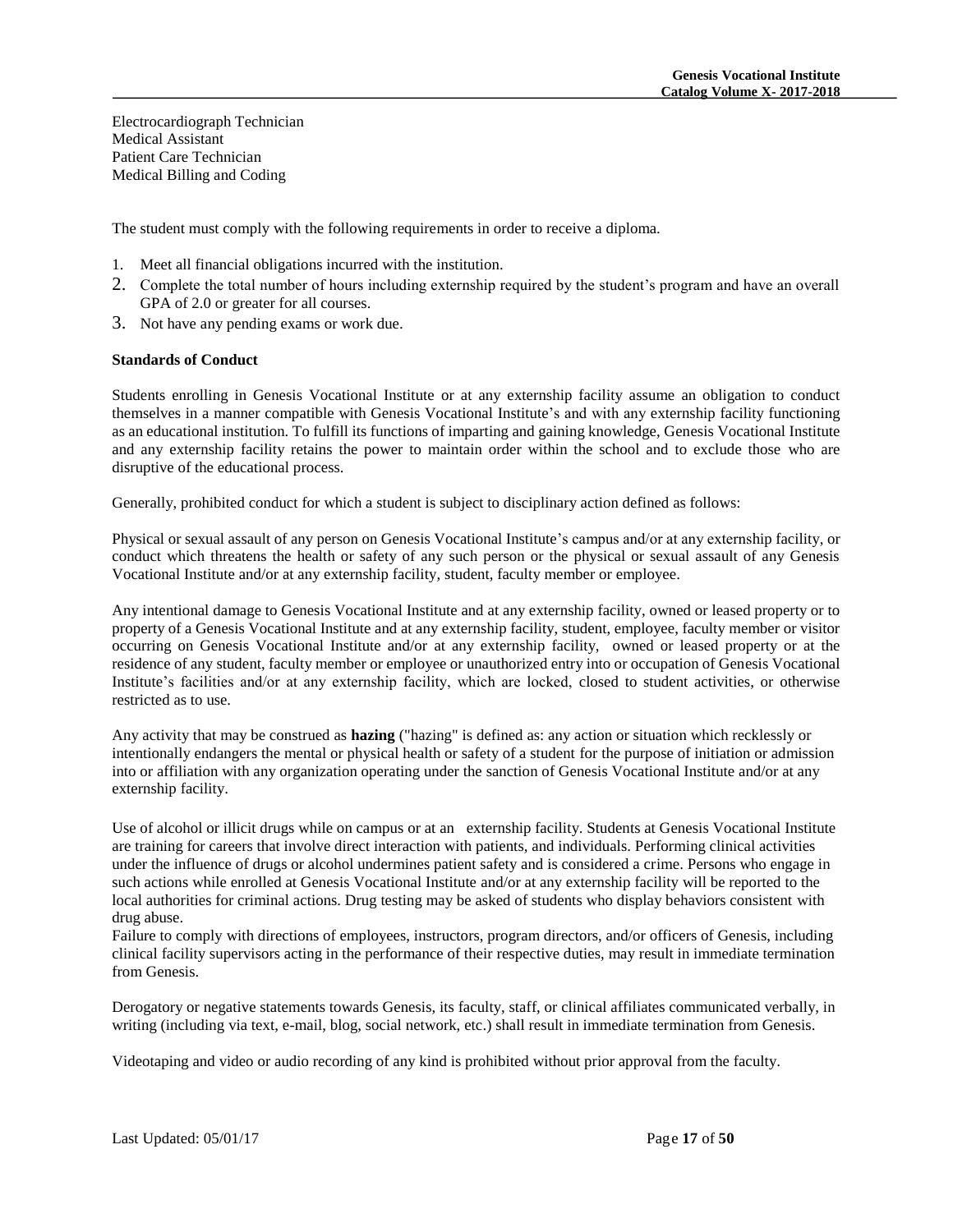#### **Verbal Assault Policy**

Verbal assault, harassment, intimidation, bullying, or defamation interferes with the mission of Genesis Vocational Institute. Each member of this community is expected to be sufficiently tolerant of others so that all students are free to pursue their goals in an open environment, able to participate in the free exchange of ideas, and able to share equally in the benefits of our educational opportunities. Beyond that, each member of the community is encouraged to do all that she or he can to ensure that Genesis Vocational Institute is fair, humane, and responsible to all students

#### Prohibited Conduct

Any of the following acts, even if communicative in nature, are prohibited "separation offenses"(charges that could lead to suspension or expulsion from the school) under the provisions of Genesis Vocational Institute Standards of Conduct:

1. Use of force against the person or property of any member of the Genesis Vocational Institute community or against the person or property of anyone on the school's premises, or the threat of such physical abuse. (Verbal assault may be prosecuted as a "threat of...physical abuse.")

2. Theft of, or intentional damage to, school property, or property in the possession of, or owned by, a member of Genesis Vocational Institute. (Acts of graffiti or other vandalism may be prosecuted as "intentional damage to...property.")

3. Bullying, intimidation, and harassment: a person acts with the purpose to bully, intimidate, and harass another by:

• Making, or causing to be made, a communication or communications (including the use of electronic and/or social media) anonymously or at extremely inconvenient hours, or in offensively coarse language, or any other manner likely to cause annoyance or alarm; or

• Subjecting another to striking, kicking, shoving, or other offensive touching, or threatening to do so; or

• Engaging in any other course of alarming conduct or of repeatedly committed acts with purpose to alarm or seriously annoy such other person, such that the behavior substantially disrupts or interferes with the orderly operation of the institution or the rights of other students to participate in or benefit from the educational program.

4. Defamation, which is judicially defined to mean, and here means, the unprivileged oral, written, or electronic publication of a false statement of fact that exposes the person about whom it is made to hatred, contempt, or ridicule, or subjects that person to loss of the good will and confidence of others, or so harms that person's reputation as to deter others from associating with her or him. Defamation is considered a separation offense under Genesis Vocational Institute Code of Student Conduct as a "heinous act."

While any of the four categories of acts listed above is a separation offense that, if proven, could lead to a sanction of expulsion or suspension from Genesis Vocational Institute under the provisions of Genesis Vocational Institute Code of Student Conduct, clearly minor instances of such prohibited behavior should be resolved at the school level and, while not be treated as separation offenses requiring a school-level hearing, may still be inconsistent with community standards.

The initial judgments of whether a particular act is of a separable or non-separable level is made by the appropriate institute official and are subject to review by the School Director or designee. Students or faculty who believe themselves to be victims of verbal assault, intimidation, bullying, harassment or defamation should report such incidents to the School Director. In addition, the following individuals have been

identified to handle complaints:

Samanta Ferrini Director of Admissions 305.223.0506 sferrini@genesisvocationalinstitute.com

# **Grievance Procedures**

Last Updated: 05/01/17 Page **18** of **50**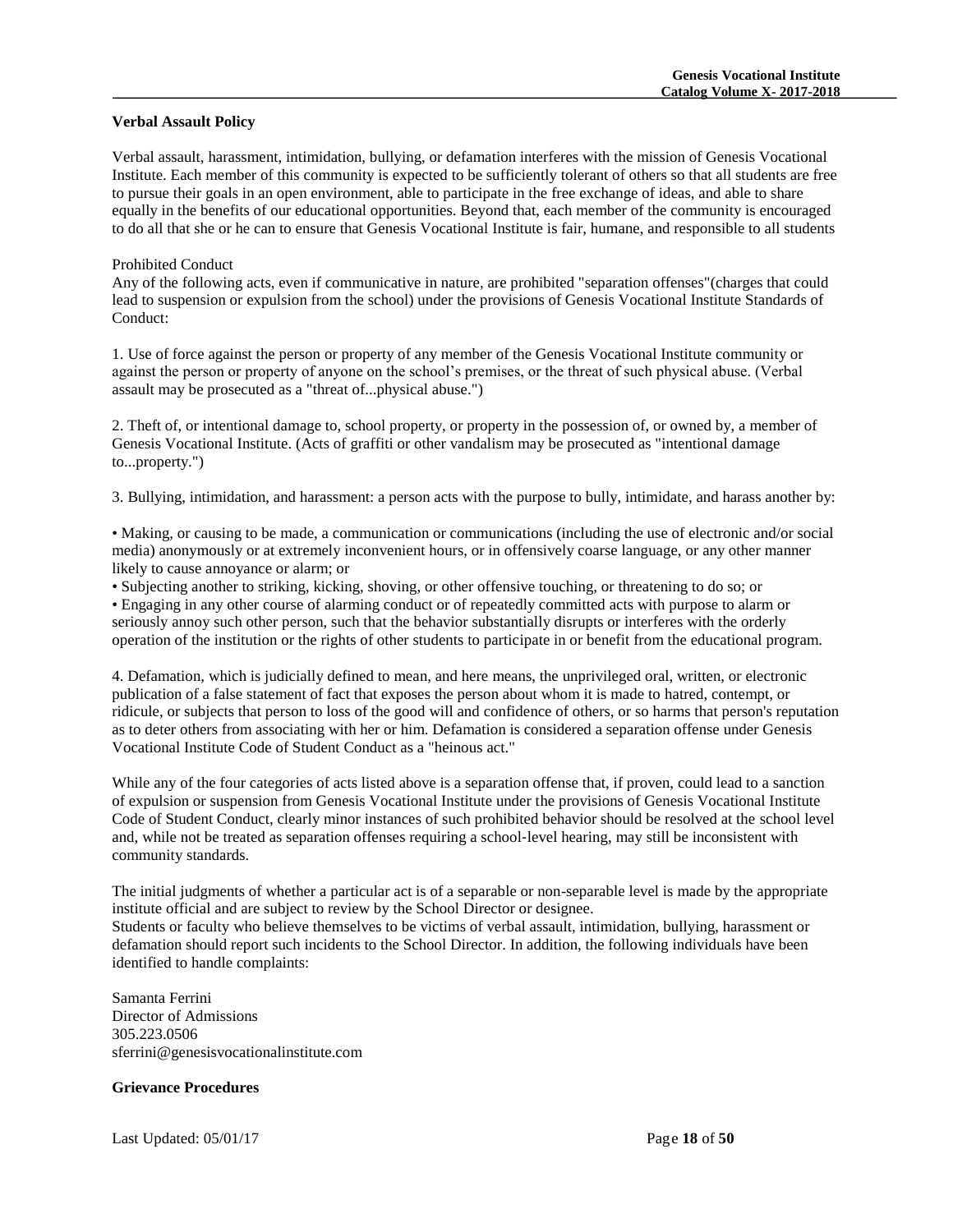A student, staff or faculty member with a grievance should make an effort to resolve the grievance with the individual against whom the grievance is lodged. If that doesn't resolve the matter an appointment should be made with the respective representative (ei. Director of Admissions, Admissions Rep, Financial director, etc.) Please request an appointment through email at genesisinstitute@genesisvocationalinstitute.com or by filling out a Student Appointment Request Form available in the admissions office. If after the appointment with the respective representative, the result of this level of discussion does not produce a fair resolution, the next step would be to request a meeting with the director of the school.

If the result of this level of discussion does not produce a fair resolution, the next step would be to notify:

The Commission for Independent Education Department of Education 325 West Gaines Street, Suite 1414 Tallahassee, Florida 32399 Telephone: 1-888-224-6684

#### **STUDENT SERVICES**

#### **Individuals with Disabilities**

Genesis is handicap-accessible and does not discriminate against individuals on the basis of physical or mental disability. Genesis is fully committed to providing reasonable accommodations, including appropriate auxiliary aids and services, to qualified individuals with a disability, unless providing such accommodations would result in an undue burden or fundamentally alter the nature of the relevant program, benefit, or service provided. To request an auxiliary aid or service, please contact the campus president. Individuals with disabilities or illnesses should make every effort to understand the physical and mental demands of the profession. Genesis is committed to providing every reasonable effort to consider these students, bearing in mind the safety of the student, employee, and the patient.

#### **Non-discrimination/ Equal Opportunity Policy**

Genesis' policy of equal opportunity employment, consistent with federal policy, is that no person shall, on the grounds of race, creed, color, religion, handicap, gender, age, sexual orientation or national origin, be excluded from any training, be denied the benefit of, or be subjected to discrimination in any admissions, instruction, and graduation policies or hiring practices.

#### **Sexual Harassment Policy**

The U.S. Equal Employment Opportunity Commission has issued guidelines that treat sexual harassment as illegal sex discrimination under the Civil Rights Act of 1964.

Genesis supports a policy on sexual harassment that includes a commitment to creating and maintaining an environment in which the students, faculty, and administrative staff can work together in an atmosphere free of all forms of harassment, exploitation, or intimidation.

It is the policy of Genesis that conduct by any of its employees or students, which may be interpreted as sexual harassment, is prohibited and shall not be tolerated in the workplace or classroom. Additionally, any form of harassment based on age, race, religion, disability, national origin, color, marital status, sexual orientation, or any protected class by or toward any employee or student of Genesis is prohibited. No one has the right to harass employees or students. Violations of this policy may result in severe disciplinary action and/or legal proceedings and may result in termination.

# **Class Schedule**

Last Updated: 05/01/17 Page **19** of **50**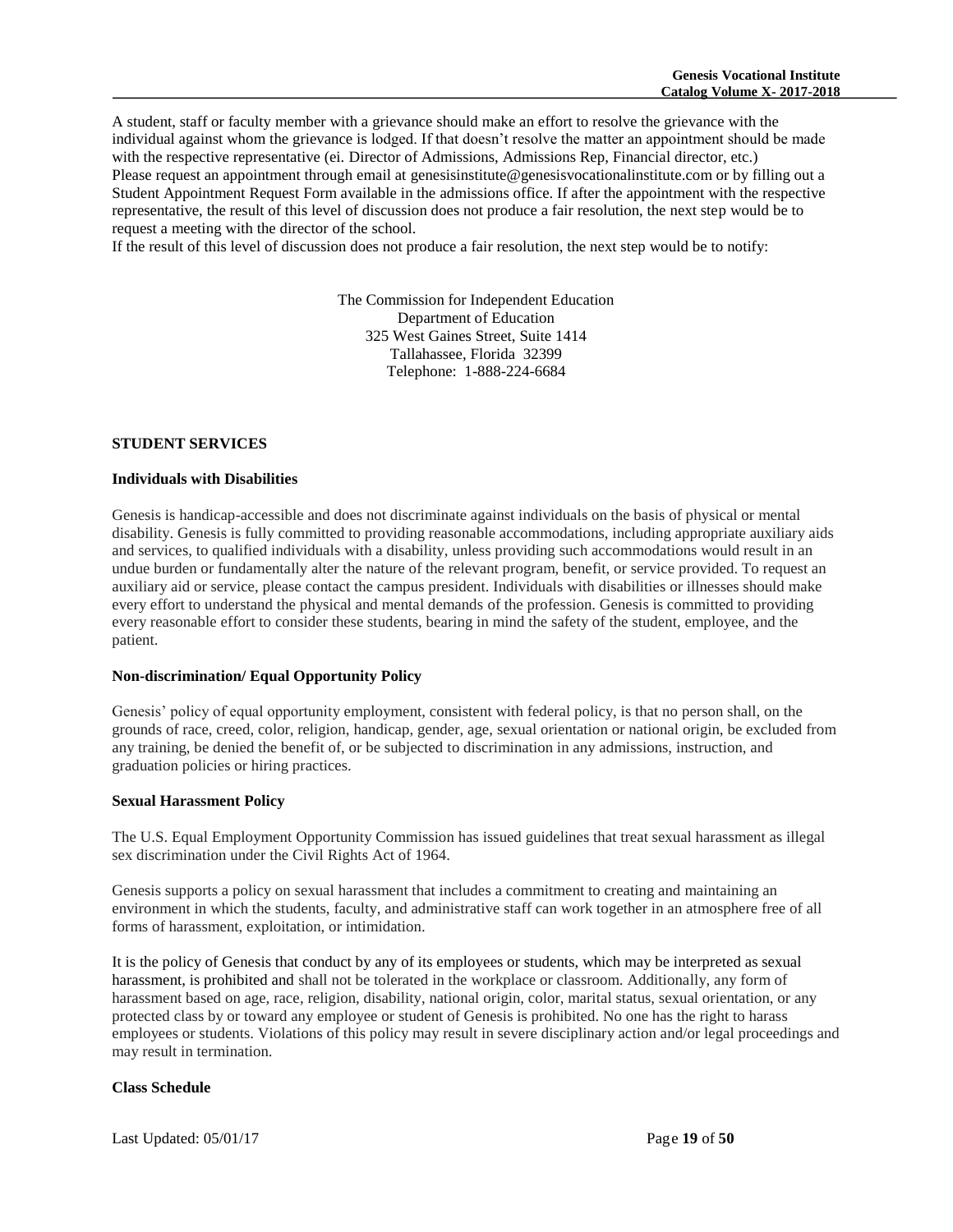Genesis Vocational Institute will provide students with class schedules upon registration.

#### **Academic Advisement**

Academic advisement is available for all students. Students may schedule an appointment with an advisor by visiting the administration office and requesting an appointment. The academic advisor will continuously follow the progress of all students and request to meet with students who are falling below academic standards in an effort to help these students meet the academic standards of Genesis Vocational Institute.

# **Financial Advisement**

The Business Office will inform students of all options regarding private funding or payment plans.

# **Workforce Investment Act (WIA)**

The WIA program provides tuition assistance for students who meet the eligibility requirements of the programs. To determine if you are eligible, you should apply directly to the WIA office.

# MyCAA - Military Spouse Tuition Assistant

The Department of Defense's expanded Military Spouse Career Advancement Accounts program (MyCAA) will provide up to \$4,000 of financial assistance for military spouses who are pursuing associate degree programs, licenses or credentials leading to employment in portable career fields. Eligible spouses can establish a MyCAA Account by visiting the MyCAA website<https://aiportal.acc.af.mil/mycaa>

# **Vocational Rehabilitation**

Vocational Rehabilitation (VR) is a federal-state program that works with people who have physical or mental disabilities to prepare for, gain or retain employment. VR is committed to helping people with disabilities find meaningful careers. To determinate if you are eligible; you should apply directly to the Vocational Rehabilitation office.

#### **Job Placement Services**

Students are assisted with placement and are furnished with names and addresses of employment possibilities. Inquiries made to the school from potential employers will be posted on the bulletin board. The school will assist the student with employment to the best of its ability, but cannot guarantee employment. This service is provided free of charge.

#### **Registration**

Students may register for courses in person. Please see Attachment A: 2015/2016 Start Date Calendar for more information concerning anticipated program start dates.

#### **Student Records**

The Records Office is the designated custodian of all official student academic records. The office maintains official student transcripts, processes final grades at the end of each term and updates student records with address, name and approved grade changes. It provides both official and unofficial copies of student academic records to students or other individuals, institutions or agencies upon request from students.

This office also provides official certifications of student enrollment and academic status to other agencies such as the insurance companies and financial institutions. A hard copy of Final Grade Reports is provided at the student's request from the Admissions Office. The Admissions office is also responsible for processing applications for diplomas and certificates.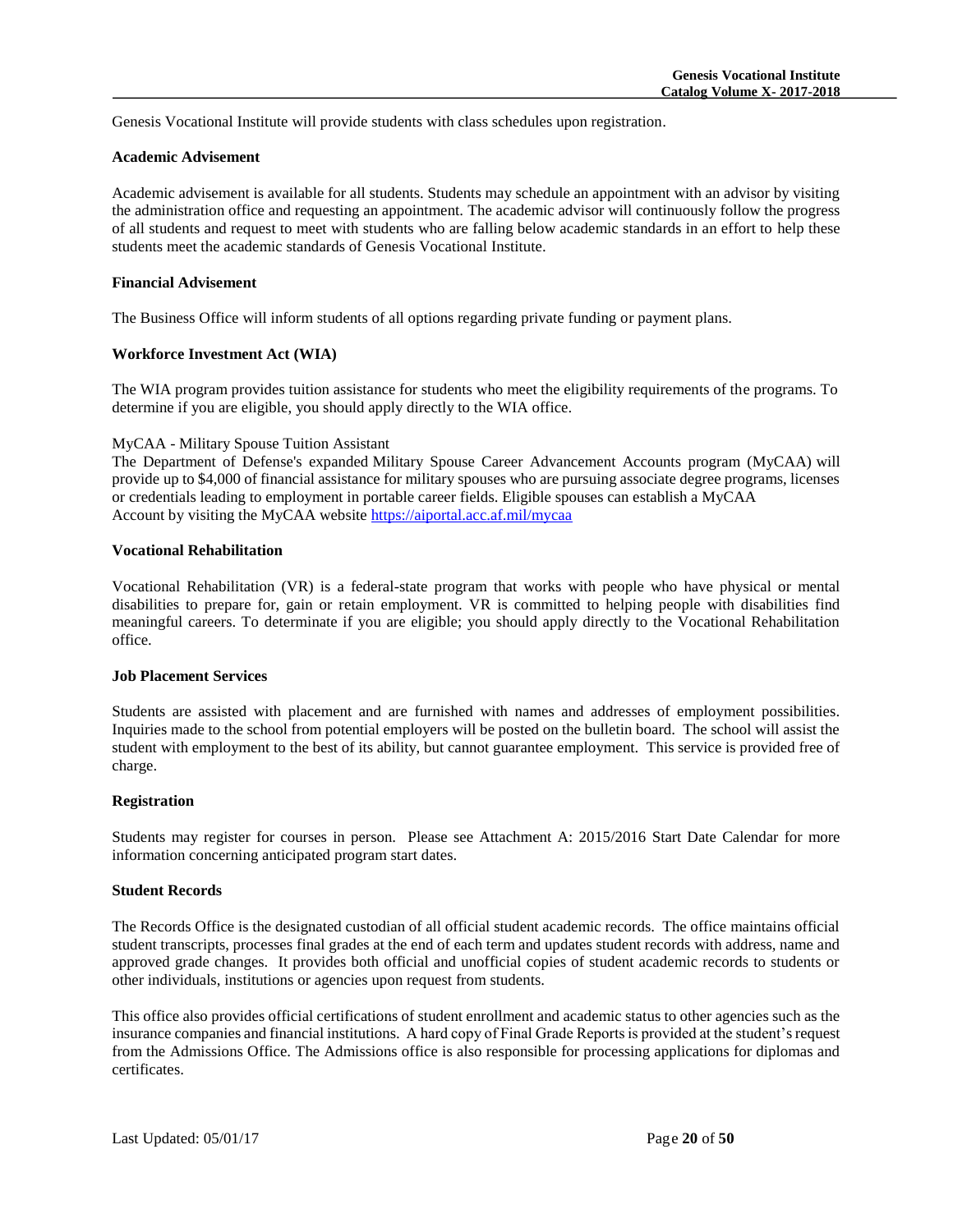The school will retain student records in a fire-proof file cabinet or a duplicate record shall be kept at a separate location and available to students upon individual request. Student records will be provided to potential employers only after the student has made a written request.

# **Family Rights to Privacy Act**

Genesis Vocational Institute complies with the confidentiality and student accessibility provisions of the Family Right Act of 1974 (P.L. 93-380, Section 438), commonly known as the Buckley Amendment. Confidentiality of student's records is strictly protected. Information on students is not available to anyone without:

- a) Written request/release from the student
- b) A court order, or
- c) Accreditation agency requirements

However, parents of minor students and guardians of "tax dependent" students have the right to inspect and challenge the information contained within the records of a specific student.

# **Drug-Free Workplace**

Genesis Vocational Institute is a drug-free workplace for staff, faculty and students.

Listed below are resources of drug prevention programs:

- The Center for Substance Abuse Prevention HOTLINE (1-800-662-4357)
- The Center for Substance Abuse Prevention HELPLINE (1-800-967-5752)
- U.S. Department of Health and Human Services (1-800-WORKPLACE)
- U.S. Department of Education Regional Centers Drug-Free Schools and Communities (1-502-588-0052)

#### **Emergency Contacts**

Genesis Vocational Institute is not legally or financially responsible for medical care and does not provide the services of a physician. The Fire Department Rescue Service provides first aid emergency health service.

At the time of enrollment, each student should provide the name of the individual to contact in an emergency on the appropriate line of the application form. Students should carry emergency information at all times, as well as any medical insurance card(s).

#### **Adverse Weather and Emergency Closing Policy**

Emergencies such as severe weather, fire, power failures, or hurricanes can disrupt Genesis operations. In these extreme cases, Genesis may be required to close. In the event that such an emergency occurs during non-working hours, local radio and/or television stations will be asked to broadcast notification of the closing. When the decision to close Genesis occurs during school hours, employees will receive official notification from the campus president or Genesis official, and students will be informed appropriately.

#### **Health and Safety Policy**

Genesis complies with requirements and regulations of state and local building codes, the board of health, and fire departments. The school will take the necessary measures in case of an emergency.

#### **Housing**

Genesis Vocational Institute does not maintain housing for students. A list or booklets of reliable realtors and rental properties in close proximity of the school will be provided to the student that requests housing assistance at the time of enrollment.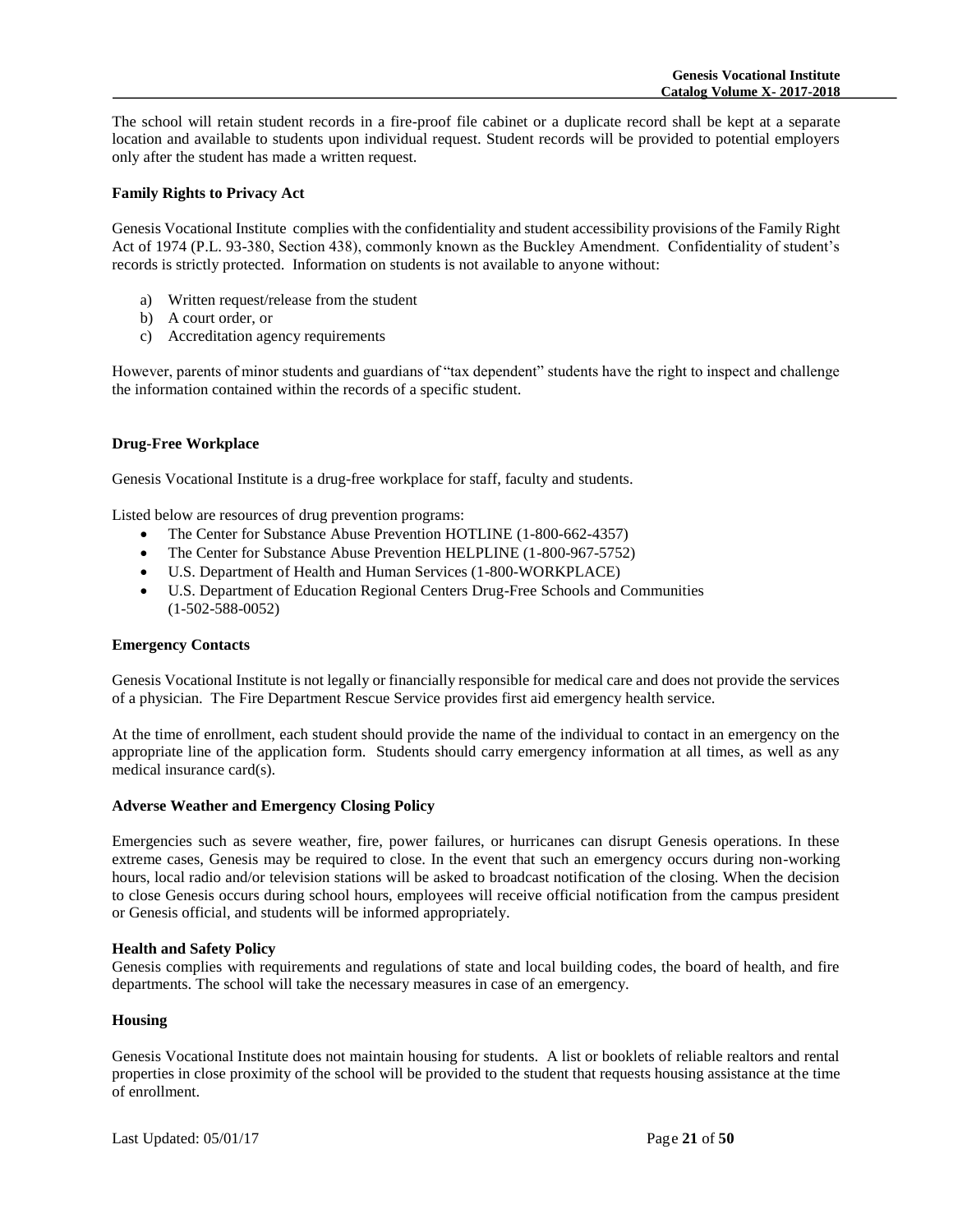#### **Learning Resources Services**

Genesis Vocational Institute has a Learning Resource Area where students or faculty can go to do research, prepare for classes or homework. The Learning Resource Area has reference books, general books, magazines and various other publications, journals and periodicals relating to their field of study and it also has laptops available for students to rent, at no additional cost. The center is open to students, faculty, and staff during school hours. Information will also be provided to students regarding public libraries located near the school and online resources that provide services free of charge that the student may utilize for research.

# **Description of School Facilities and Equipment**

Genesis Vocational Institute is located in the heart of Miami, offering students four classrooms and three laboratories, outfitted with laboratory equipment and a skills laboratory area. In addition, the campus offers four offices, a student and teachers' lounge and a reception area. Four bathrooms are available and are in compliance with the Americans with Disabilities Act guidelines. The classrooms and administrative offices occupy approximately 4,800 square feet of an air conditioned, plaza building. The physical plant is spacious and attractive and there are plenty of parking spaces available for the students. The building is located close to public transportation and local restaurants.

#### **Disclosure**

Please be aware that working in different aspects of the medical field, especially in the careers offered at our institution can entail strenuous physical activity. This activity can include standing and/or walking for long periods, bending, lifting, pulling, and pushing. If any of the mentioned activities are difficult or impossible, please take this into consideration when applying for a career program as physical incapability's may pose a problem when obtaining employment.

# **Disclosure**

In order to accommodate our Spanish speaking students some of our courses are taught in both English and Spanish. Completing a course or a program in a language other than English may reduce employability where English is required.

# **Program and Course Outlines**

Genesis Vocational Institute will provide training in the fields of:

Diploma Programs

Home Health Aide

Phlebotomy Technician

Nursing Assistant

Electrocardiograph Technician

Patient Care Technician

Medical Assistant

Medical Billing and Coding Specialist

# **Home Health Aide**

# **75 CLOCK HOURS**

**Tuition:** \$ 220.00 **Registration Fee**: \$100.00 Cost of: Books/Materials & Kit: \$60.00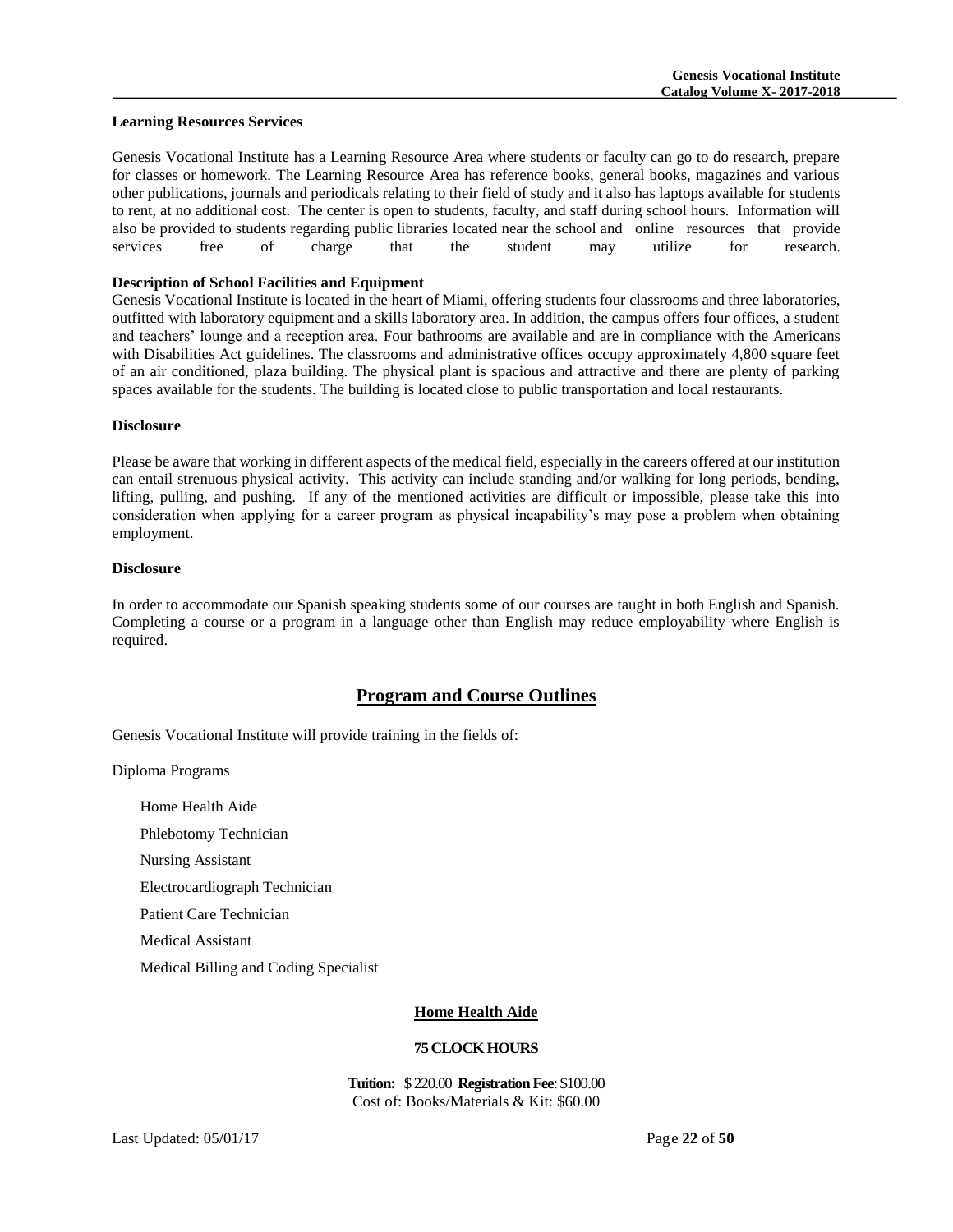#### **Total Program Cost:** \$380.00

#### **PROGRAM OBJECTIVE:**

Upon completion of this program, graduates will possess the skills and knowledge to become employed as entry level Home Health Aides, working for Home Health Agencies, and Hospice Care.

# **PROGRAM DESCRIPTION:**

Students of the Home Health Aide program will learn to perform duties which include providing physical comfort and care for patients, nutrition, and other sustaining services for home health care recipients.

The students will have 33 hours of lab to practice, demonstrate and perform procedures associated with bedside client care.

| Course<br>Code | <b>Course Title</b>              | <b>Theory</b><br><b>Hours</b> | Lab<br><b>Hours</b> | <b>Externship</b><br><b>Hours</b> | <b>Total</b><br><b>Clock</b><br><b>Hours</b> |
|----------------|----------------------------------|-------------------------------|---------------------|-----------------------------------|----------------------------------------------|
| <b>HAE 100</b> | <b>HIV/AIDS</b> Education        | $\overline{4}$                | $\Omega$            | $\Omega$                          | 4                                            |
| <b>CPR 100</b> | CPR-                             | 1                             | 3                   | $\Omega$                          | $\overline{4}$                               |
|                | Cardiopulmonary<br>Resuscitation |                               |                     |                                   |                                              |
| <b>HHA</b>     | Verbal & Written                 | 6                             | $\Omega$            | $\Omega$                          | 6                                            |
| 100            | Communications                   |                               |                     |                                   |                                              |
| HHA            | Laws & Ethical                   | $\overline{4}$                | $\Omega$            | $\Omega$                          | $\overline{4}$                               |
| 101            | Standards for Home               |                               |                     |                                   |                                              |
|                | <b>Health Aides</b>              |                               |                     |                                   |                                              |
| HHA            | Physical Comfort and             | 5                             | 5                   | $\Omega$                          | 10                                           |
| 102            | <b>Patient Safety</b>            |                               |                     |                                   |                                              |
| <b>HHA</b>     | Nutrition                        | 10                            | 5                   | $\Omega$                          | 15                                           |
| 103            |                                  |                               |                     |                                   |                                              |
| HHA            | <b>Infection Control</b>         | 5                             | 10                  | $\Omega$                          | 15                                           |
| 104            | Procedures                       |                               |                     |                                   |                                              |
| <b>HHA</b>     | Home Health Care                 | $\overline{7}$                | 10                  | $\Omega$                          | 17                                           |
| 105            |                                  |                               |                     |                                   |                                              |
|                | <b>Totals</b>                    | 42                            | 33                  | $\bf{0}$                          | 75                                           |

#### **PROGRAM OUTLINE**

Full time students will complete this program in 3 ¾ weeks.

Upon completion of the program the student will receive a diploma

**DISCLOSURE: Students may begin working in their field of training as soon as diploma is received.**

#### **COURSE DESCRIPTIONS**

#### **HAE 100 HIV/AIDS Education**

4 Theory Hours/0 Lab Hours/0 Externship Hours/4 Clock Hours

This course is designed to provide the necessary information concerning HIV/AIDS and the medical worker. Students will learn the history of HIV/AIDS, procedures and protocols required for caring for HIV/AIDS patients, the pathology of the disease and the expectations, objectives of clinical management that is standard for HIV/AIDS patients.

Last Updated: 05/01/17 Page **23** of **50**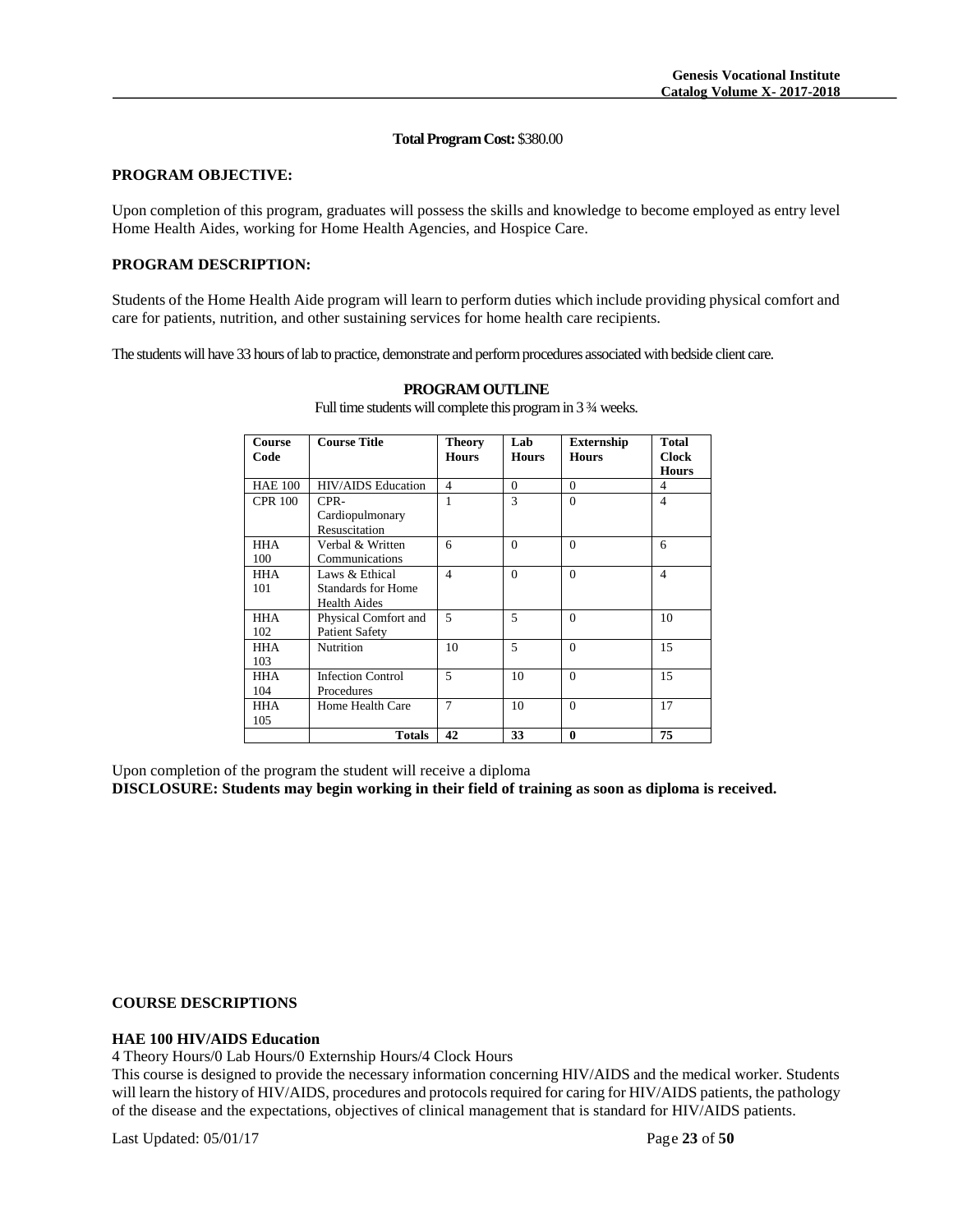# **CPR 100 CPR-Cardiopulmonary Resuscitation**

1 Theory Hours/3 Lab Hours/0 Externship Hours/4 Clock Hours

This course will prepare students with emergency procedures in Cardiopulmonary Resuscitation. Upon successful completion of the course and passing the tests, students will be certified in CPR.

# **HHA 100 Verbal & Written Communications**

6 Theory Hours/0 Lab Hours/0 Externship Hours/6 Clock Hours

This course is designed to enhance verbal and written communication skills. Students engaged in this course will learn basic sentence structure and grammar, for the purpose of developing the ability to communicate clearly and concisely in the healthcare setting. Verbal communications will be developed through oral presentation and word enunciation.

# **HHA 101 Laws & Ethical Standards for Home Health Aides**

4 Theory Hours/0 Lab Hours/0 Externship Hours/4 Clock Hours

Students will learn the laws and ethical standards that govern the activities of the Home Health Aide. Students will hold active discussion on ethical issues that are faced in the Home Health setting.

#### **HHA 102 Physical Comfort and Patient Safety**

5 Theory Hours/5 Lab Hours/0 Externship Hours/10 Clock Hours

Students develop skills in patient care, specifically in physical comfort and patient safety. Students will learn the importance and the appropriate procedures and actions in creating a comfortable and safe environment for patients.

#### **HHA 103 Nutrition**

10 Theory Hours/5 Lab Hours/0 Externship Hours/15 Clock Hours

Protocols for patient care include nourishment, nutrition and procedures for feeding patients. Students learn the importance of balanced nutrition, diabetic diets, other special needs diets, and essential nutrition principles for patients.

#### **HHA 104 Infection Control Procedures**

5 Theory Hours/10 Lab Hours/0 Externship Hours/15 Clock Hours

This course is designed to train students on procedures for infection control. Students will demonstrate knowledge of OSHA guidelines, as well as skills in isolation procedures, gloving, and appropriate hand washing techniques.

#### **HHA 105 Home Health Care**

7 Theory Hours/10 Lab Hours/0 Externship Hours/17 Clock Hours

Students will become oriented as to the purpose and history of home health care. Students will learn about the medical workers involved in home health care and the role of the home health aide in the home health setting. Students will practice patient care skills and administrative skills involved in home health care.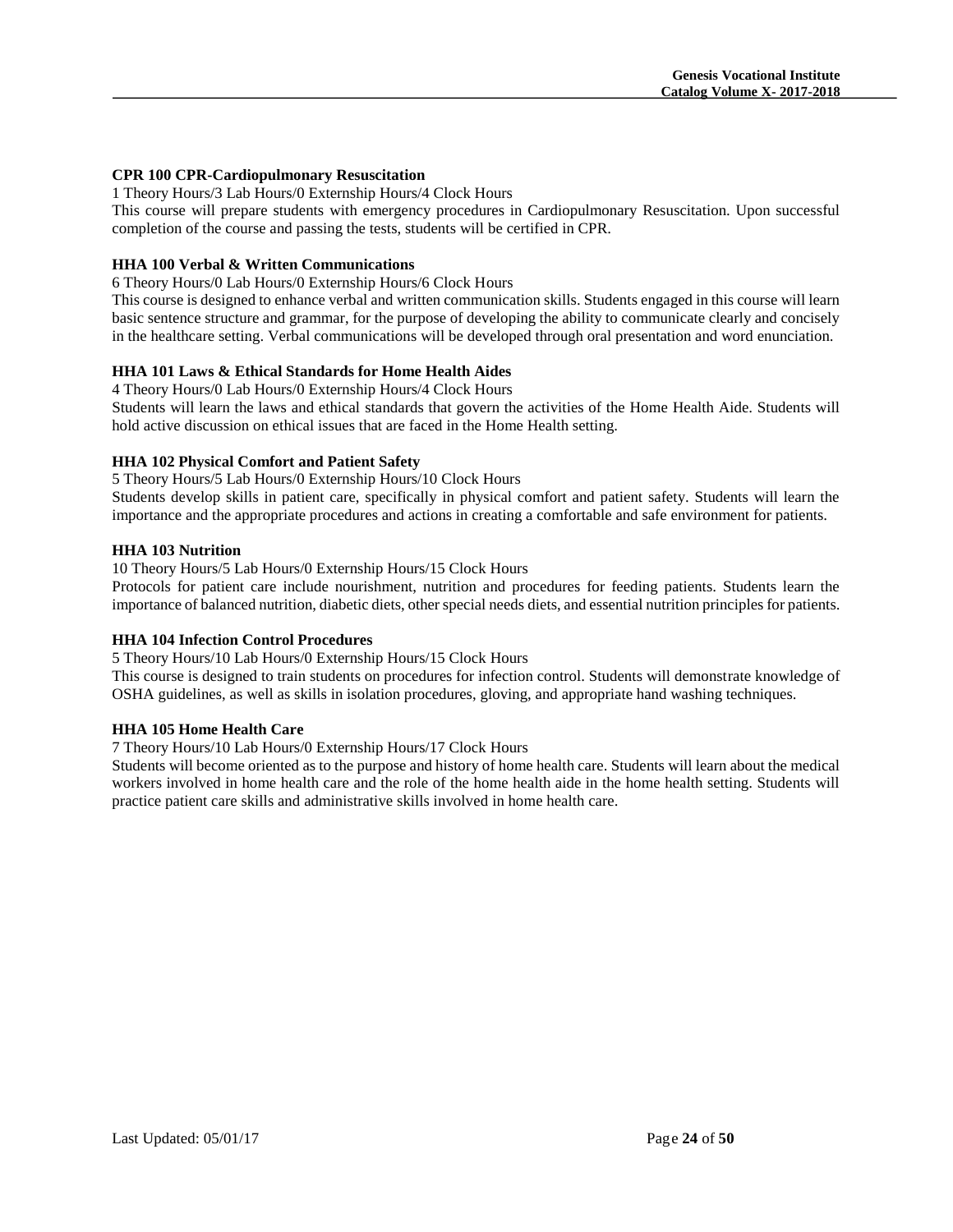#### **Phlebotomy Technician 165 CLOCK HOURS**

**Tuition:** \$290.00 **Registration fee:** \$100.00 Estimated Cost of: Books/Materials & Kit: \$100.00

# **Total Cost of Program**: \$490.00

#### OTHER FEES NOT INCLUDED IN PROGRAM:

National Healthcareer Association Certification \$ 105.00 (optional) American Medical Certification Association Certification \$109.00(optional)

# **PROGRAM OBJECTIVE:**

Upon completion of this program, graduates will possess the skills and knowledge to become employed as entry level Phlebotomy Technicians, in hospitals, out-patient centers, clinics, diagnostic labs, medical centers and other medical facilities.

# **PROGRAM DESCRIPTION:**

Students of the Phlebotomy Technician program must complete the Health Science Core Module in conjunction with the Phlebotomy Technician program. If the student has completed the Health Science Core Module in connection with a different career program with a passing grade, it is not necessary to re-take it. The Phlebotomy Technician program is designed to train students to perform duties which include blood draw, storing blood and blood components, venipuncture, and basic processing. Students will learn the circulatory system and its functions and pathology of diseases, law and ethics, critical policies and procedures including universal precautions, infection control, OSHA and CLIA guidelines and how they apply to the Phlebotomy Technician's duties and responsibilities. Students will demonstrate knowledge and apply skills in using medical tools and equipment relevant to the function of a Phlebotomy Technician.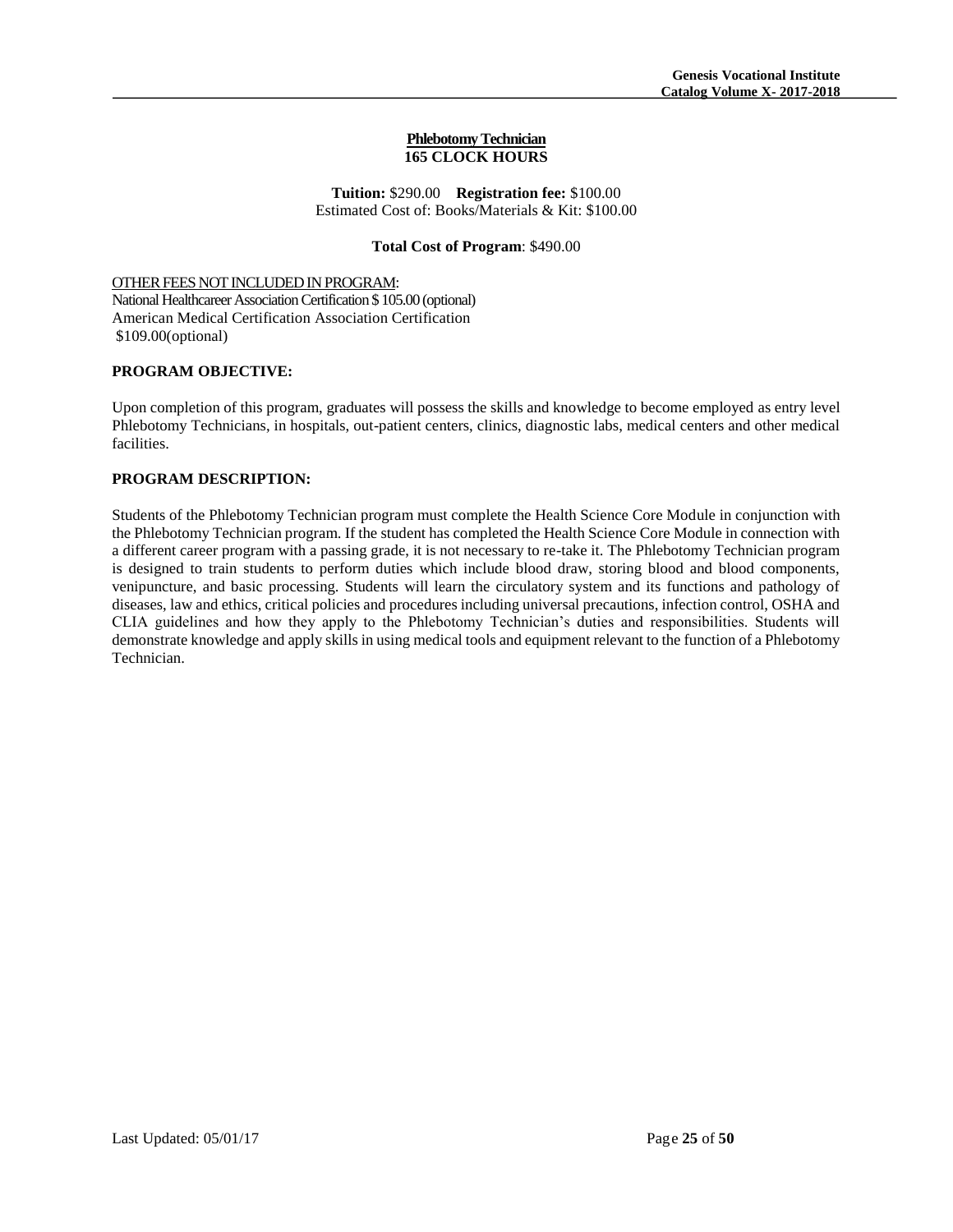# **PROGRAM OUTLINE**

| Course<br>Code    | <b>Course Title</b>                                                                                | <b>Theory</b><br><b>Hours</b> | Lab<br><b>Hours</b> | <b>Externship</b><br><b>Hours</b> | <b>Total</b><br><b>Clock</b><br><b>Hours</b> |
|-------------------|----------------------------------------------------------------------------------------------------|-------------------------------|---------------------|-----------------------------------|----------------------------------------------|
| <b>HAE</b><br>100 | <b>HIV/AIDS</b><br>Education                                                                       | 4                             | $\theta$            | $\Omega$                          | 4                                            |
| <b>CPR</b><br>100 | <b>CPR</b><br>Cardiopulmo<br>nary<br>Resuscitation                                                 | 1                             | $\overline{3}$      | $\overline{0}$                    | $\overline{4}$                               |
| <b>HSC</b><br>100 | Health<br><b>Science Core</b><br>Fundamentals                                                      | 82                            | $\theta$            | $\Omega$                          | 82                                           |
| <b>PBY</b><br>100 | Structure &<br>Function of<br>the<br>Circulatory<br>System &<br>Related<br>Medical<br>Terminology  | 11                            | $\theta$            | $\theta$                          | 11                                           |
| <b>PBY</b><br>101 | Law & Ethics<br>and the role<br>of<br>Phlebotomy<br>Technicians<br>in the<br>healthcare<br>setting | $\overline{4}$                | $\theta$            | $\boldsymbol{0}$                  | 4                                            |
| <b>PBY</b><br>102 | Phlebotomy<br><b>Skills Theory</b><br>& Lab                                                        | 10                            | 20                  | $\boldsymbol{0}$                  | 30                                           |
| <b>PBY</b><br>103 | Specimen<br>Transfer,<br>Accessioning<br>& Processing                                              | 12                            | 12                  | $\overline{0}$                    | 24                                           |
| <b>PBY</b><br>104 | Quality<br>Assurance &<br>Safety<br>Procedures                                                     | 3                             | 3                   | $\Omega$                          | 6                                            |
|                   | <b>Total</b>                                                                                       | 127                           | 38                  | $\bf{0}$                          | 165                                          |

Full-time students will complete this program in 8 ¼ weeks.

Upon completion of the program the student will receive a diploma.

**DISCLOSURE: Students may begin working in their field of training as soon as diploma is received.**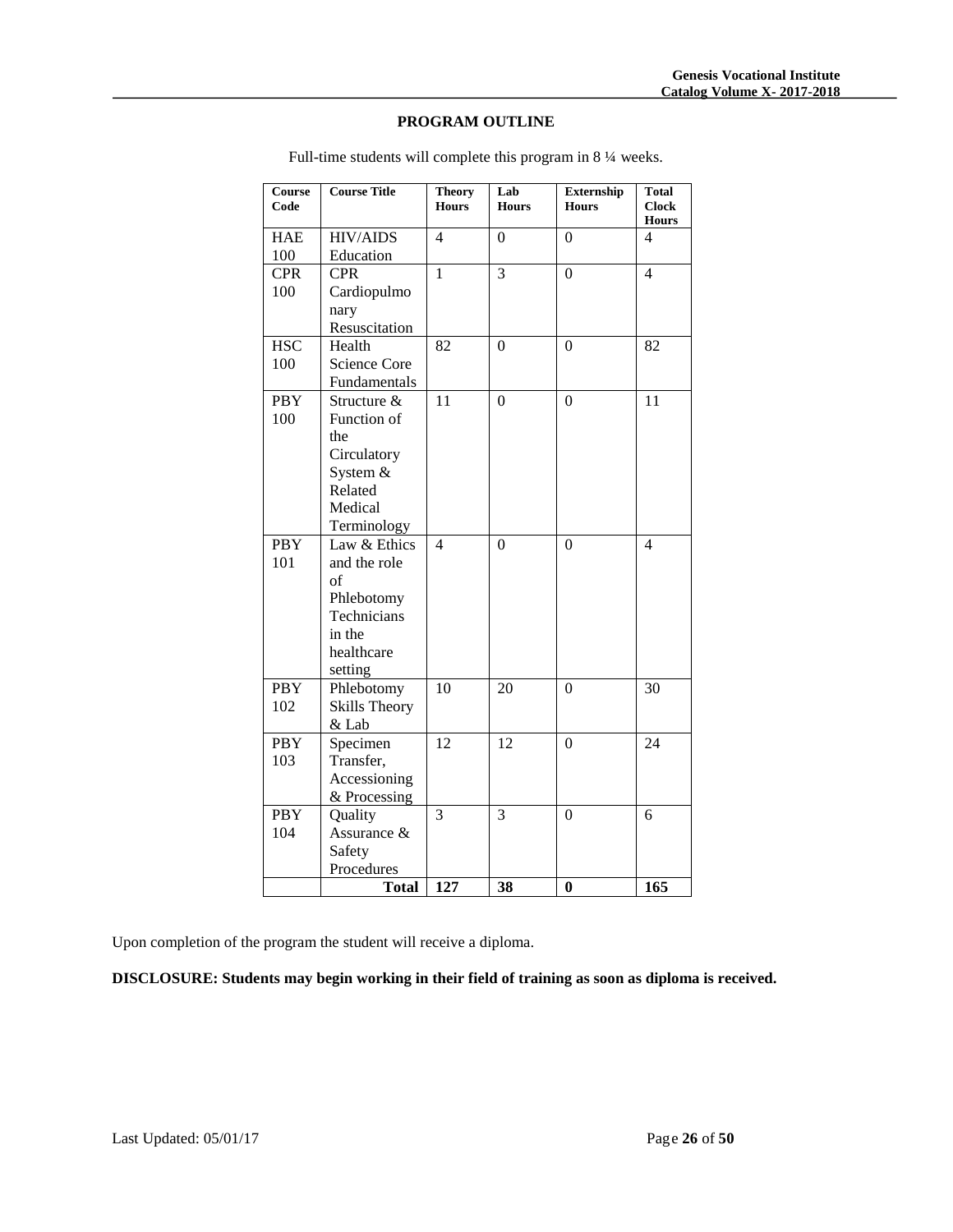# **COURSE DESCRIPTIONS**

# **HAE 100 HIV/AIDS Education**

4 Theory Hours/0 Lab Hours/0 Externship Hours/4 Clock Hours

This course is designed to provide the necessary information concerning HIV/AIDS and the medical worker. Students will learn the history of HIV/AIDS, procedures and protocols required for caring for HIV/AIDS patients, the pathology of the disease and the expectations, objectives of clinical management that is standard for HIV/AIDS patients.

# **CPR 100 CPR-Cardiopulmonary Resuscitation**

1 Theory Hours/3 Lab Hours/0 Externship Hours/4 Clock Hours

This course will prepare students with emergency procedures in Cardiopulmonary Resuscitation. Upon successful completion of the course and passing the tests, students will be certified in CPR.

# **HSC 100 Health Science Core Fundamentals**

#### 82 Theory Hours/0 Lab Hours/0 Externship Hours/82 Clock Hours

The Health Science Core offers students a foundation in medical career skills. Students learn the structure and function of the human body, its chemical processes, the pathology of diseases and medical terminology. Students will demonstrate knowledge of the healthcare delivery system, and health occupations, basic infection control procedures, HIPPA guidelines, and the general laws and ethical responsibilities of healthcare workers. Students will learn to respond to emergency situations, practice safety and security procedures, apply basic math and science skills, apply interpersonal communications skills and concepts, understand the developmental principles of the life cycle, medical terminology and many other essential foundational areas.

# **PBY 100 Structure & Function of the Circulatory System & Related Medical Terminology**

11 Theory Hours/0 Lab Hours/0 Externship Hours/11 Clock Hours

Students in this course will demonstrate knowledge of the circulatory system and the use of related medical terminology. Students will study the blood, its components and function within the human body.

#### **PBY 101 Law & Ethics and the role of Phlebotomy Technicians in the healthcare setting**

4 Theory Hours/0 Lab Hours/0 Externship Hours/4 Clock Hours

Students will learn the laws which govern the duties and the work settings of Phlebotomy Technicians. Students will develop understanding of their specific ethical responsibilities critical to the role of the Phlebotomy Technician.

# **PBY 102 Phlebotomy Skills Theory & Lab**

10 Theory Hours/20 Lab Hours/0 Externship Hours/30 Clock Hours

This course is designed to provide students with the knowledge and practice of procedures required for blood draws. These include sanitation techniques and sterilization procedures, venipuncture, identification of labeling, identifying orders and other essential information for the development of the phlebotomy skills base.

# **PBY 103 Specimen Transfer, Accessioning & Processing**

12 Theory Hours/12 Lab Hours/0 Externship Hours/24 Clock Hours

This course concentrates on the specific procedures involved in transferring blood products and specimens, its proper storage and the processing involved. The course also places emphasis on the importance of accessioning, the entry portal for the record of a specimen entering the laboratory system. Ultimately students will learn the importance of accuracy and following procedure to increase safety and reduce the risk of error.

# **PBY 104 Quality Assurance & Safety Procedures**

3 Theory Hours/3 Lab Hours/0 Externship Hours/6 Clock Hours

In this course students will develop the skills base and thinking processes involved in ensuring quality and safety in client care, laboratory processes and records accuracy.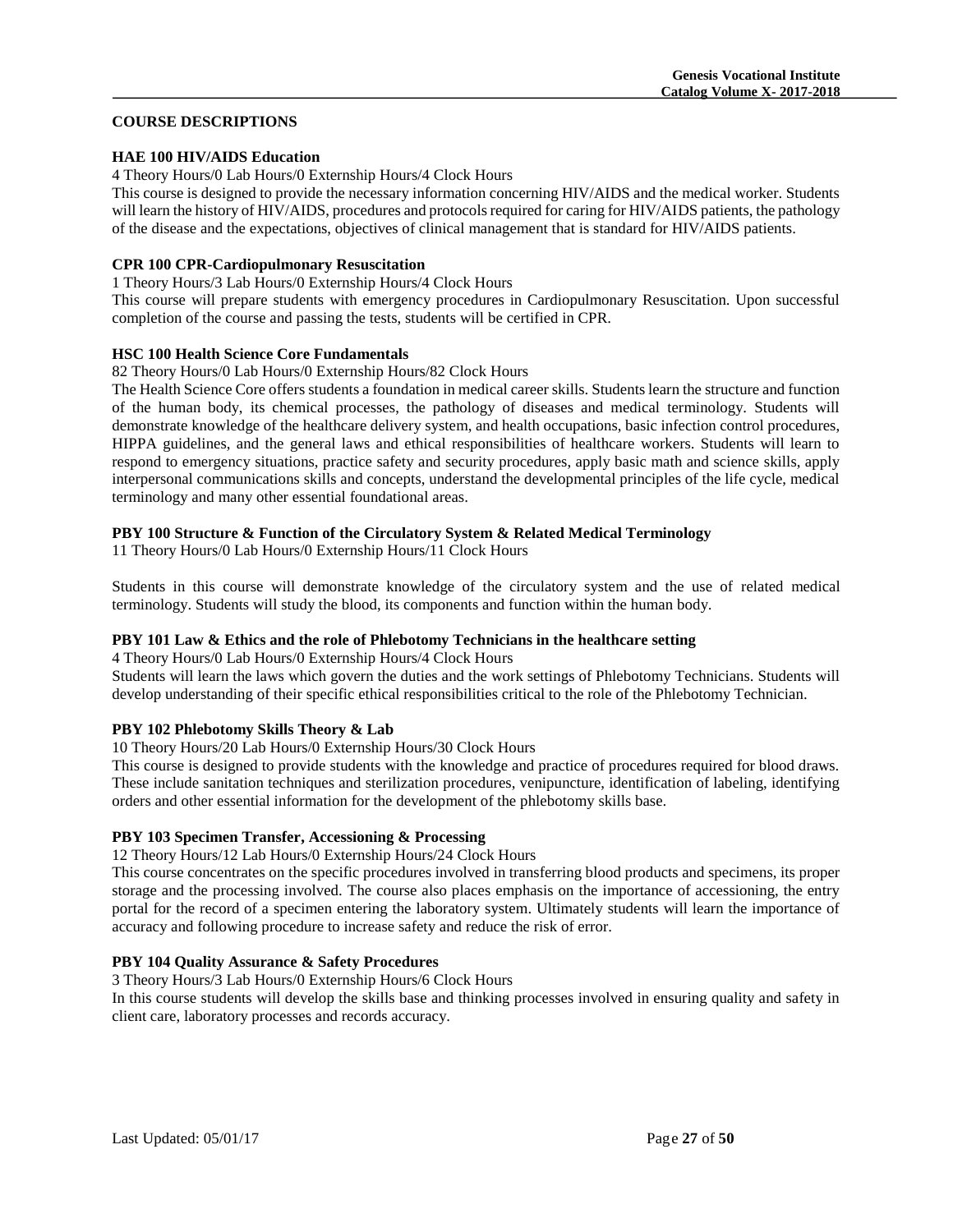# **Nursing Assistant 120 CLOCK HOURS**

**Tuition:** \$480.00 **Registration fee:** \$100.00 Estimated Cost of: Books/Materials & Kit: \$100.00

#### **Total Cost of Program**: \$680.00

# OTHER FEES NOT INCLUDED IN PROGRAM:

#### **Nursing Assistant Competency Examination:**

Written and Clinical Skills \$140.00 FBI Screening (must be paid each time applying to test) \$90.00

# **PROGRAM OBJECTIVE:**

Upon completion of the Nursing Assistant program, graduates will possess the skills and hands on experience to become entry level Nursing Assistants.

# **PROGRAM DESCRIPTION:**

The Nursing Assistant program is designed to train students in all of the relevant aspects of long term patient care under the supervision of a Registered Nurse. Completion of this program prepares them to sit for Certification as a Nursing Assistant. Students will demonstrate their skills base in a 40 hour clinical practice.

# **PROGRAM OUTLINE**

| Course<br>Code | <b>Course Title</b>                                            | <b>Theory</b><br><b>Hours</b> | Lab<br><b>Hours</b> | <b>Externshi</b><br>p Hours | <b>Total</b><br><b>Clock</b><br><b>Hours</b> |
|----------------|----------------------------------------------------------------|-------------------------------|---------------------|-----------------------------|----------------------------------------------|
| <b>HAE 100</b> | <b>HIV/AIDS</b><br>Education                                   | $\overline{4}$                | $\Omega$            | $\Omega$                    | $\overline{4}$                               |
| <b>CPR 100</b> | CPR-<br>Cardiopulmonary<br>Resuscitation                       | 1                             | 3                   | $\Omega$                    | 4                                            |
| <b>HSC 101</b> | Basic Anatomy &<br>Physiology<br>& Medical<br>Terminology      | 26                            | $\Omega$            | $\Omega$                    | 26                                           |
| <b>HSC 102</b> | Safety, Sanitation,<br>and Emergency<br>Procedures             | $\mathcal{D}_{\mathcal{L}}$   | $\overline{4}$      | $\Omega$                    | 6                                            |
| <b>HSC 103</b> | Law & Ethics in<br>Patient Care                                | $\overline{\mathcal{L}}$      | $\theta$            | $\Omega$                    | $\overline{4}$                               |
| <b>NAT100</b>  | <b>Patient Care</b><br>Procedures<br>for Nursing<br>Assistants | $\overline{4}$                | $\overline{4}$      | $\Omega$                    | 8                                            |
| <b>NAT101</b>  | Post-Operative Care                                            | 3                             | 3                   | $\mathbf{0}$                | 6                                            |
| <b>NAT 102</b> | Rehabilitative &<br>Geriatric Care                             | 12                            | 10                  | $\Omega$                    | 22                                           |
| <b>NAT 103</b> | <b>Nursing Assistant</b><br>Externship                         | $\overline{0}$                | $\Omega$            | 40                          | 40                                           |
|                | <b>Total Hours</b>                                             | 56                            | 24                  | 40                          | 120                                          |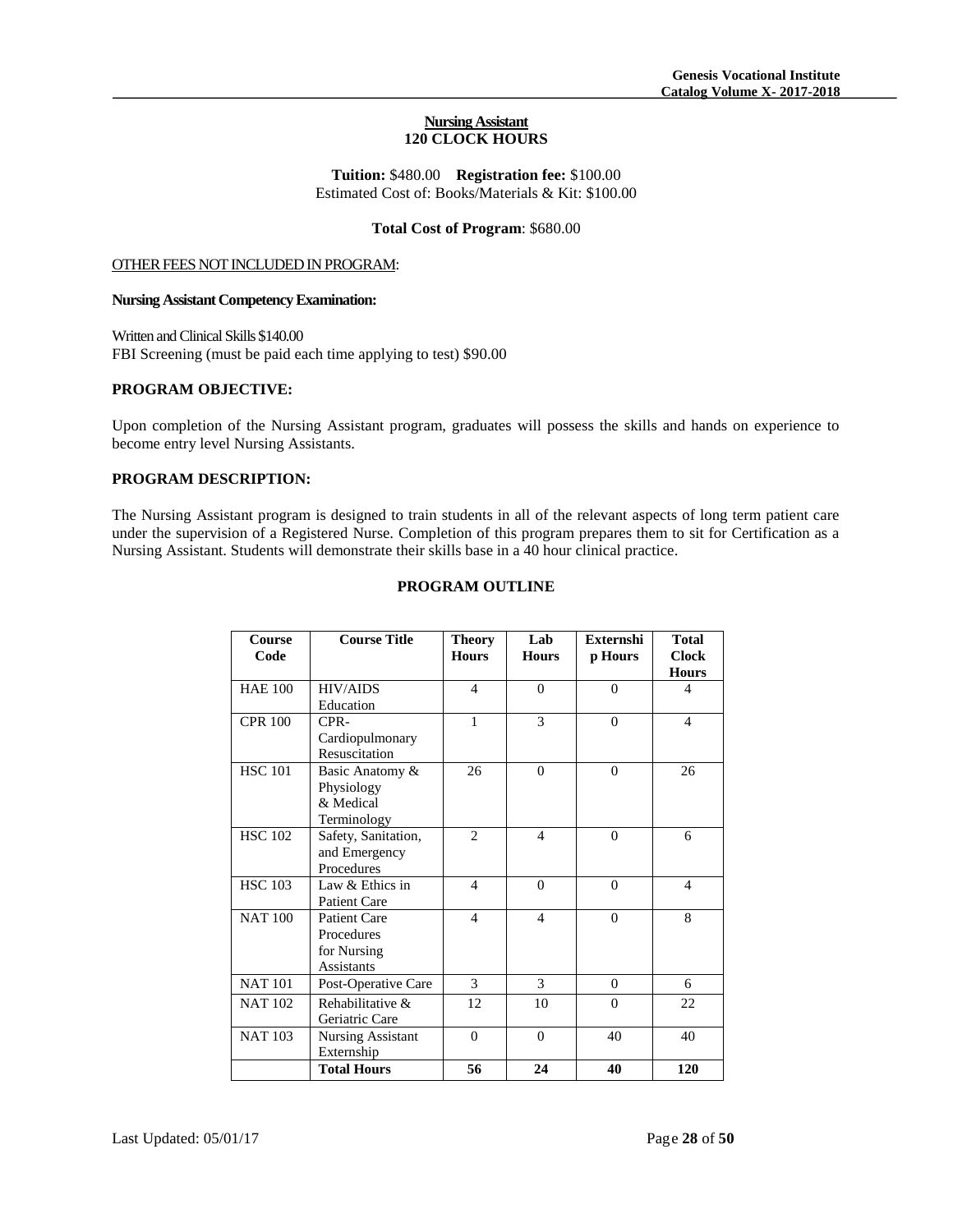Full-time students will complete this program in 6 weeks.

Externship hours will likely be completed in one week. The total program length in weeks is based on 80 clock hours divided by 20 hours per week (full-time), then adding 40 externship hours to be completed in one week. Total hours of classes and externship will not exceed 40 hours in one week. Upon completion of the program the student will receive a diploma.

#### **DISCLOSURE: Students may begin working in their field of training as soon as diploma is received.**

# **COURSE DESCRIPTIONS**

# **HAE 100 HIV/AIDS Education**

4 Theory Hours/0 Lab Hours/0 Externship Hours/4 Clock Hours

This course is designed to provide the necessary information concerning HIV/AIDS and the medical worker. Students will learn the history of HIV/AIDS, procedures and protocols required for caring for

HIV/AIDS patients, the pathology of the disease and the expectations, objectives of clinical management that is standard for HIV/AIDS patients.

# **CPR 100 CPR-Cardiopulmonary Resuscitation**

1 Theory Hours/3 Lab Hours/0 Externship Hours/4 Clock Hours

This course will prepare students with emergency procedures in Cardiopulmonary Resuscitation. Upon successful completion of the course and passing the tests, students will be certified in CPR.

# **HSC 101 Basic Anatomy & Physiology & Medical Terminology**

26 Theory Hours/0 Lab Hours/0 Externship Hours/26 Clock Hours

This course is designed to provide an overview of basic anatomy and physiology. Students will develop a basic understanding of the major body systems, their structure and function, and related pathologies of diseases. Students will also develop their medical terminology skills in this course.

#### **HSC 102 Safety, Sanitation, and Emergency Procedures**

2 Theory Hours/4 Lab Hours/0 Externship Hours/6 Clock Hours

This course is designed to provide safety, sanitation and emergency skills in the context of the Nursing Assistant. Students will learn to identify emergency situations from possible adverse pharmaceutical reactions, to cardiac arrest. Students will learn to survey each setting in which a patient is located in order to assess safety, and practice sanitation skills.

#### **HSC 103 Law and Ethics in Patient Care**

4 Theory Hours/0 Lab Hours/0 Externship Hours/4 Clock Hours

Students will learn the laws which govern patient care and the role of the Nursing Assistant. Students will learn about the requirements for their career path and the laws that govern the work setting of the Nursing Assistant. Students will also learn the ethical responsibilities of the Nursing Assistant.

# **NAT 100 Patient Care Procedures for Nursing Assistants**

4 Theory Hours/4 Lab Hours/0 Externship Hours/8 Clock Hours

In this course students develop the skills to perform patient care procedures, such as ambulation, output measurements, patient positioning, range of motion exercises, personal care, bed making, taking vital signs, and other important functions and procedures required in patient care.

# **NAT 101 Post-Operative Care**

3 Theory Hours/3 Lab Hours/0 Externship Hours/ 6 Clock Hours

This course is designed to help students understand the needs of post-operative patients. Students will learn the standard protocols, physical care and comfort, appropriate communication with post-operative patients and their families.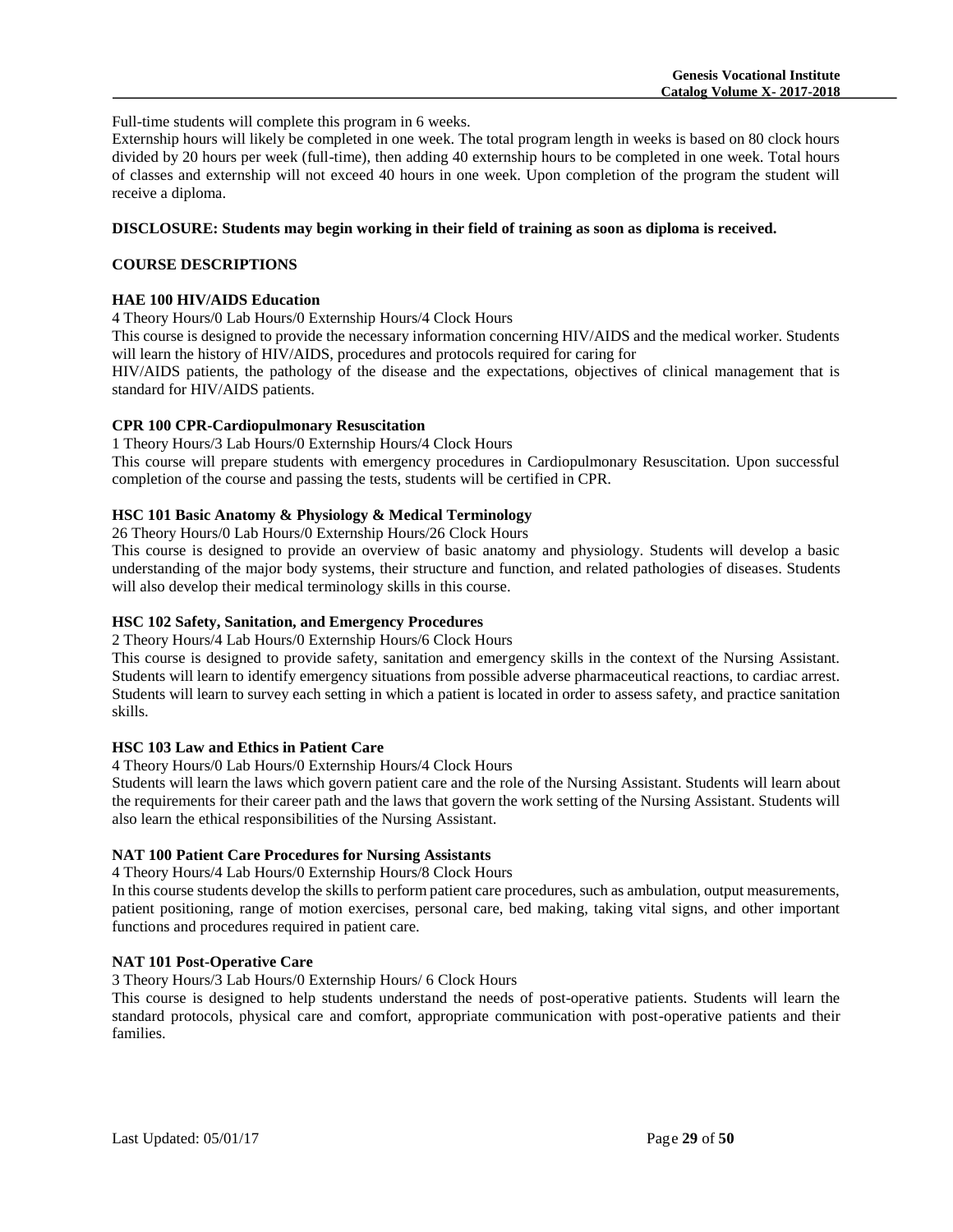#### **NAT 102 Rehabilitative & Geriatric Care**

12 Theory Hours/10 Lab Hours/0 Externship Hours/22 Clock Hours

Students will learn the process, techniques and procedures involved in rehabilitative care. Students will learn their role in the process of rehabilitation. This course also provides training in geriatric care. Students will learn communication techniques and real world circumstances involved in caring for the elderly.

# **NAT 103 Nursing Assistant Externship**

0 Theory Hours/0 Lab Hours/40 Externship Hours/40 Clock Hours

Students will have the opportunity to work in a Nursing Care Facility where they will gain exposure to real life care giving experiences. Under the supervision of a Registered Nurse, students will have hands on opportunities to apply skills which complete the educational experience of a Nursing Assistant.

# **DISCLOSURE**

Students who enroll in both the Home Health Aide and Nursing Assistant program at the same time, receive a special tuition rate of \$200.00 for the Home Health Aide program.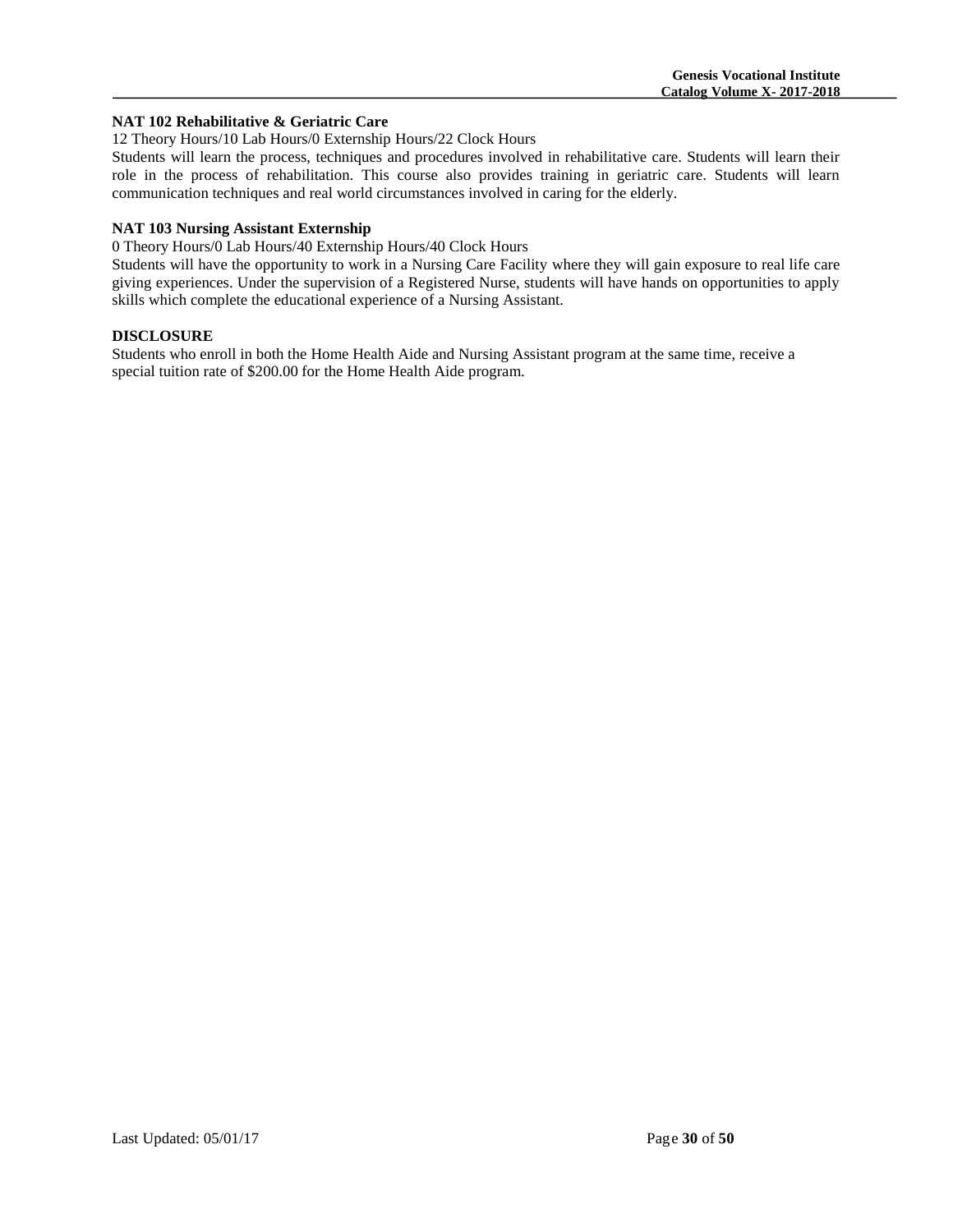#### **Electrocardiograph Technician 165 CLOCK HOURS**

**Tuition:** \$290.00 **Registration fee:** \$100.00 Estimated Cost of: Books/Materials & Kit: \$100.00

#### **Total Cost of Program**: \$490.00

# **OTHER FEES NOT INCLUDED IN PROGRAM:**

National Healthcareer Association Certification \$ 105.00 (optional) American Medical Certification Association Certification \$ 109.00(optional)

# **PROGRAM OBJECTIVE:**

Upon completion of this program, graduates will possess the skills and knowledge to become employed as entry level Electrocardiograph Aides, in hospitals, out-patient centers, clinics, diagnostic labs, medical centers and other medical facilities.

# **PROGRAM DESCRIPTION:**

Students of the Electrocardiograph aide must complete the Health Science Core Module in conjunction with the Electrocardiograph Aide program. If the student has completed the Health Science Core Module in connection with a different career program with a passing grade, it is not necessary to re-take it. The Electrocardiograph Aide program is designed to train students to perform the duties and functions of an Electrocardiograph Aide. Students will learn the cardiovascular system and its functions and pathology of diseases, law and ethics relative to the electrocardiograph aide and duty function in the medical chain of command. Students will demonstrate knowledge and apply skills in using medical instrumentation modalities relevant to the function of an electrocardiograph aide.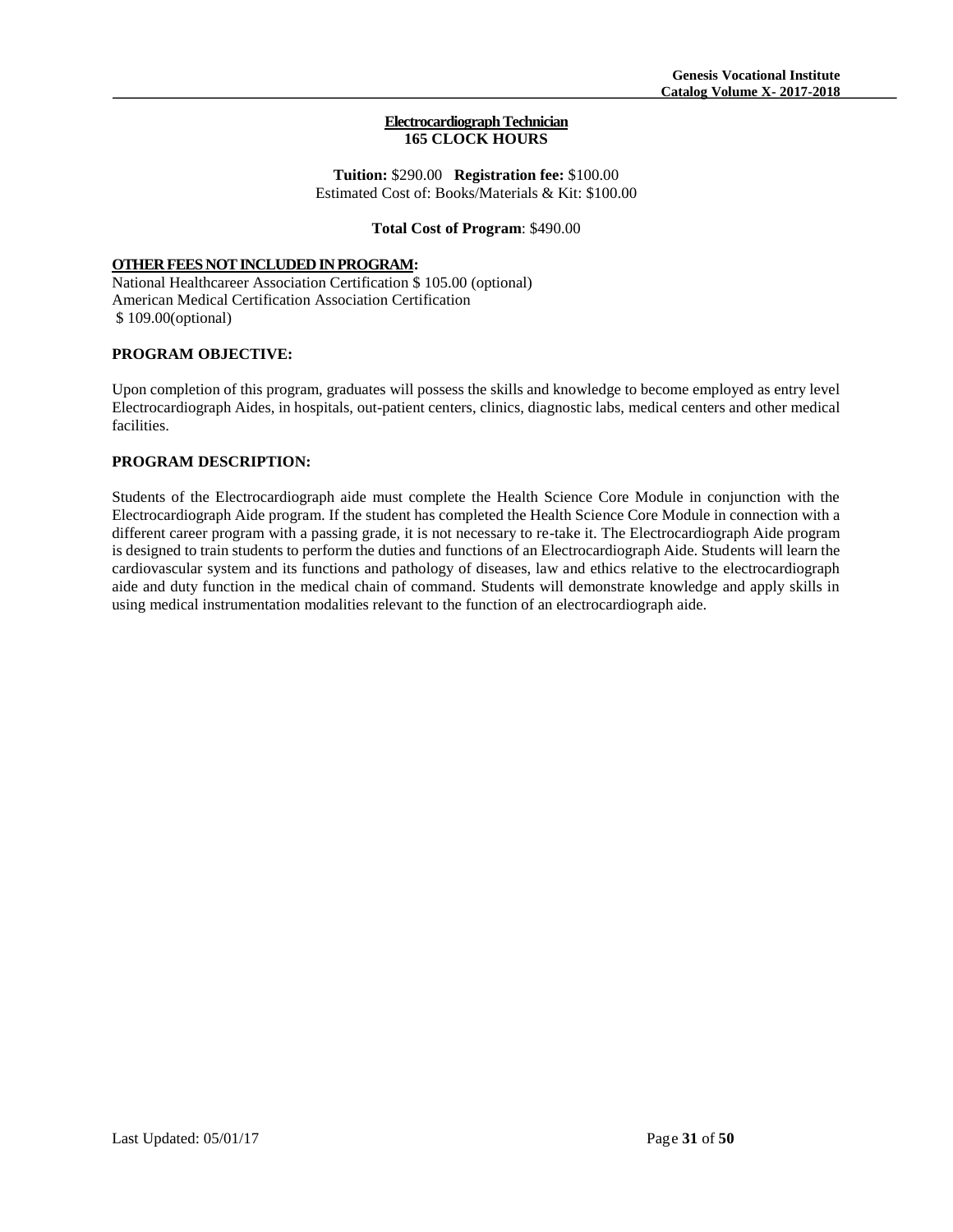# **PROGRAM OUTLINE**

| <b>Course</b><br>Code | <b>Course Title</b>                                                                              | <b>Theory</b><br><b>Hours</b> | Lab<br><b>Hours</b> | <b>Externship</b><br><b>Hours</b> | <b>Total</b><br><b>Clock</b><br><b>Hours</b> |
|-----------------------|--------------------------------------------------------------------------------------------------|-------------------------------|---------------------|-----------------------------------|----------------------------------------------|
| <b>HAE 100</b>        | <b>HIV/AIDS</b><br>Education                                                                     | $\overline{\mathcal{A}}$      | $\Omega$            | $\theta$                          | 4                                            |
| <b>CPR 100</b>        | CPR-<br>Cardiopulmonary<br>Resuscitation                                                         | $\mathbf{1}$                  | $\mathcal{E}$       | $\theta$                          | $\overline{\mathcal{L}}$                     |
| <b>HSC 100</b>        | <b>Health Science Core</b><br>Fundamentals                                                       | 82                            | $\Omega$            | $\Omega$                          | 82                                           |
| <b>EKG 100</b>        | Structure and<br>Function of the<br>Cardiovascular<br>System & Related<br>Medical<br>Terminology | 11                            | $\Omega$            | $\theta$                          | 11                                           |
| <b>EKG 101</b>        | Laws and Ethical<br>Standards of<br>Electrocardiography                                          | 4                             | $\theta$            | $\theta$                          | 4                                            |
| <b>EKG 102</b>        | <b>EKG</b><br>Instrumentation and<br>Modalities                                                  | 18                            | 18                  | $\theta$                          | 36                                           |
| <b>EKG 103</b>        | <b>Patient Preparation</b><br>and Care Procedures                                                | 8                             | 16                  | $\theta$                          | 24                                           |
|                       | <b>Totals</b>                                                                                    | 128                           | 37                  | $\mathbf{0}$                      | 165                                          |

Full-time students will complete this program in 8¼ weeks.

Upon completion of the program the student will receive a diploma.

**DISCLOSURE: Students may begin working in their field of training as soon as diploma is received.**

# **COURSE DESCRIPTIONS**

#### **HAE 100 HIV/AIDS Education**

4 Theory Hours/0 Lab Hours/0 Externship Hours/4 Clock Hours

This course is designed to provide the necessary information concerning HIV/AIDS and the medical worker. Students will learn the history of HIV/AIDS, procedures and protocols required for caring for HIV/AIDS patients, the pathology of the disease and the expectations, objectives of clinical management that is standard for HIV/AIDS patients.

# **CPR 100 CPR-Cardio Pulmonary Resuscitation**

1 Theory Hours/3 Lab Hours/0 Externship Hours/4 Clock Hours

This course will prepare students with emergency procedures in Cardiopulmonary Resuscitation. Upon successful completion of the course and passing the tests, students will be certified in CPR.

# **HSC 100 Health Science Core Fundamentals**

82 Theory Hours/0 Lab Hours/0 Externship Hours/82 Clock Hours

The Health Science Core offers students a foundation in medical career skills. Students learn the structure and function of the human body, its chemical processes, the pathology of diseases and medical terminology. Students will demonstrate knowledge of the healthcare delivery system, and health occupations, basic infection control procedures, HIPPA guidelines, and the general laws and ethical responsibilities of healthcare workers. Students will learn to respond to emergency situations, practice safety and security procedures, apply basic math and science skills, apply interpersonal communications skills and concepts, understand the developmental principles of the life cycle, medical terminology and many other essential foundational areas.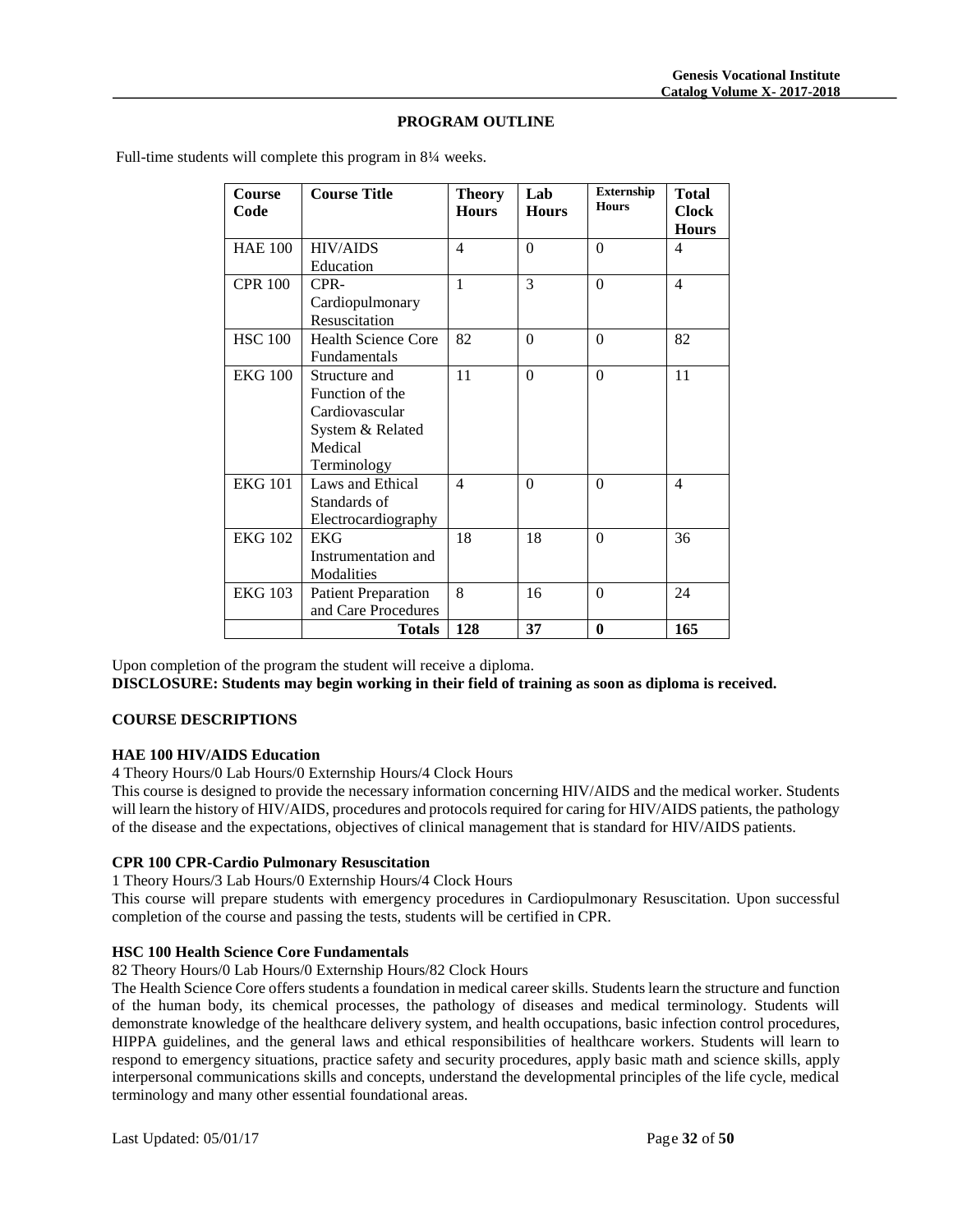# **EKG 100 Structure and Function of the Cardiovascular System & Related Medical Terminology**

11 Theory Hours/0 Lab Hours/0 Externship Hours/11 Clock Hours

This course is designed to provide theory on the cardiovascular system, its structure and function in the human body. Students will learn the composition of the heart, its blood flow, layers of the heart, cardiac muscle, heart valves, cardiac cycles, heart rate and the pathology of diseases. Students will demonstrate skills in related terminology.

# **EKG 101 Laws and Ethical Standards of Electrocardiography**

4 Theory Hours/0 Lab Hours/0 Externship Hours/4 Clock Hours

In this course students will learn the laws that govern Electrocardiography, its instrumentation, context of clinical setting, and the ethical responsibilities of the Electrocardiography Aide.

# **EKG 102 EKG Instrumentation and Modalities**

18 Theory Hours/18 Lab Hours/0 Externship Hours/36 Clock Hours

Students will develop skills and knowledge of procedures for the use and maintenance of Electrocardiography instruments, equipment and supplies. Students will practice the various modalities, and the procedures for client preparation.

# **EKG 103 Patient Preparation and Care Procedures**

8 Theory Hours/16 Lab Hours/0 Externship Hours/24 Clock Hours

This course is designed to provide the knowledge and practice of patient preparation for electrocardiography. Students will learn communication techniques involved in instructing patients, the physical handling of patients, preparing the area for testing, the positioning of leads and the use of gels and other substances, and supplies utilized in the testing procedure.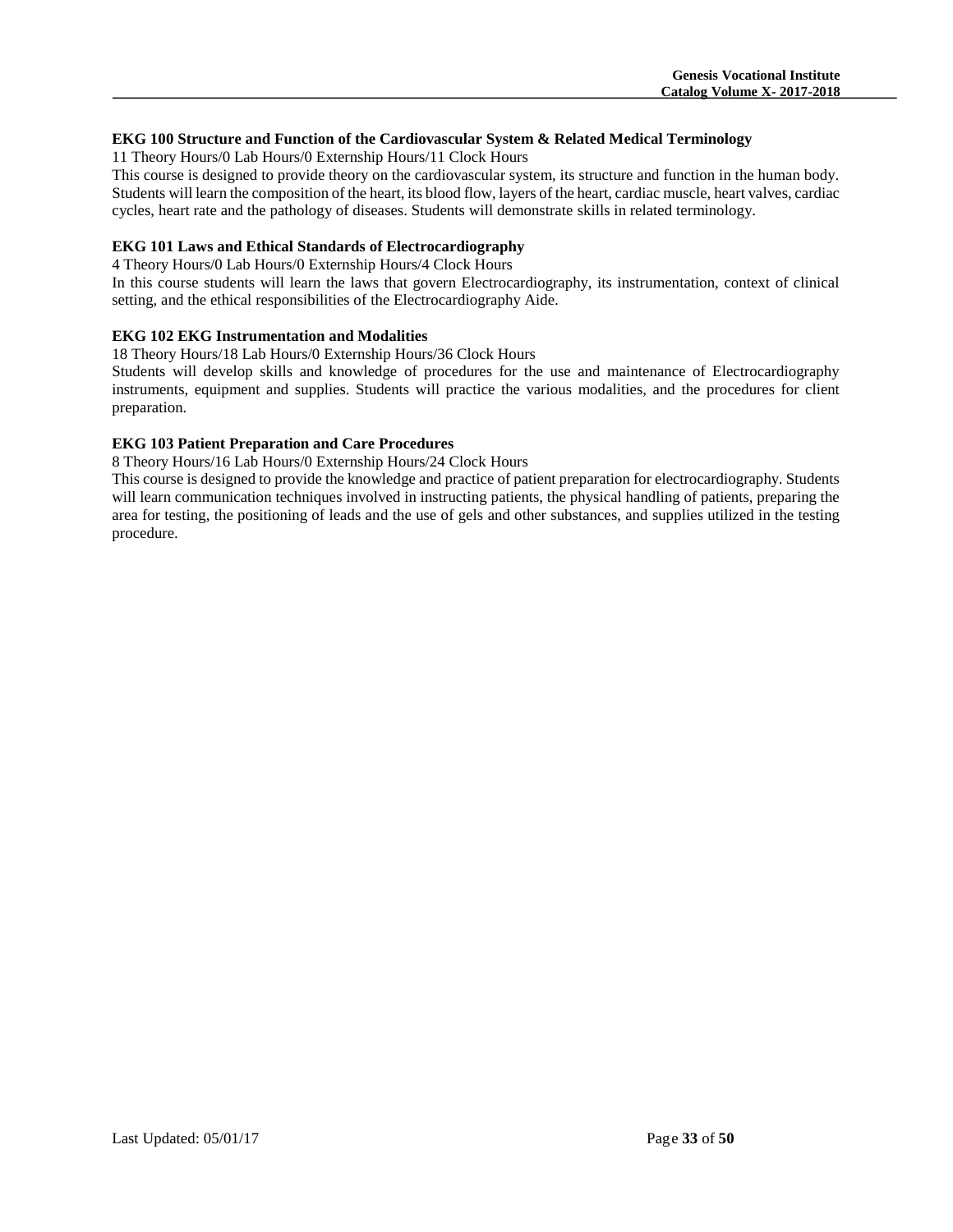#### **Patient Care Technician 600 CLOCK HOURS**

**Tuition:** \$1,920.00 **Registration fee:** \$100.00 Estimated Cost of: Books/Materials & Kit: \$480.00

#### **Total Cost of Program**: \$2,500.00

# OTHER FEES NOT INCLUDED IN PROGRAM:

National Healthcareer Association Certification \$ 105.00 (optional)

# **Nursing Assistant Competency Examination:**

Written –English and Clinical Skills \$93.00 FBI Screening (must be paid each time applying to test) \$43.25 Processing Fee (must be sent with each application) \$25.00

# **PROGRAM OBJECTIVE:**

Upon completion of this program, graduates will possess the skills and hands on experience needed to become entry level Patient Care Technicians, utilizing patient care skills in a variety of healthcare settings.

# **PROGRAM DESCRIPTION:**

The Patient Care Technician program is designed to train students in all of the relevant aspects of patient care, including personal care, physical comfort, diagnostic testing specifically electrocardiography, phlebotomy, home health care needs, providing post-operative care, geriatric care and other critical functions. Graduates of this program will be prepared to work at the entry level in hospitals, home health agencies, clinics, laboratories and other healthcare settings.

# **TERMINAL OBJECTIVES**

By the end of the Patient Care Technician program, the graduate will be able to:

1. Give safe, patient-centered, evidence based care based on knowledge skills and attitudes in nursing courses.

2. Utilize their knowledge to assist patient regain and maintain the best possible level of physical and psychosocial health based on diverse cultural needs.

3. Assist the licensed practical nurse/registered nurse in the provision of patient care in selective situations.

4. Exemplify proficiency in activities and competencies and utilize the necessary degree of judgment appropriate to the preparation of a patient care technician.

5. Assume responsibility and accountability for their own actions and judgments based upon the level of their preparation.

6. Recognize the need for continued education and personal growth according to the individual preference and abilities.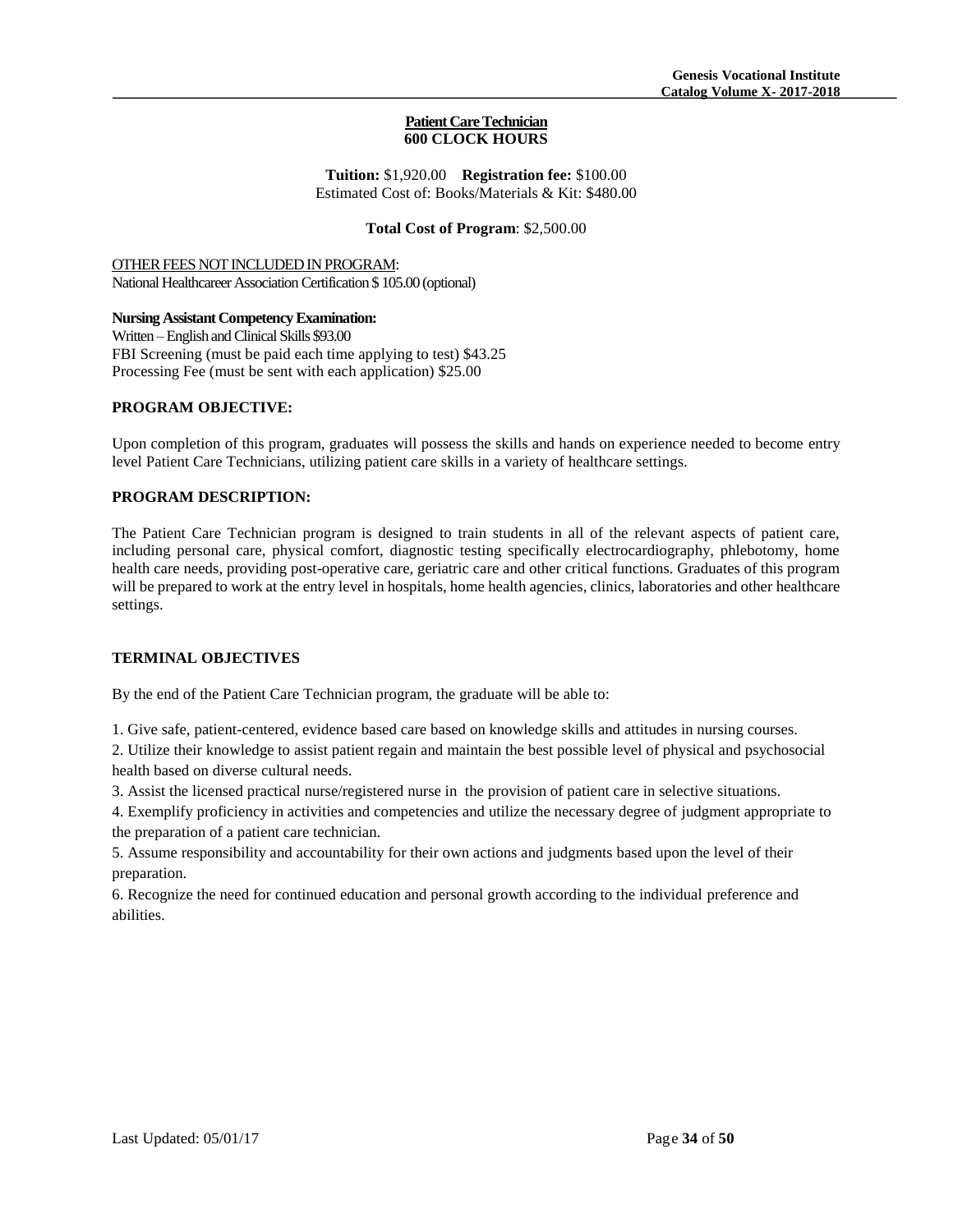# **PROGRAM OUTLINE**

| <b>COURSE</b><br><b>CODES</b> | <b>COURSE TITLE</b>                                                                        | <b>Theory</b><br><b>Hours</b> | Lab<br><b>Hours</b> | <b>Externship</b><br><b>Hours</b> | <b>Total</b><br><b>Clock</b><br><b>Hours</b> |
|-------------------------------|--------------------------------------------------------------------------------------------|-------------------------------|---------------------|-----------------------------------|----------------------------------------------|
| <b>HAE 100</b>                | <b>HIV/AIDS</b><br>Education                                                               | 4                             | 0                   | 0                                 | 4                                            |
| <b>CPR 100</b>                | CPR-<br>Cardiopulmonary<br>Resuscitation                                                   | 1                             | 3                   | $\theta$                          | 4                                            |
| <b>HSC 100</b>                | <b>Health Science</b><br>Core Fundamentals                                                 | 82                            | 0                   | 0                                 | 82                                           |
| <b>HHA 100</b>                | Verbal & Written<br>Communications                                                         | 6                             | 0                   | 0                                 | 6                                            |
| <b>HHA 101</b>                | Laws & Ethical<br>Standards for<br>Home Health<br>Aides                                    | $\overline{4}$                | $\Omega$            | 0                                 | 4                                            |
| <b>HHA 102</b>                | <b>Physical Comfort</b><br>and Patient Safety                                              | 5                             | 5                   | 0                                 | 10                                           |
| <b>HHA 103</b>                | Nutrition                                                                                  | 10                            | 5                   | 0                                 | 15                                           |
| <b>HHA 104</b>                | <b>Infection Control</b><br>Procedures                                                     | 5                             | 10                  | 0                                 | 15                                           |
| <b>HHA 105</b>                | Home Health Care                                                                           | $\overline{7}$                | 10                  | $\boldsymbol{0}$                  | 17                                           |
| <b>PBY 100</b>                | Structure &<br>Function of the<br>Circulatory System<br>& Related Medical<br>Terminology   | 11                            | 0                   | 0                                 | 11                                           |
| <b>PBY 101</b>                | Law & Ethics and<br>the role of<br>Phlebotomy<br>Technicians in the<br>healthcare setting  | 4                             | $\boldsymbol{0}$    | $\overline{0}$                    | 4                                            |
| <b>PBY 102</b>                | Phlebotomy Skills<br>Theory & Lab                                                          | 10                            | 20                  | 0                                 | 30                                           |
| <b>PBY 103</b>                | Specimen Transfer,<br>Accessioning &<br>Processing                                         | 12                            | 12                  | $\Omega$                          | 24                                           |
| <b>PBY 104</b>                | <b>Quality Assurance</b><br>& Safety<br>Procedures                                         | 3                             | 3                   | 0                                 | 6                                            |
| <b>HSC 101</b>                | Basic Anatomy &<br>Physiology &<br>Medical<br>Terminology for<br><b>Nursing Assistants</b> | 30                            | $\theta$            | $\overline{0}$                    | 30                                           |
| <b>HSC 102</b>                | Safety, Sanitation,<br>and Emergency<br>Procedures                                         | 2                             | 4                   | 0                                 | 6                                            |
| <b>HSC 103</b>                | Law & Ethics in<br>Patient Care                                                            | $\overline{4}$                | $\overline{0}$      | $\overline{0}$                    | 4                                            |
| <b>NAT 100</b>                | Nursing Assistant<br>Patient Care<br>Procedures                                            | $\overline{4}$                | 4                   | 0                                 | 8                                            |
| <b>NAT 101</b>                | Post Operative<br>Care                                                                     | 3                             | 3                   | $\overline{0}$                    | 6                                            |
| <b>NAT 102</b>                | Rehabilitative &<br>Geriatric Care                                                         | 12                            | 10                  | $\boldsymbol{0}$                  | 22                                           |
| <b>NAT 103</b>                | <b>Nursing Assistant</b><br>Externship                                                     | $\overline{0}$                | $\overline{0}$      | 40                                | 40                                           |

Full time students will complete this program in 30 weeks.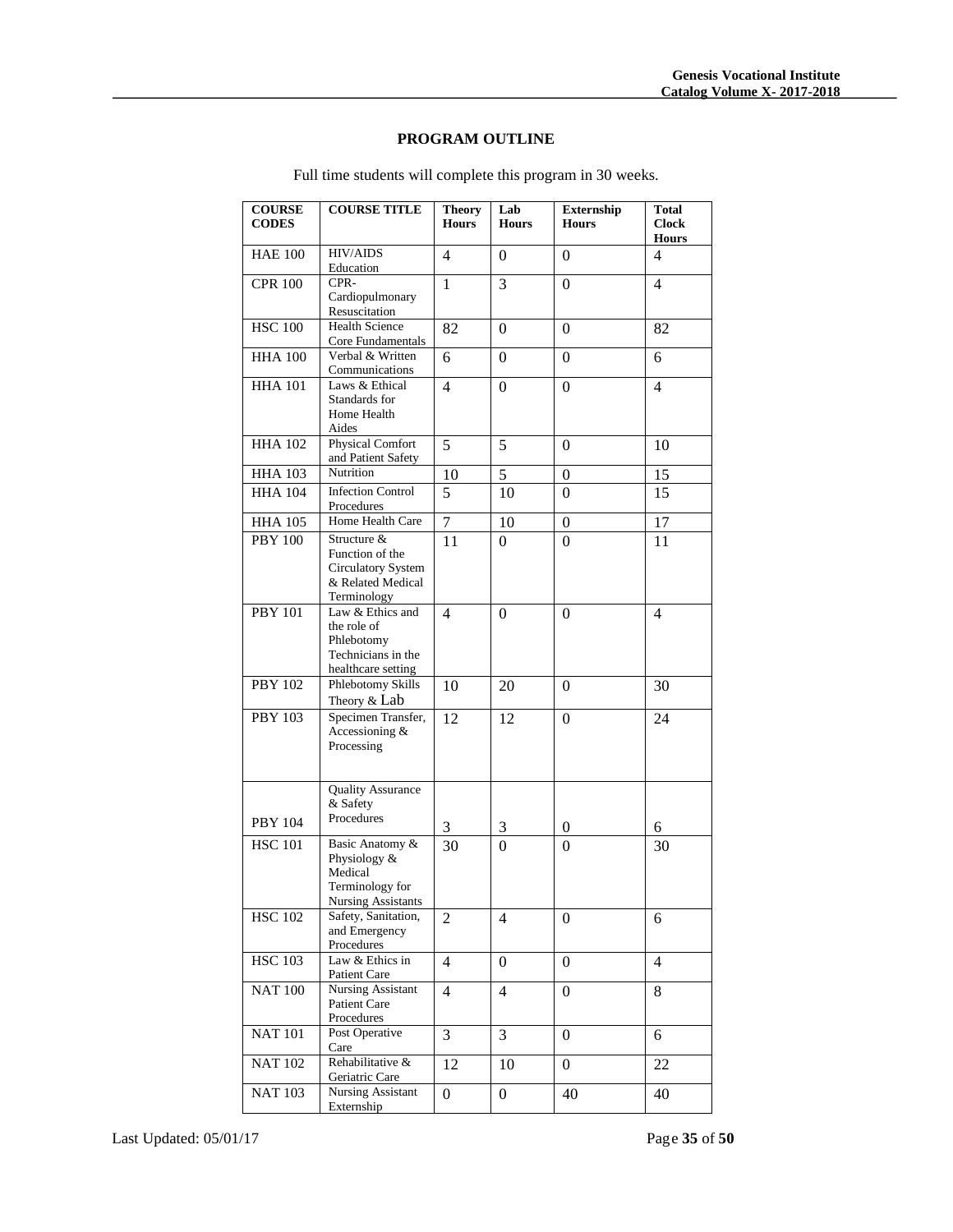|                | Total                                                                                            | 312 | 248      | 40       | 600 |
|----------------|--------------------------------------------------------------------------------------------------|-----|----------|----------|-----|
| <b>PCT 102</b> | <b>Career Preparation</b><br>for Patient Care<br>Technicians                                     | 12  | $\Omega$ | $\Omega$ | 12  |
| <b>PCT 101</b> | <b>Patient Care</b><br><b>Technician Theory</b><br>& Skills<br>Lab II                            | 20  | 60       | $\Omega$ | 80  |
| <b>PCT 100</b> | Patient Care<br>Technician<br>Theory & Skills<br>Lab I                                           | 20  | 65       | $\Omega$ | 85  |
| <b>EKG 103</b> | <b>EKG</b> Patient<br>Preparation and<br><b>Care Procedures</b>                                  | 8   | 16       | $\theta$ | 24  |
| <b>EKG 102</b> | <b>EKG</b><br>Instrumentation<br>and Modalities                                                  | 18  | 18       | $\theta$ | 36  |
| <b>EKG 101</b> | Laws and Ethical<br>Standards of<br>Electrocardiography                                          | 4   | $\Omega$ | $\Omega$ | 4   |
| <b>EKG 100</b> | Structure and<br>Function of the<br>Cardiovascular<br>System & Related<br>Medical<br>Terminology | 11  | $\Omega$ | $\Omega$ | 11  |

Upon completion of this program students will receive a diploma.

**DISCLOSURE: Student may begin working in their field of training as soon as their diploma is received.**

# **COURSE DESCRIPTIONS**

#### **HAE 100 HIV/AIDS Education**

4 Theory Hours/0 Lab Hours/0 Externship Hours/4 Clock Hours

This course is designed to provide the necessary information concerning HIV/AIDS and the medical worker. Students will learn the history of HIV/AIDS, procedures and protocols required for caring for HIV/AIDS patients, the pathology of the disease and the expectations, objectives of clinical management that is standard for HIV/AIDS patients.

# **CPR 100 CPR-Cardiopulmonary Resuscitation**

1 Theory Hours/3 Lab Hours/0 Externship Hours/4 Clock Hours

This course will prepare students with emergency procedures in Cardiopulmonary Resuscitation. Upon successful completion of the course and passing the tests, students will be certified in CPR

# **HSC 100 Health Science Core Fundamentals**

82 Theory Hours/0 Lab Hours/0 Externship Hours/82 Clock Hours

The Health Science Core offers students a foundation in medical career skills. Students learn the structure and function of the human body, its chemical processes, the pathology of diseases and medical terminology. Students will demonstrate knowledge of the healthcare delivery system, and health occupations, basic infection control procedures, HIPPA guidelines, and the general laws and ethical responsibilities of healthcare workers. Students will learn to respond to emergency situations, practice safety and security procedures, apply basic math and science skills. Apply interpersonal communications skills and concepts. Understand the developmental principles of the life cycle, medical terminology and many other essential foundational areas.

#### **HHA 100 Verbal & Written Communications**

6 Theory Hours/0 Lab Hours/0 Externship Hours/6 Clock Hours

This course is designed to enhance verbal and written communication skills. Students engaged in this course will learn basic sentence structure and grammar, for the purpose of developing the ability to communicate clearly and concisely in the healthcare setting. Verbal communications will be developed through oral presentation and word enunciation.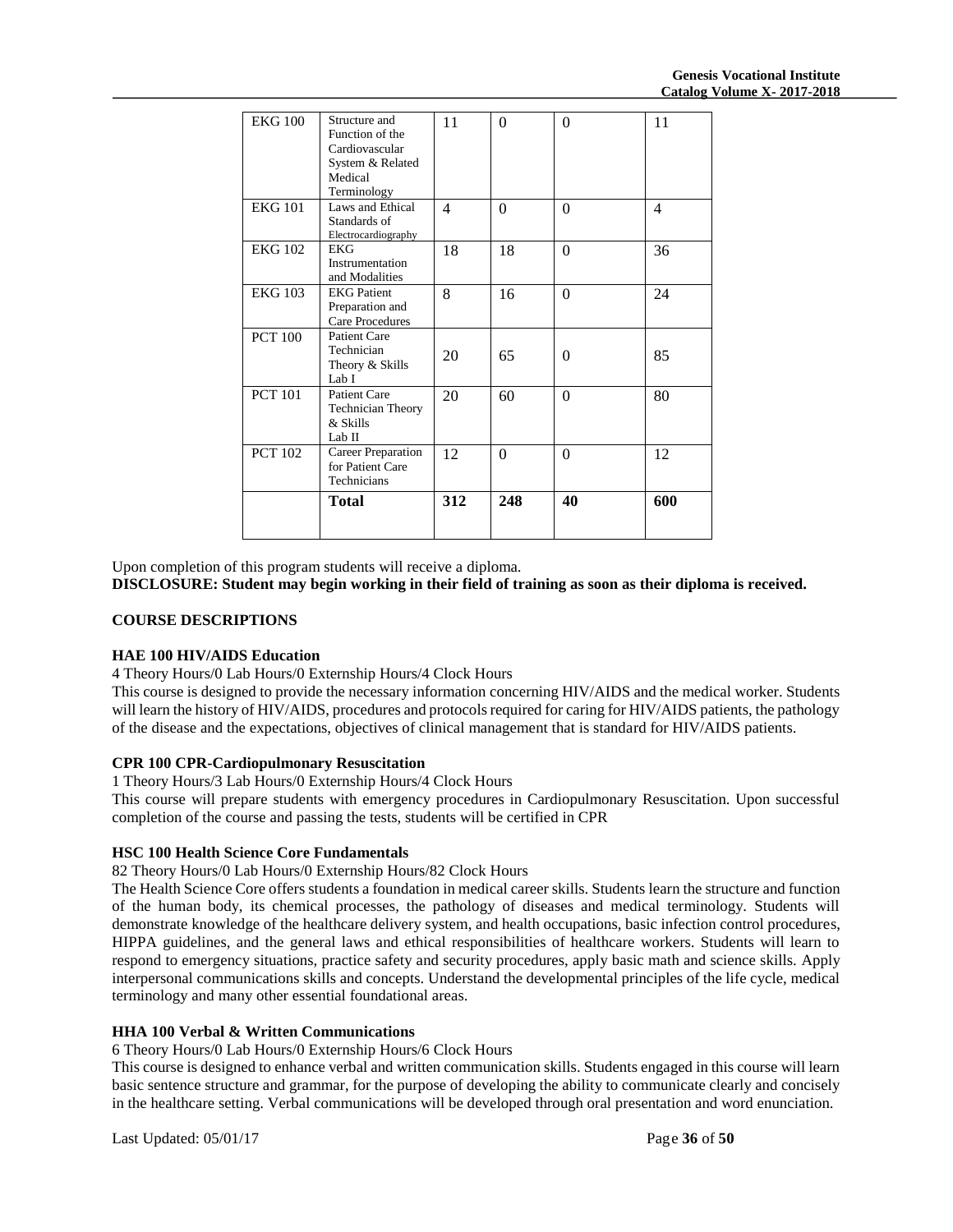# **HHA 101 Laws & Ethical Standards for Home Health Aides**

4 Theory Hours/0 Lab Hours/0 Externship Hours/4 Clock Hours

Students will learn the laws and ethical standards that govern the activities of the Home Health Aide. Students will hold active discussion on ethical issues that are faced in the Home Health setting.

# **HHA 102 Physical Comfort and Patient Safety**

5 Theory Hours/5 Lab Hours/0 Externship Hours/10 Clock Hours

Students develop skills in patient care, specifically in physical comfort and patient safety. Students will learn the importance and the appropriate procedures and actions in creating a comfortable and safe environment for patients.

# **HHA 103 Nutrition**

10 Theory Hours/5 Lab Hours/0 Externship Hours/15 Clock Hours

Protocols for patient care include nourishment, nutrition and procedures for feeding patients. Students learn the importance of balanced nutrition, diabetic diets and other special needs diets and essential nutrition care for patients.

#### **HHA 104 Infection Control Procedures**

#### 5 Theory Hours/10 Lab Hours/0 Externship Hours/15 Clock Hours

This course is designed to train students on procedures for infection control. Students will demonstrate knowledge of OSHA guidelines, as well as skills in isolation procedures, gloving, and appropriate hand washing techniques.

# **HHA 105 Home Health Care**

#### 7 Theory Hours/10 Lab Hours/0 Externship Hours/17 Clock Hours

Students will become oriented as to the purpose and history of home health care. Students will learn about the medical workers involved in home health care and the role of the home health aide in the home health setting. Students will practice patient care skills and administrative skills involved in home health care.

# **PBY 100 Structure & Function of the Circulatory System & Related Medical Terminology**

11 Theory Hours/0 Lab Hours/0 Externship Hours/11 Clock Hours

Students in this course will demonstrate knowledge of the circulatory system and the use of related medical terminology. Students will study the blood, its components and function within the human body.

# **PBY 101 Law & Ethics and the role of Phlebotomy Technicians in the healthcare setting**

4 Theory Hours/0 Lab Hours/0 Externship Hours/4 Clock Hours

Students will learn the laws which govern the duties and the work settings of the Phlebotomy Technician. Students will develop understanding of their specific ethical responsibilities critical to the role of the Phlebotomy Technician.

#### **PBY 102 Phlebotomy Skills Theory & Lab**

10 Theory Hours/20 Lab Hours/0 Externship Hours/30 Clock Hours

This course is designed to provide students with the knowledge and practice of procedures required for blood draws. These include sanitation techniques and sterilization procedures, venipuncture, identification of labeling, identifying orders and other essential information for the development of the phlebotomy skills base.

#### **PBY 103 Specimen Transfer, Accessioning & Processing**

12 Theory Hours/12 Lab Hours/0 Externship Hours/24 Clock Hours

This course concentrates on the specific procedures involved in transferring blood products and specimens, its proper storage and the processing involved. The course also places emphasis on the importance of accessioning, the entry portal for the record of a specimen entering the laboratory system. Ultimately students will learn the importance of accuracy and following procedure to increase safety and reduce the risk of error.

#### **PBY 104 Quality Assurance & Safety Procedures**

3 Theory Hours/3 Lab Hours/0 Externship Hours/6 Clock Hours

In this course students will develop the skills base and thinking processes involved in ensuring quality and safety in client care, laboratory processes and records accuracy.

# **HSC 101 Basic Anatomy & Physiology & Medical Terminology**

Last Updated: 05/01/17 Page **37** of **50**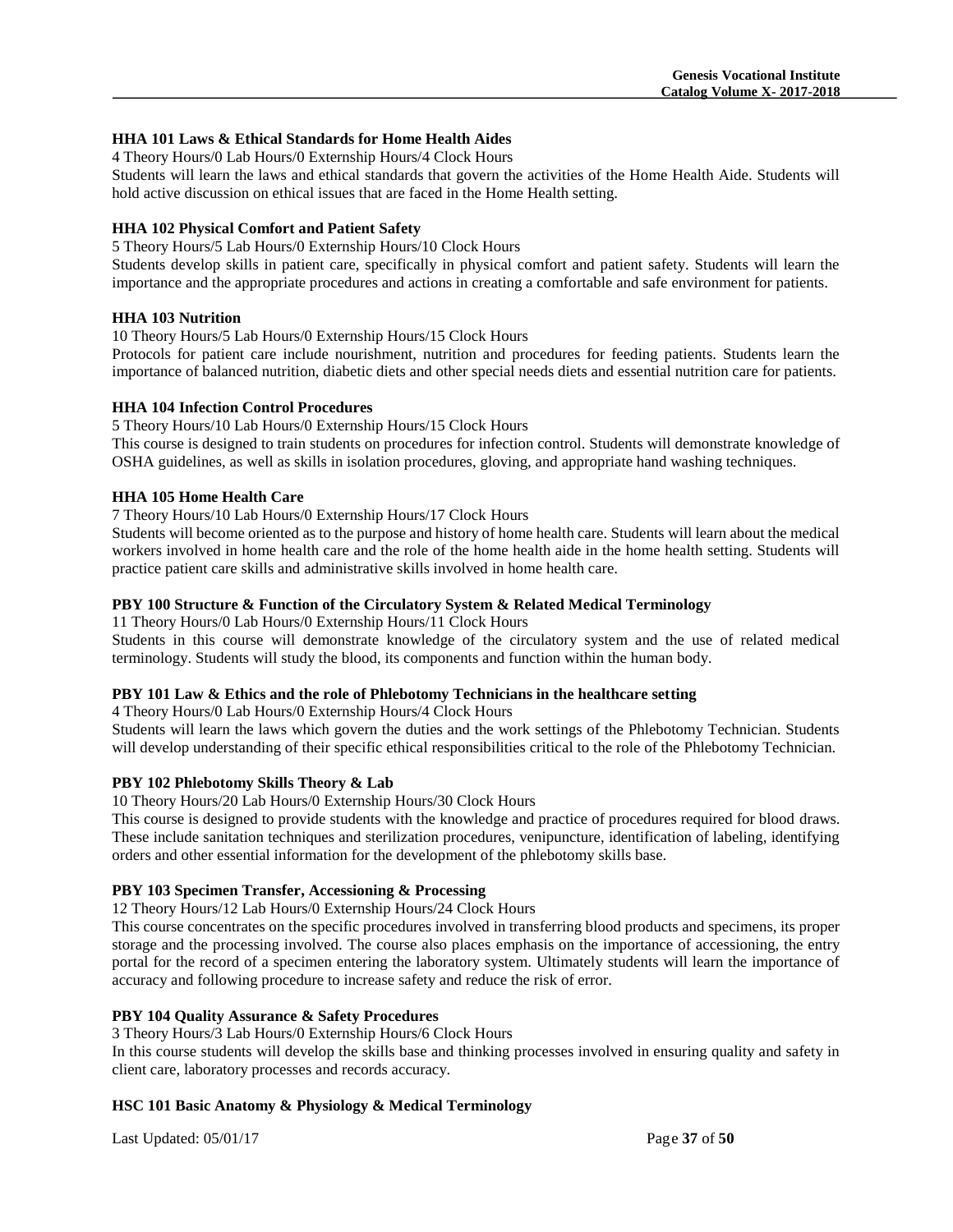#### 30 Theory Hours/0 Lab Hours/0 Externship Hours/30 Clock Hours

This course is designed to provide an overview of basic anatomy and physiology. Students will develop a basic understanding of the major body systems, their structure and function, and related pathologies of diseases. Students will also develop their medical terminology skills in this course.

# **HSC 102 Safety, Sanitation, and Emergency Procedures**

2 Theory Hours/4 Lab Hours/0 Externship Hours/6 Clock Hours

This course is designed to provide safety, sanitation and emergency skills in the context of the Nursing Assistant. Students will learn to identify emergency situations from possible adverse pharmaceutical reactions, to cardiac arrest. Students will learn to survey each setting in which a patient is located in order to assess safety, and practice sanitation skills.

# **HSC 103 Law and Ethics in Patient Care**

4 Theory Hours/0 Lab Hours/0 Externship Hours/4 Clock Hours

Students will learn the laws which govern patient care and the role of the Nursing Assistant. Students will learn about the requirements for their career path and the laws that govern the work setting of the Nursing Assistant. Students will also learn the ethical responsibilities of the Nursing Assistant.

# **NAT 100 Patient Care Procedures for Nursing Assistants**

4 Theory Hours/4 Lab Hours/0 Externship Hours/8 Clock Hours

In this course students develop the skills to perform patient care procedures, such as ambulation, output measurements, patient positioning, range of motion exercises, personal care, bed making, taking vital signs, and other important functions and procedures required in patient care.

# **NAT 101 Post-Operative Care**

3 Theory Hours/3 Lab Hours/0 Externship Hours / 6 Clock Hours

This course is designed to help students understand the needs of post-operative patients. Students will learn the standard protocols, physical care and comfort, appropriate communication with post-operative patients and their families.

# **NAT 102 Rehabilitative & Geriatric Care**

12 Theory Hours/10 Lab Hours/0 Externship Hours/22 Clock Hours

Students will learn the process, techniques and procedures involved in rehabilitative care. Students will learn their role in the process of rehabilitation. This course also provides training in geriatric care. Students will learn communication techniques and real world circumstances involved in caring for the elderly.

# **NAT 103 Nursing Assistant Externship**

0 Theory Hours/0 Lab Hours/40 Externship Hours/40 Clock Hours

Students will have the opportunity to work in a Nursing Care Facility where they will gain exposure to real life care giving experiences. Under the supervision of a Registered Nurse, students will have hands on opportunities to apply skills which complete the educational experience of a Nursing Assistant.

# **EKG 100 Structure and Function of the Cardiovascular System & Related Medical Terminology**

11 Theory Hours/0 Lab Hours/0 Externship Hours/11 Clock Hours

This course is designed to provide theory on the cardiovascular system, its structure and function in the human body. Students will learn the composition of the heart, its blood flow, layers of the heart, cardiac muscle, heart valves, cardiac cycles, heart rate and the pathology of diseases. Students will demonstrate skills in related terminology.

# **EKG 101 Laws and Ethical Standards of Electrocardiography**

4 Theory Hours/0 Lab Hours/0 Externship Hours/4 Clock Hours In this course students will learn the laws that govern Electrocardiography, its instrumentation, context of clinical setting, and the ethical responsibilities of the Electrocardiography Aide.

# **EKG 102 EKG Instrumentation and Modalities**

18 Theory Hours/18 Lab Hours/0 Externship Hours/36 Clock Hours

Last Updated: 05/01/17 Page **38** of **50**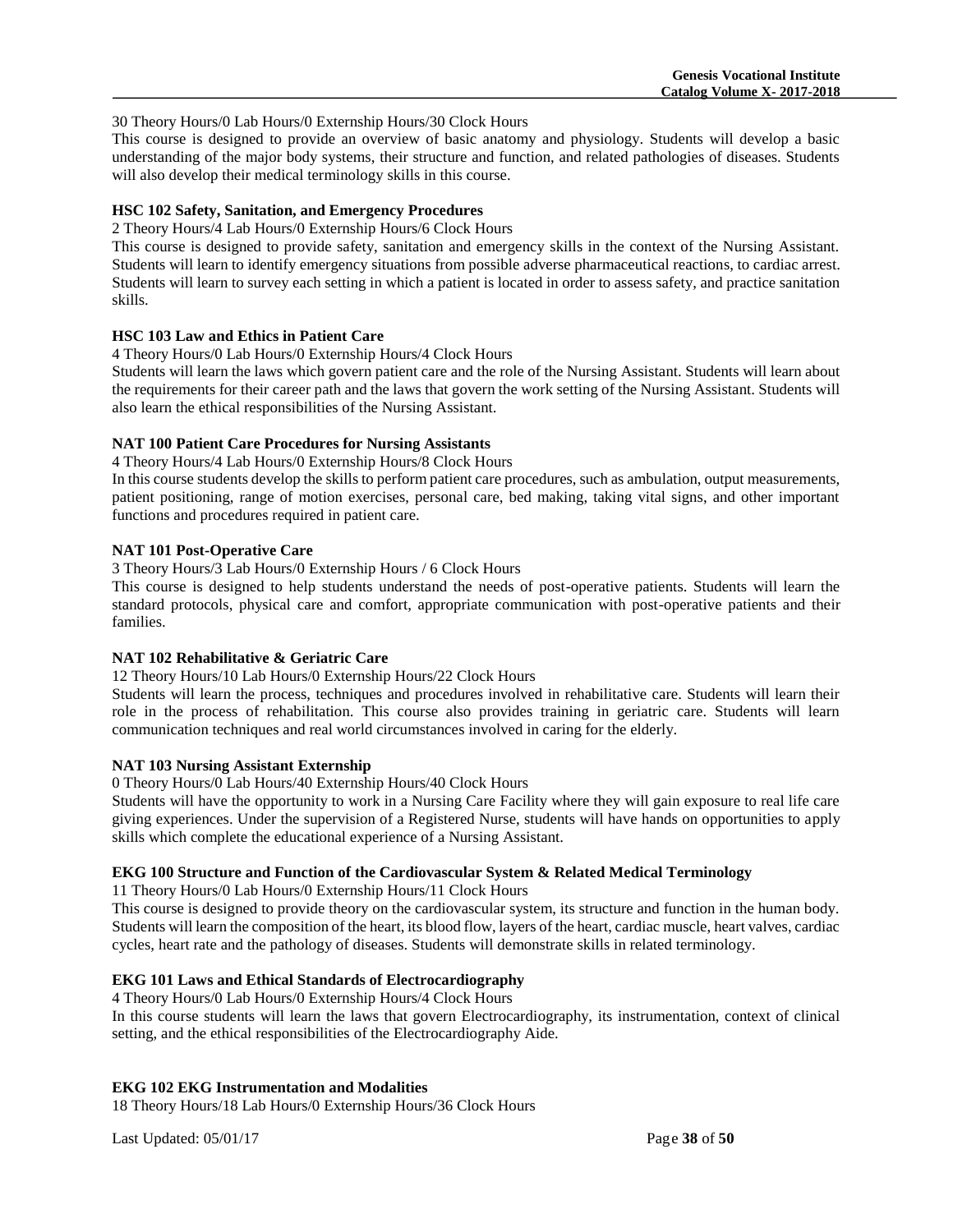Students will develop skills and knowledge of procedures for the use and maintenance of Electrocardiography instruments, equipment and supplies. Students will practice the various modalities, and the procedures for client preparation.

# **EKG 103 Patient Preparation and Care Procedures**

# 8 Theory Hours/16 Lab Hours/0 Externship Hours/24 Clock Hours

This course is designed to provide the knowledge and practice of patient preparation for electrocardiography. Students will learn communication techniques involved in instructing patients, the physical handling of patients, preparing the area for testing, the positioning of leads and the use of gels and other substances, and supplies utilized in the testing procedure.

# **PCT 100 Patient Care Technician Theory & Skills Lab I**

20 Theory Hours/65 Lab Hours/0 Externship Hours/85 Clock Hours

Prerequisites: HSC 100, HHA 100, HHA 101, HHA 102, HHA 103, HHA 104, HHA 105, HAE 100, CPR 100, PBY 100, PBY 101, PBY 102, PBY 103, PBY 104, HSC 101, HSC 102, HSC 103, NAT 100, NAT 101, NAT 102, NAT 103, EKG 101, EKG 102, EKG 103

In this course students will review skills learned in prior courses, practice their skills, and explore the different areas of the diverse patient care assisting skills they possess. Students will experience practical application of theoretical concepts, receive competency evaluations of skills performance in a simulated healthcare setting, and hone their professional skills.

# **PCT 101 Patient Care Technician Theory & Skills Lab I**

20 Theory Hours/60 Lab Hours/0 Externship Hours/80 Clock Hours

Prerequisites: HSC 100, HHA 100, HHA 101, HHA 102, HHA 103, HHA 104, HHA 105, HAE 100, CPR 100, PBY 100, PBY 101, PBY 102, PBY 103, PBY 104, HSC 101, HSC 102, HSC 103, NAT 100, NAT 101, NAT 102, NAT 103, EKG 101, EKG 102, EKG 103

In this course students will review skills learned in prior courses, practice their skills and explore the different areas of the diverse patient care assisting skills they possess. Students will experience practical application of theoretical concepts, receive competency evaluations of skills performance in a simulated healthcare setting, and hone their professional skills.

# **PCT 102 Career Preparation for Patient Care Technicians**

12 Theory Hours/0 Lab Hours/0 Externship Hours/12 Clock Hours

This course is designed to prepare students for the job search and career development. Students will learn about the various human resource management procedures involved in hospital employment, and other healthcare settings. Students will develop their resumes, professional image, job search skills and practice interviewing techniques. Students will develop a strategic plan for seeking out their first jobs as Patient Care Technicians. They will develop knowledge of certifications for Patient Care Technicians and opportunities for long term career growth.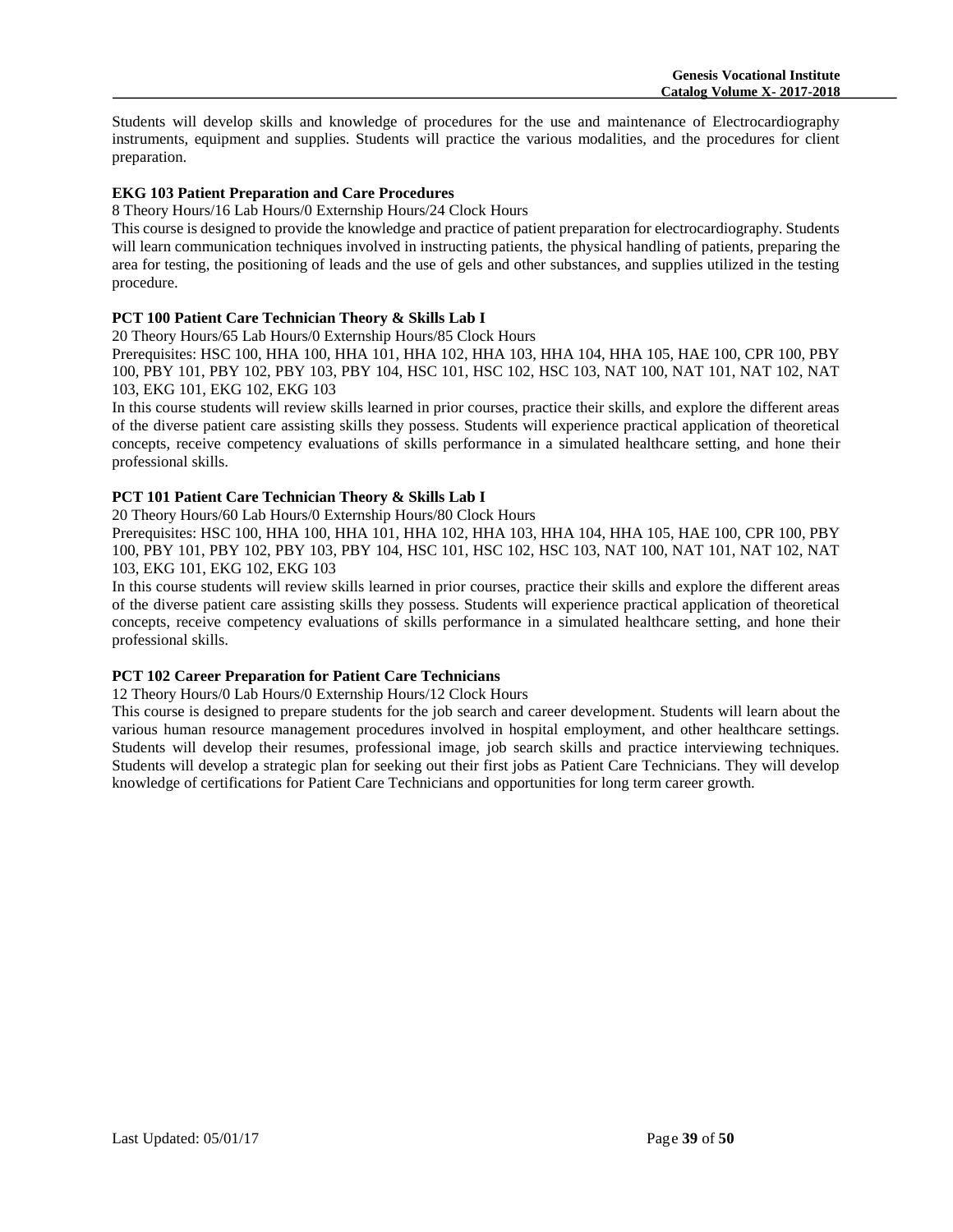#### **Medical Assistant 936 CLOCK HOURS**

**Tuition:** \$2,920.00 **Registration fee:** \$100.00 Estimated Cost of: Books/Materials & Kit: \$180.00

# **Total Cost of Program**: \$3,200.00

OTHER FEES NOT INCLUDED IN PROGRAM:

National Healthcareer Association Certification \$ 145.00 (optional) American Registered of Medical Assistant Registration \$ 65.00 American Medical Technology Certification \$ 95.00 (optional) NHA Phlebotomy and Electrocardiograph Technician certification \$ 218.00

# **PROGRAM OBJECTIVE:**

Upon completion of the Medical Assistant program, graduates will possess the skills and hands on experience to become entry level Medical Assistants, working in all aspects of the medical office.

# **PROGRAM DESCRIPTION:**

The Medical Assistant program is designed to train students in all of the relevant aspects of medical office management including reception, booking appointments, records management, informatics, insurance billing, preparing patients for physical examinations, and minor surgeries, performing specialized medical tests including urinalysis, and collecting biological specimens, phlebotomy, EKG, limited X Rays, and processing and recording pharmacological data. Graduates of this program will be prepared to work at the entry level in medical offices, clinics and various medical practices.

#### **TERMINAL OBJECTIVES**

By the end of the Medical Assistant program, the graduate will be able to:

1. Perform administrative functions in a health care provider's office within their identified scope of work as a medical assistant.

2. Perform clinical functions in a health care provider's office within their identified scope of work as a medical assistant.

3. Apply ethical-legal concepts to the administrative and clinical functions as a medical assistant.

4. Define and display professionalism in the role of a medical assistant.

5. Communicate effectively in oral and written modes within the identified scope of work as a medical assistant.

6. Provide prescribed instruction to patients and their families re: methods of wellness promotion and disease management under the specific direction of a licensed physician, nurse practitioner and/or other licensed health care provider.

7. Develop employment strategies necessary for a successful transition into the job market.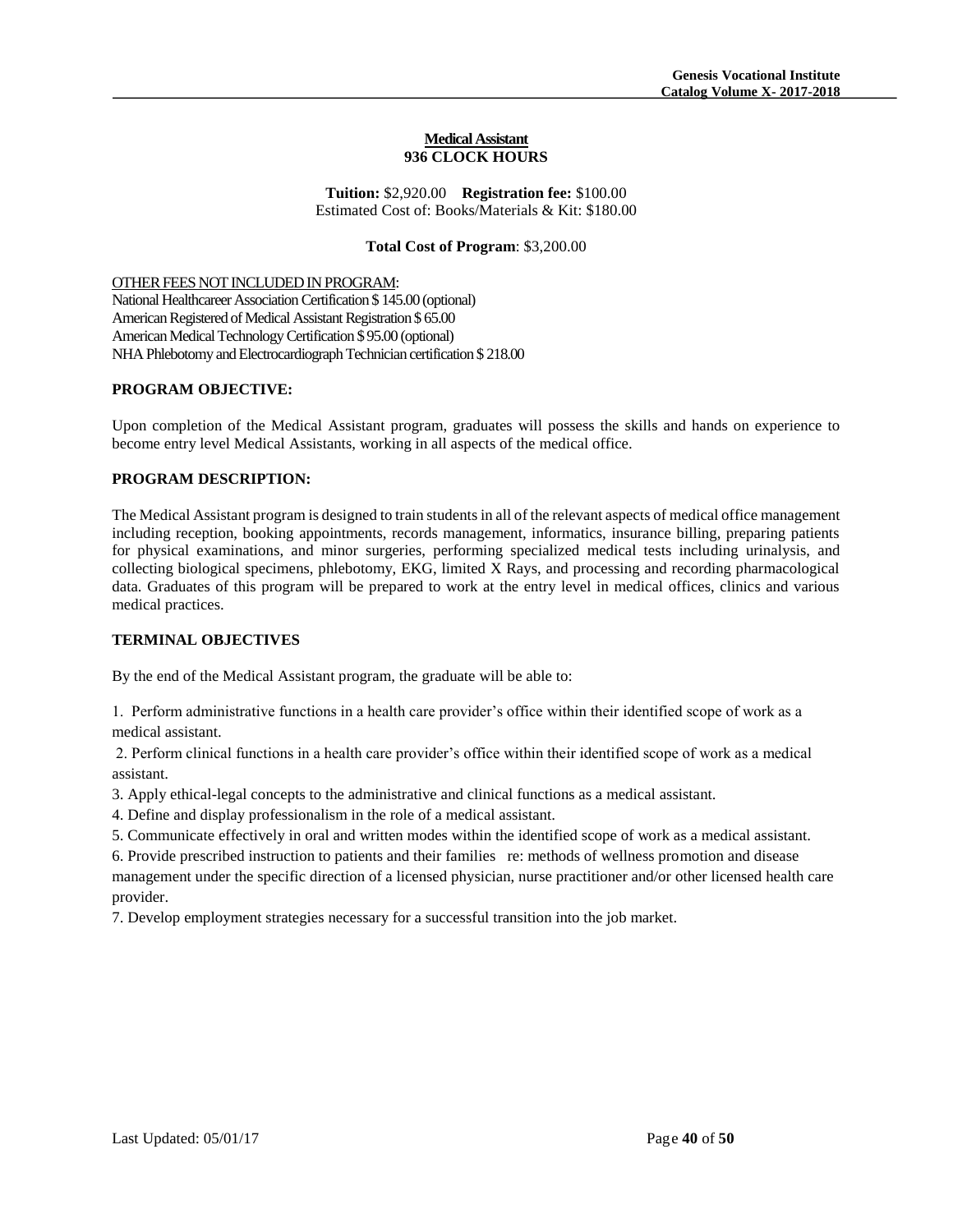|                              |                            | FRUGRAM UUTLINE               |                     |                             |                                              |
|------------------------------|----------------------------|-------------------------------|---------------------|-----------------------------|----------------------------------------------|
| <b>COURSE</b><br><b>CODE</b> | <b>COURSE TITLE</b>        | <b>Theory</b><br><b>Hours</b> | Lab<br><b>Hours</b> | <b>Externshi</b><br>p Hours | <b>Total</b><br><b>Clock</b><br><b>Hours</b> |
|                              |                            |                               |                     |                             |                                              |
| <b>HAE 100</b>               | <b>HIV/AIDS</b>            | $\overline{4}$                | $\Omega$            | $\theta$                    | 4                                            |
|                              | Education                  |                               |                     |                             |                                              |
| <b>CPR 100</b>               | <b>CPR</b>                 | $\mathbf{1}$                  | 3                   | $\theta$                    | $\overline{4}$                               |
|                              | Cardiopulmonary            |                               |                     |                             |                                              |
|                              | Resuscitation              |                               |                     |                             |                                              |
| <b>HSC 100</b>               | <b>Health Science Core</b> | 82                            | $\Omega$            | $\Omega$                    | 82                                           |
|                              | Fundamentals               |                               |                     |                             |                                              |
| <b>HSC 104</b>               | General Anatomy &          | 72                            | $\Omega$            | $\Omega$                    | 72                                           |
|                              | Physiology                 |                               |                     |                             |                                              |
| <b>MAT 100</b>               | <b>Basic Math</b>          | 32                            | $\Omega$            | $\mathbf{0}$                | 32                                           |
| <b>MAT 102</b>               | Pharmacology               | 54                            | $\overline{0}$      | $\mathbf{0}$                | 54                                           |
| <b>COM 100</b>               | Computer                   | 20                            | 52                  | $\boldsymbol{0}$            | 72                                           |
|                              | Applications               |                               |                     |                             |                                              |
| <b>MAS 101</b>               | <b>Medical Office</b>      | 24                            | 48                  | $\boldsymbol{0}$            | 72                                           |
|                              | Procedures                 |                               |                     |                             |                                              |
| <b>MAS 102</b>               | Fundamentals of            | 22                            | 22                  | $\Omega$                    | 44                                           |
|                              | Medical Insurance          |                               |                     |                             |                                              |
| <b>MAS 103</b>               | Records                    | 16                            | 8                   | $\theta$                    | 24                                           |
|                              | Management &               |                               |                     |                             |                                              |
|                              |                            |                               |                     |                             |                                              |
|                              | <b>Informatics</b>         |                               |                     |                             |                                              |
| <b>MAS 104</b>               | Limited X Ray              | 30                            | 42                  | $\mathbf{0}$                | 72                                           |
| <b>MAS 105</b>               | <b>Patient Preparation</b> | 90                            | 40                  | $\boldsymbol{0}$            | 130                                          |
| <b>MAS 106</b>               | Specialized Medical        | 80                            | 42                  | $\boldsymbol{0}$            | 122                                          |
|                              | Exams                      |                               |                     |                             |                                              |
| <b>HSC 107</b>               | <b>Career Preparation</b>  | 12                            | $\overline{0}$      | $\boldsymbol{0}$            | 12                                           |
| <b>MAS 107</b>               | <b>Medical Assistant</b>   | $\Omega$                      | $\Omega$            | 140                         | 140                                          |
|                              | Externship                 |                               |                     |                             |                                              |
|                              | <b>Total</b>               | 539                           | 257                 | 140                         | 936                                          |

**PROGRAM OUTLINE** 

Full-time students will complete this program in 43 weeks.

Upon completion of the program the student will receive a Diploma.

**DISCLOSURE: Students may begin working in their field of training as soon as the diploma is received.**

#### **COURSE DESCRIPTIONS**

#### **HAE 100 HIV/AIDS Education**

4 Theory Hours/0 Lab Hours/0 Externship Hours/4 Clock Hours

This course is designed to provide the necessary information concerning HIV/AIDS and the medical worker. Students will learn the history of HIV/AIDS, procedures and protocols required for caring for HIV/AIDS patients, the pathology of the disease and the expectations, objectives of clinical management that is standard for HIV/AIDS patients.

# **CPR 100 CPR-Cardiopulmonary Resuscitation**

1 Theory Hours/3 Lab Hours/0 Externship Hours/4 Clock Hours

This course will prepare students with emergency procedures in Cardiopulmonary Resuscitation. Upon successful completion of the course and passing the tests, students will be certified in CPR.

#### **HSC 100 Health Science Core Fundamentals**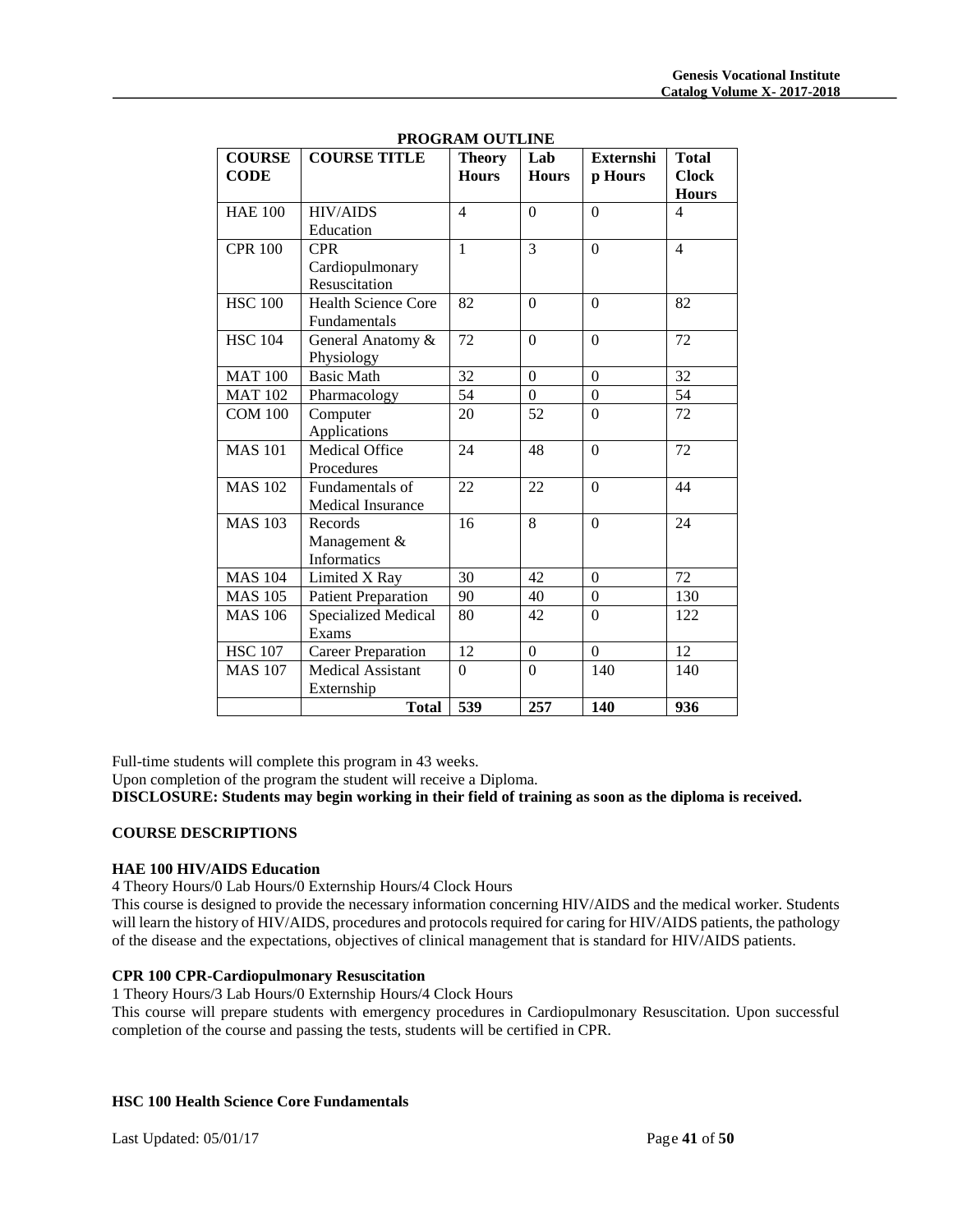# 82 Theory Hours/0 Lab Hours/0 Externship Hours/82 Clock Hours

The Health Science Core offers students a foundation in medical career skills. Students learn the structure and function of the human body, its chemical processes, the pathology of diseases and medical terminology. Students will demonstrate knowledge of the healthcare delivery system, and health occupations, basic infection control procedures, HIPPA guidelines, and the general laws and ethical responsibilities of healthcare workers. Students will learn to respond to emergency situations, practice safety and security procedures, apply basic math and science skills. Apply interpersonal communications skills and concepts. Understand the developmental principles of the life cycle, medical terminology and many other essential foundational areas.

# **HSC 104 General Anatomy & Physiology**

72 Theory Hours/0 Lab Hours/0 Externship Hours/72 Clock Hours

Upon completion of this course students will have learned all of the body systems, pathology of diseases, and related medical terminology.

# **MAT 100 Basic Math**

32 Theory Hours/0 Lab Hours/0 Externship Hours/32 Clock Hours.

Students will study basic mathematical concepts including addition, subtraction, division, multiplication, basic algebra, fractions, percentages, decimals, exponents and other basic operations.

# **MAT 102 Pharmacology**

54 Theory Hours/0 Lab Hours/0 Externship Hours/54 Clock Hours

Dosage and calculations are the base concepts of this course. Students will develop the knowledge needed to understand basic dosage orders, as well as measure and record calculations for such dosages.

# **COM 100 Computer Applications**

20 Theory Hours/52 Lab Hours/0 Externship Hours/72 Clock Hours

This course provides the fundamental skills needed to operate a computer and popular software titles. Students will learn how to care and maintain computers, run diagnostic software, use a word processor, spreadsheet software, presentations software and database management. Students will also learn how to navigate the Internet and use e-mail programs.

# **MAS 101 Medical Office Procedures**

# 24 Theory Hours/48 Lab Hours/0 Externship Hours/72 Clock Hours

Upon completion of this course students will demonstrate professional and appropriate phone technique, explain the role of the medical assistant in the medical office, demonstrate appropriate professional behavior for the medical office, explain the use and function of computers in the medical office, demonstrate appropriate written communication skills and mail processing, demonstrate how to schedule appointments, basic bookkeeping principles, demonstrate cordial, courteous and professional patient reception, and patient processing.

#### **MAS 102 Fundamentals of Medical Insurance**

#### 22 Theory Hours/22 Lab Hours/0 Externship Hours/44 Clock Hours

In this course students will develop the basic skills necessary to initiate the claims development procedures of the medical office. Students will learn how to collect pertinent insurance information, integrate it into a patient's file, complete billing forms, perform procedural and diagnostic coding and communicate with insurance companies.

#### **MAS 103 Records Management & Informatics**

16 Theory Hours/8 Lab Hours/0 Externship Hours/24 Clock Hours

This course is designed to provide students with training in common medical file systems. Students will learn how to initiate and maintain new files, patient charts, maintain clean forms and organize information in chronological order. Emphasis will be placed on the computational, cognitive and social aspects of informatics in the medical office.

# **MAS 104 Limited X-Ray**

30 Theory Hours/42 Lab Hours/0 Externship Hours/72 Clock Hours

This course prepares students to prep and perform limited x-ray work on physical extremities and body regions. Students will learn about machine maintenance, principals of use, safety precautions and x-ray procedures.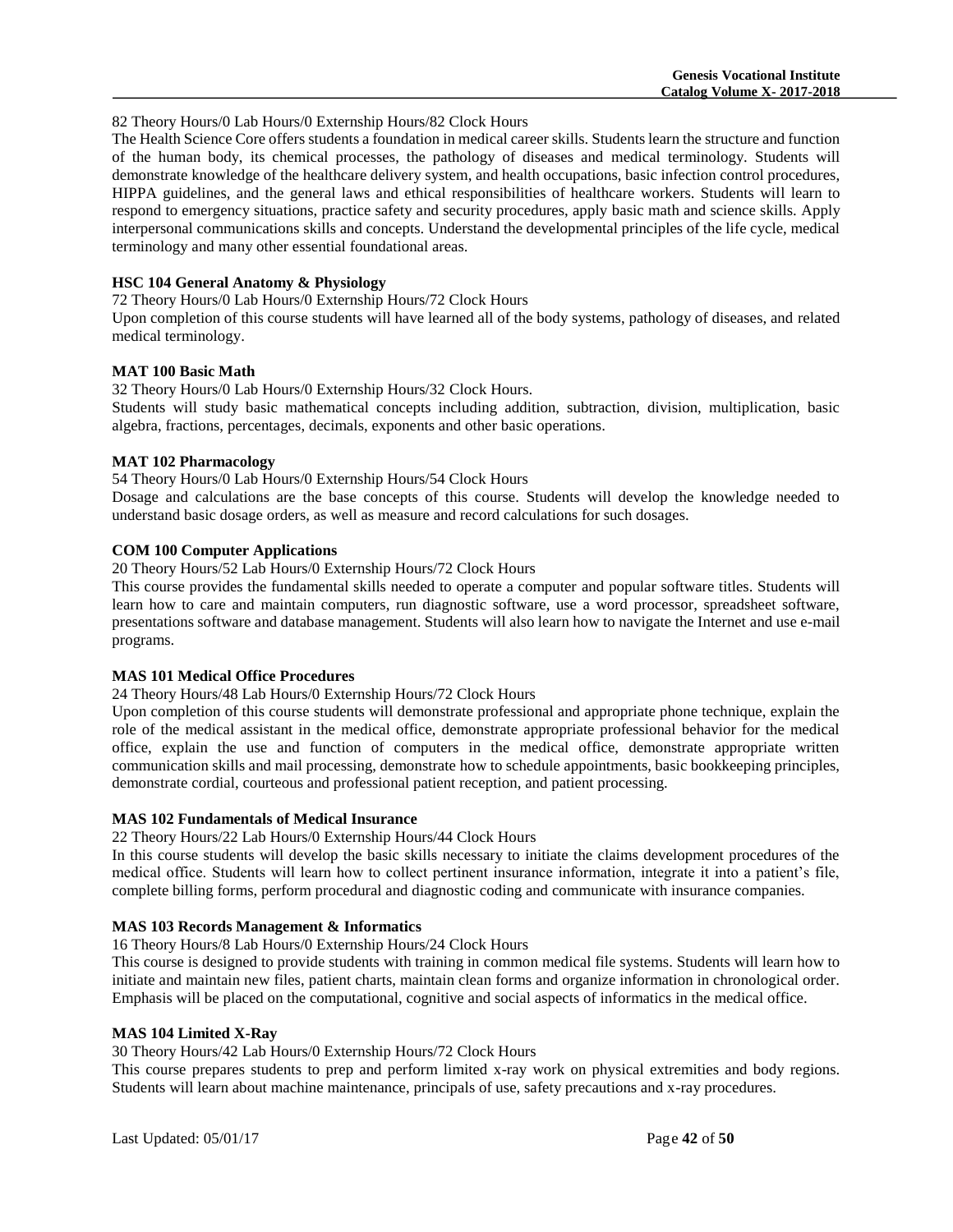# **MAS 105 Patient Preparation**

90 Theory Hours/40 Lab Hours/0 Externship Hours/130 Clock Hours

Students will study patient care concepts involved in preparing patients for a medical examination or specialized test. Students will learn appropriate draping procedures, procedures for preparation for minor surgery, interpersonal skills required for patient communication, and the importance of maintaining well stocked, clean and well prepared examination areas.

# **MAS 106 Specialized Medical Exams**

80 Theory Hours/42 Lab Hours/0 Externship Hours/122 Clock Hours

In this course students will learn the basic concepts behind laboratory testing. Students will learn phlebotomy skills, use of Vacutainer equipment, proper techniques involved in collecting biological specimens and material, appropriate storage and processing. Students will also learn how to perform urinalysis, hematology testing, immunology testing, and other labs performed in the medical office and laboratories. Students will learn to prepare and perform Electrocardiograms (EKG/ECG), perform respiratory testing, wrap and prepare items for autoclaving, and dispose of biohazardous materials. Students will develop a well-rounded skill base in the clinical laboratory testing.

# **HSC 107 Career Preparation**

12 Theory Hours/0 Lab Hours/0 Externship Hours/12 Clock Hours

In this course students will prepare for their career in the aspect of professional development. Students will learn the importance of professional behavior, attitudes, workplace dynamics, communication and professional image. Students will prepare for the job hunt by preparing a professional resume, and learn job search skills that will help maximize their search results.

# **MAS 107 Medical Assistant Externship**

0 Theory Hours/0 Lab Hours/140 Externship Hours/ 140 Clock Hours

Prerequisite: All courses must be taken prior to engaging in externship

The externship component is the student's opportunity to develop their skills in the actual work environment. Students will be assigned to their clinical assignments where they will work performing the clinical and administrative skills learned in the Medical Assistant program. Externship hours may vary per week depending on the actual sites assigned. Students must complete a total of 160 clock hours of externship to complete the course. Externship hours in one week will not exceed 40 hours.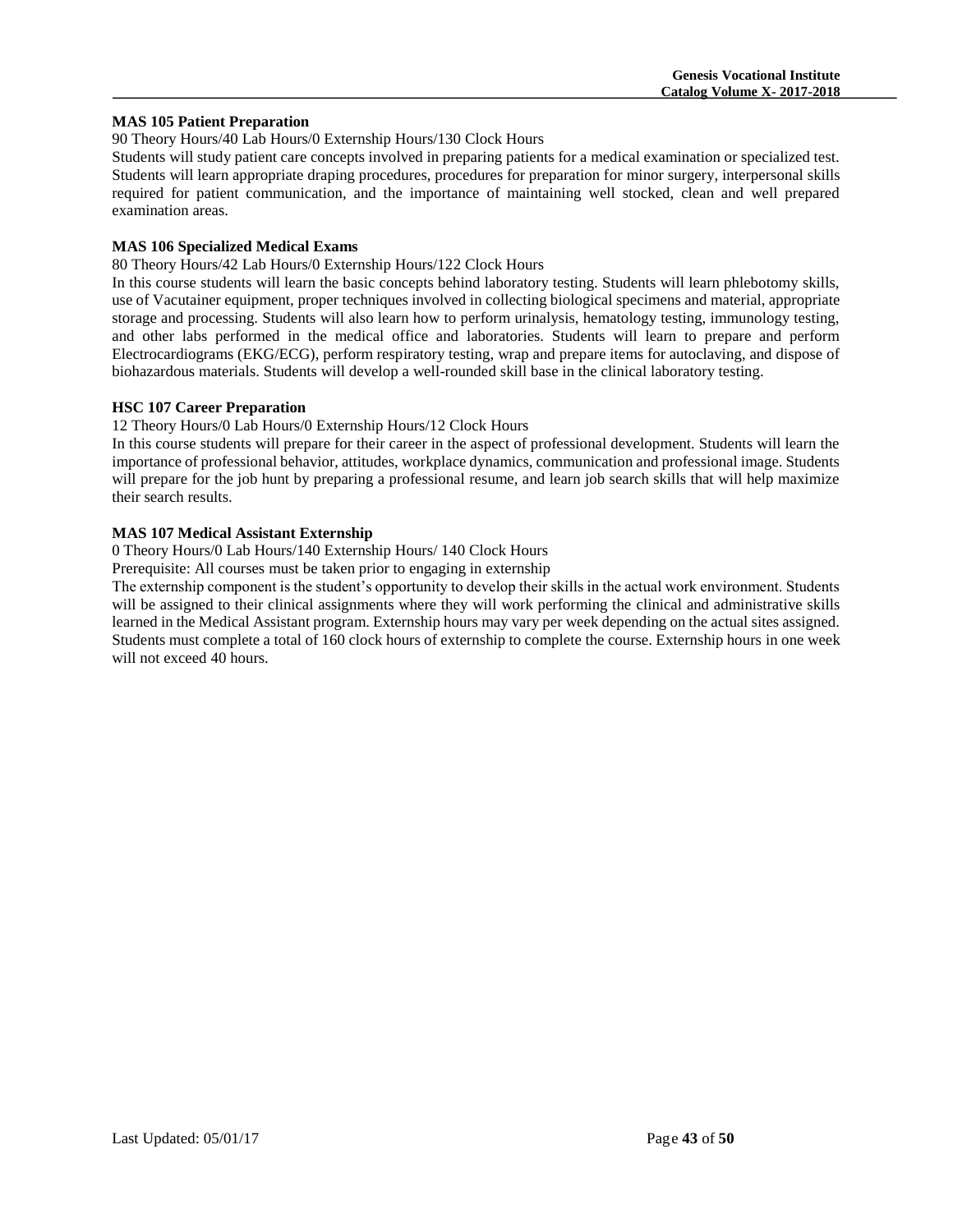# **Medical Billing and Coding 1000 CLOCK HOURS**

**Tuition:** \$2,700.00 **Registration fee:** \$100.00 Estimated Cost of: Books/Materials & Kit: \$200.00

# **Total Cost of Program**: \$3,000.00

OTHER FEES NOT INCLUDED IN PROGRAM: National Healthcareer Association Certification \$ 105.00 (optional)

# **PROGRAM OBJECTIVE:**

Upon completion of the Medical Billing and Coding program, graduates will possess the skills and hands on experience to become entry level Medical Billing and Coding Specialist, working in all aspects of the Medical Billing and Coding.

# **PROGRAM DESCRIPTION:**

This program was designed to prepare students for entry-level employment in a variety of Health Care facilities as Medical Record Coder, Coding Technician, or Coding Clerk. The students will learn to translate diagnoses and procedures into numerical codes, using the International Classification of Disease (ICD-9-CM) and the Current Procedural Terminology (CPT-4). The students will be trained to prepare and file insurance claim forms for reimbursement.

# **TERMINAL OBJECTIVES**

By the end of the Medical Assistant program, the graduate will be able to:

1. Perform administrative functions in a health care provider's office within their identified scope of work as a medical biller and coder.

2. Perform clinical functions in a health care provider's office within their identified scope of work as a medical biller and coder.

3. Apply ethical-legal concepts to the administrative and clinical functions as a medical biller and coder.

4. Define and display professionalism in the role of the medical biller and coder.

5. Communicate effectively in oral and written modes within the identified scope of work as a medical biller and coder.

6. Provide prescribed instruction to patients and their families re: methods of wellness promotion and disease management under the specific direction of a licensed physician, nurse practitioner and/or other licensed health care provider.

7. Develop employment strategies necessary for a successful transition into the job market.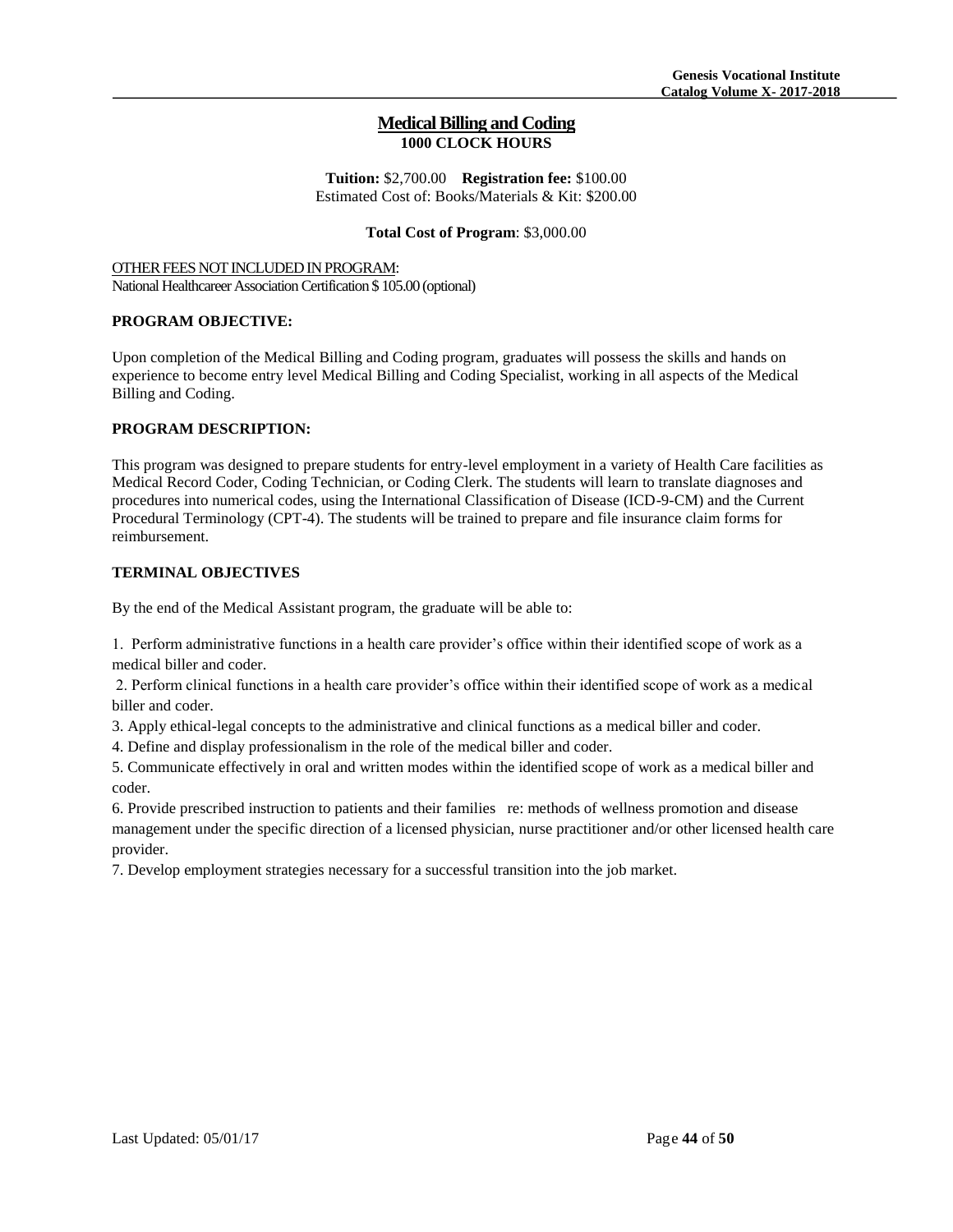| <b>COURSE</b><br><b>CODE</b> | <b>COURSE TITLE</b>                                | <b>Theory</b><br><b>Hours</b> | Lab<br><b>Hours</b> | <b>Externship</b><br><b>Hours</b> | <b>Total</b><br><b>Clock</b><br><b>Hours</b> |
|------------------------------|----------------------------------------------------|-------------------------------|---------------------|-----------------------------------|----------------------------------------------|
| <b>COM 100</b>               | Computer<br>Applications                           | 20                            | 52                  | $\Omega$                          | 72                                           |
| <b>MAT100</b>                | <b>Basic Math</b>                                  | 48                            | $\Omega$            | $\theta$                          | 48                                           |
| <b>HSC 100</b>               | <b>Health Science</b><br>Core<br>Fundamentals      | 82                            | $\Omega$            | $\Omega$                          | 82                                           |
| <b>HSC 104</b>               | General Anatomy<br>&<br>Physiology                 | 72                            | $\Omega$            | $\theta$                          | 72                                           |
| <b>HSC 105</b>               | Medical<br>Terminology                             | 60                            | $\Omega$            | $\Omega$                          | 60                                           |
| <b>HSC 106</b>               | <b>Human Diseases</b>                              | 60                            | $\Omega$            | $\Omega$                          | 60                                           |
| <b>MAT 102</b>               | Pharmacology                                       | 54                            | $\Omega$            | $\theta$                          | 54                                           |
| <b>MCB 101</b>               | Introduction to<br>Medical Coding                  | 30                            | 96                  | $\theta$                          | 126                                          |
| <b>MCB 102</b>               | Medical Coding II                                  | 30                            | 96                  | $\Omega$                          | 126                                          |
| <b>MCB</b> 103               | <b>Health Information</b><br>Technology            | 78                            | $\Omega$            | $\Omega$                          | 78                                           |
| <b>MCB 104</b>               | <b>Health Insurance</b><br><b>Billing</b>          | 30                            | 60                  | $\Omega$                          | 90                                           |
| <b>HSC 107</b>               | <b>Career Preparation</b>                          | 12                            | $\Omega$            | $\Omega$                          | 12                                           |
| <b>MCB</b> 105               | <b>Medical Billing</b><br>and Coding<br>Externship | $\theta$                      | $\Omega$            | 120                               | 120                                          |
|                              | <b>Total</b>                                       | 576                           | 304                 | 120                               | 1000                                         |

# **PROGRAM OUTLINE**

Full-time students will complete this program in 47 weeks. 11 months Upon completion of the program the student will receive a Diploma.

# **DISCLOSURE: Students may begin working in their field of training as soon as the diploma is received. COURSE DESCRIPTIONS**

# **COM 100 Computer Applications**

20 Theory Hours/52 Lab Hours/0 Externship Hours/72 Clock Hours

This course provides the fundamental skills needed to operate a computer and popular software titles. Students will learn how to care and maintain computers, run diagnostic software, use a word processor, spreadsheet software, presentations software and database management. Students will also learn how to navigate the Internet and use e-mail programs.

#### **HSC 100 Health Science Core Fundamentals**

82 Theory Hours/0 Lab Hours/0 Externship Hours/82 Clock Hours

The Health Science Core offers students a foundation in medical career skills. Students learn the structure and function of the human body, its chemical processes, the pathology of diseases and medical terminology. Students will demonstrate knowledge of the healthcare delivery system, and health occupations, basic infection control procedures, HIPPA guidelines, and the general laws and ethical responsibilities of healthcare workers. Students will learn to respond to emergency situations, practice safety and security procedures, apply basic math and science skills. Apply interpersonal communications skills and concepts. Understand the developmental principles of the life cycle, medical terminology and many other essential foundational areas.

# **HSC 104 General Anatomy & Physiology**

72 Theory Hours/0 Lab Hours/0 Externship Hours/72 Clock Hours

Upon completion of this course students will have learned all of the body systems, pathology of diseases, and related medical terminology.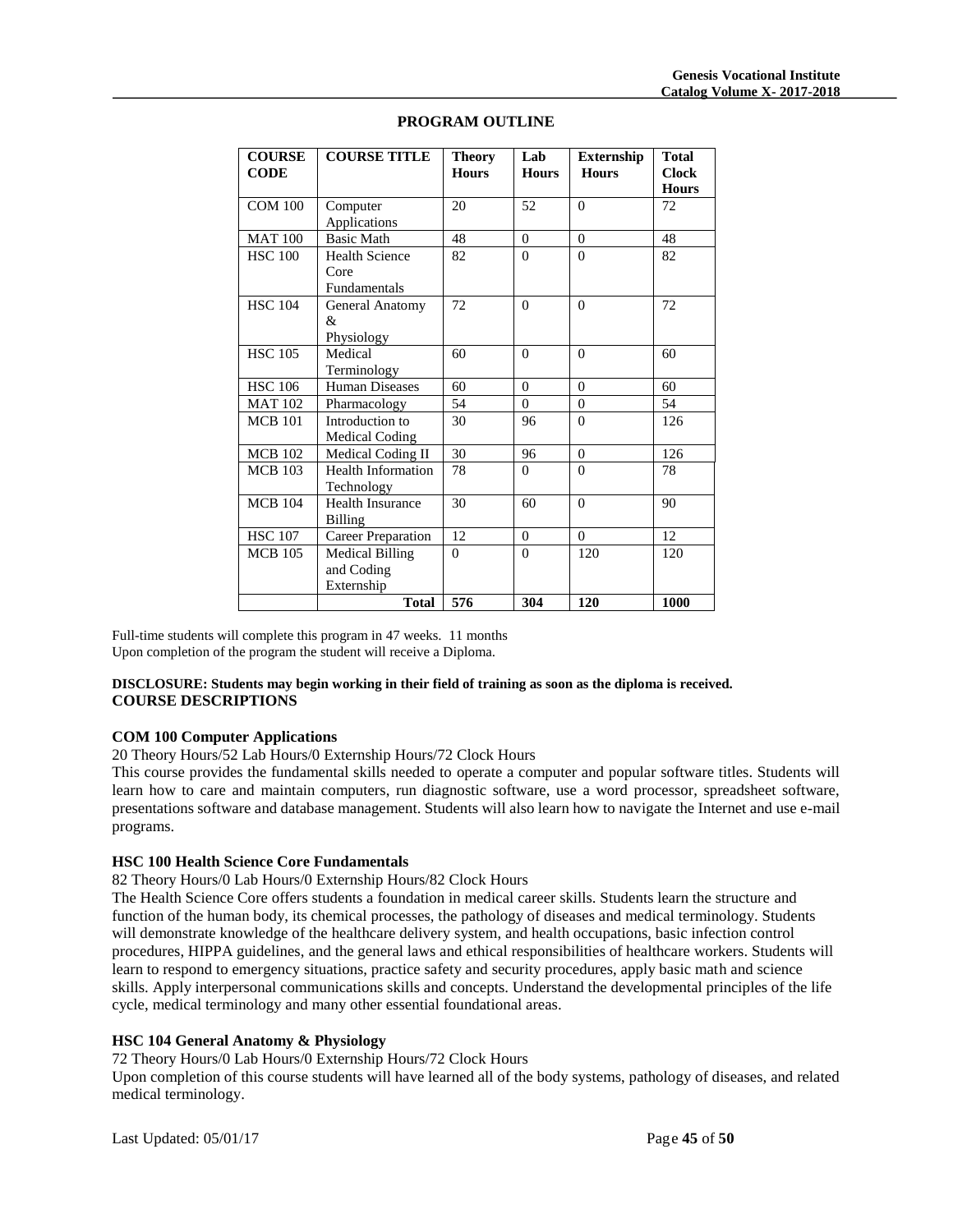#### **HSC 105 Medical Terminology**

60 Theory Hours/0 Lab Hours/0 Externship Hours/60 Clock Hours

This course introduces medical elements and their applications to body systems and medical specialties. The student will be introduced to medical terms, including suffixes, roots, prefixes and anatomical terms. The basic body components will also be introduced and associated with the proper terminology. These terms will be applied to common medical specialties.

# **HSC 106 Human Diseases**

60 Theory Hours/0 Lab Hours/0 Externship Hours/60 Clock Hours

Upon completion of this course students will have learned about any harmful change that interferes with the normal appearance, structure, or function of the body or any of its parts.

# **MAT 100 Basic Math**

48 Theory Hours/0 Lab Hours/0 Externship Hours/48 Clock Hours

Students will study basic mathematical concepts including addition, subtraction, division, multiplication, basic algebra, fractions, percentages, decimals, exponents and other basic operations.

# **MAT 102 Pharmacology**

54 Theory Hours/0 Lab Hours/0 Externship Hours/54 Clock Hours

Dosage and calculations are the base concepts of this course. Students will develop the knowledge needed to understand basic dosage orders, as well as measure and record calculations for such dosages

# **MCB 101 Introduction to Medical Coding**

30 Theory Hours/96 Lab Hours/0 Externship Hours/126 Clock Hours

This course will provide students with an overview of the historical development of medical nomenclature and classification systems including ICD-9-CM, CPT Coding and HCPCS Level II. This course concentrates on the coding of diseases, operative procedures and abstracting clinical diagnostic data from medical information.

# **MCB 102 Medical Coding II**

30 Theory Hours/96 Lab Hours/0 Externship Hours/126 Clock Hours

This course is the continuation of Introduction to Medical Coding and will provide to students with an overview of the historical development of medical nomenclature and classification systems including ICD-9-CM and CPT Coding. This course concentrates on the coding of diseases, operative procedures and abstraction clinical diagnostic data from medical information.

# **MCB 103 Health Information Technology**

78 Theory Hours/0 Lab Hours/0 Externship Hours/78 Clock Hours

This course will provide students with comprehensive management of medical information and its secure exchange between health care consumers and providers.

Also students will learn how to:

- Improve health care quality.
- Prevent medical errors.
- Reduce health care costs.
- Increase administrative efficiencies.
- Decrease paperwork.
- Expand access to affordable care.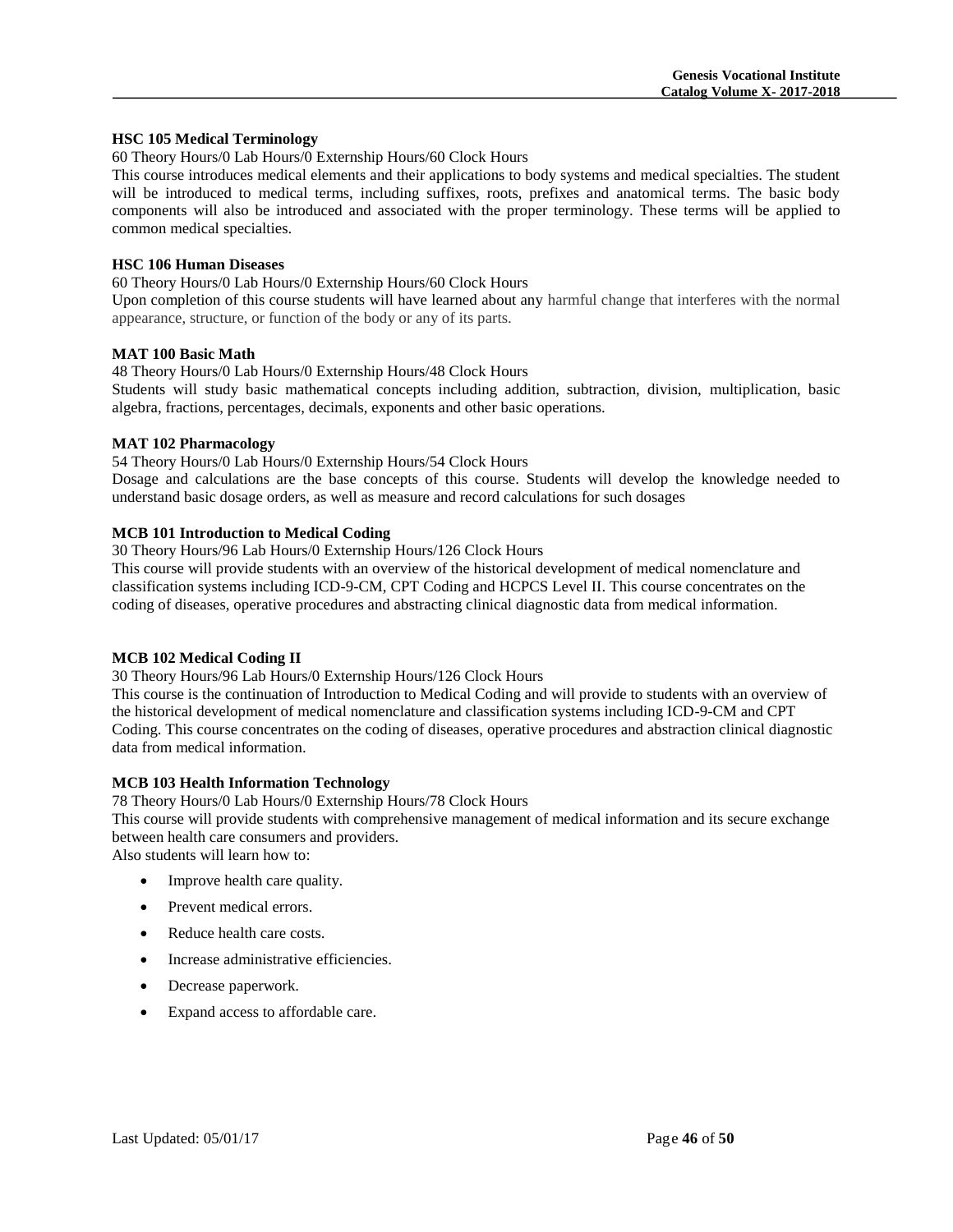# **MCB 104 Health Insurance Billing**

30 Theory Hours/60 Lab Hours/0 Externship Hours/90 Clock Hours

Upon completion of this course students will have learned introductory concepts, examples, and application exercises designed to show the students the basics of insurance billing. The student will become familiar with health insurance terminology, understand the legal implications of insurance billing and accurately complete insurance claim forms.

# **HSC 107 Career Preparation**

12 Theory Hours/0 Lab Hours/0 Externship Hours/12 Clock Hours

In this course students will prepare for their career in the aspect of professional development. Students will learn the importance of professional behavior, attitudes, workplace dynamics, communication and professional image. Students will prepare for the job hunt by preparing a professional resume, and learn job search skills that will help maximize their search results.

# **MCB 105 Medical Billing and Coding Externship**

0 Theory Hours/0 Lab Hours/120 Externship Hours/ 120 Clock Hours

Prerequisite: All courses must be taken prior to engaging in externship

The externship component is the student's opportunity to develop their skills in the actual work environment. Students will be assigned to their clinical assignments where they will work performing the clinical and administrative skills learned in the Medical Billing and Coding program. Externship hours may vary per week depending on the actual sites assigned. Students must complete a total of 120 clock hours of externship to complete the course. Externship hours in one week will not exceed 40 hours.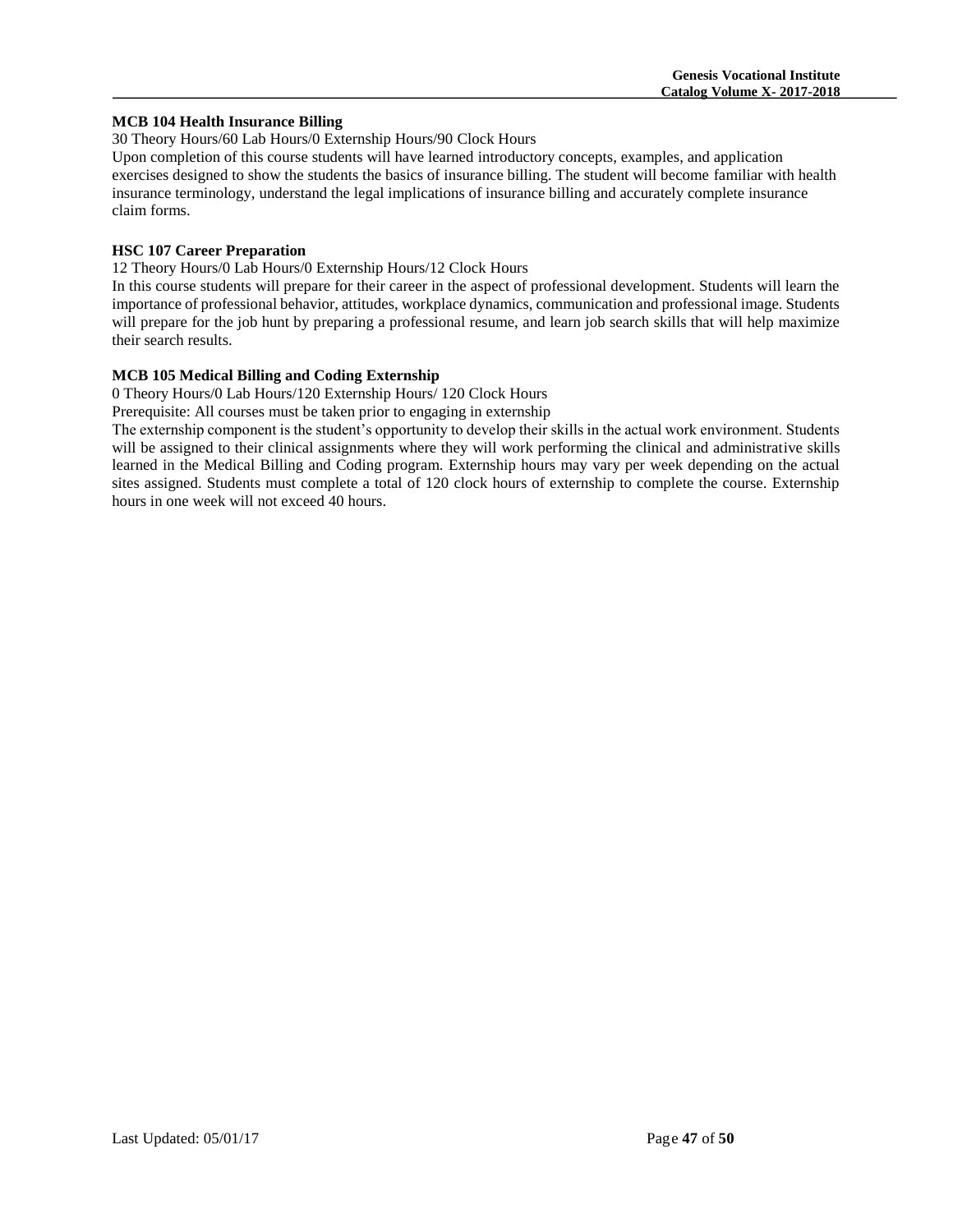#### **Course Numbering**

Because Genesis Vocational Institute is currently a clock hour school, all courses will be considered as first level courses. The prefixes contain letters found in the course title. The numbering system will be 100. The course codes are based on program and related topic. Those are defined as follows:

HSC: Health Science Core NAT: Nursing Assistant Courses HHA: Home Health Aide PBY: Phlebotomy Courses EKG: Electrocardiograph Courses PCT: Patient Care Technician Courses MAS: Medical Assistant Courses MAT: Math or related Courses COM: Computer Courses CPR: Cardiopulmonary Resuscitation Course HAE: HIV/AIDS Education Courses MCB: Medical Billing and Coding Courses

# **Licensing/Approval Agencies**

**Genesis Vocational Institute** "Licensed by the Commission for Independent Education, Florida Department of Education. Additional information regarding this institution may be obtained by contacting the Commission at 325 West Gaines Street, Suite 1414, Tallahassee, FL 32399-0400, toll-free telephone number 1(888) 224-6684"

**Genesis Vocational Institute** is approved for Veterans Training by the State of Florida, Department of Veterans Affairs, St. Petersburg, Florida 33731, (727) 319-7402. http://www.floridavets.org/

Genesis Vocational Institute is approved by the Florida Board of Nursing to offer the Nursing Assistant program. License # CNAP1835, 4050 Bald Cypress Way, Bin #C06, Tallahassee, Fl. 32399-3256.

**Genesis Vocational Institute** is approved by the National Healthcareer Association, 7 Ridgedale Avenue, Suite 230, Cedar Knolls, NJ 07927, for the following programs. Medical Assistant Patient Care Technician Phlebotomy Technician EKG Technician Medical Billing and Coding Test site code # FL 115

**Genesis Vocational Institute** is approved by the American Registry of Medical Assistant, 69 Southwick Rd., Westfield, MA 01085

**Genesis Vocational Institute** is approved by the American Medical Technologist, for the following programs: Medical Assistant Phlebotomy Technician

**Genesis Vocational Institute** is approved by the American Medical Certification Association as a testing Center, for the following programs: Phlebotomy Technician and Electrocardiograph Technician.

**Genesis Vocational Institute** is approved by The Department of Defense's expanded Military Spouse Career Advancement Accounts program (MyCAA) for the following courses: Medical Assistant, Medical Billing and

Last Updated: 05/01/17 Page **48** of **50**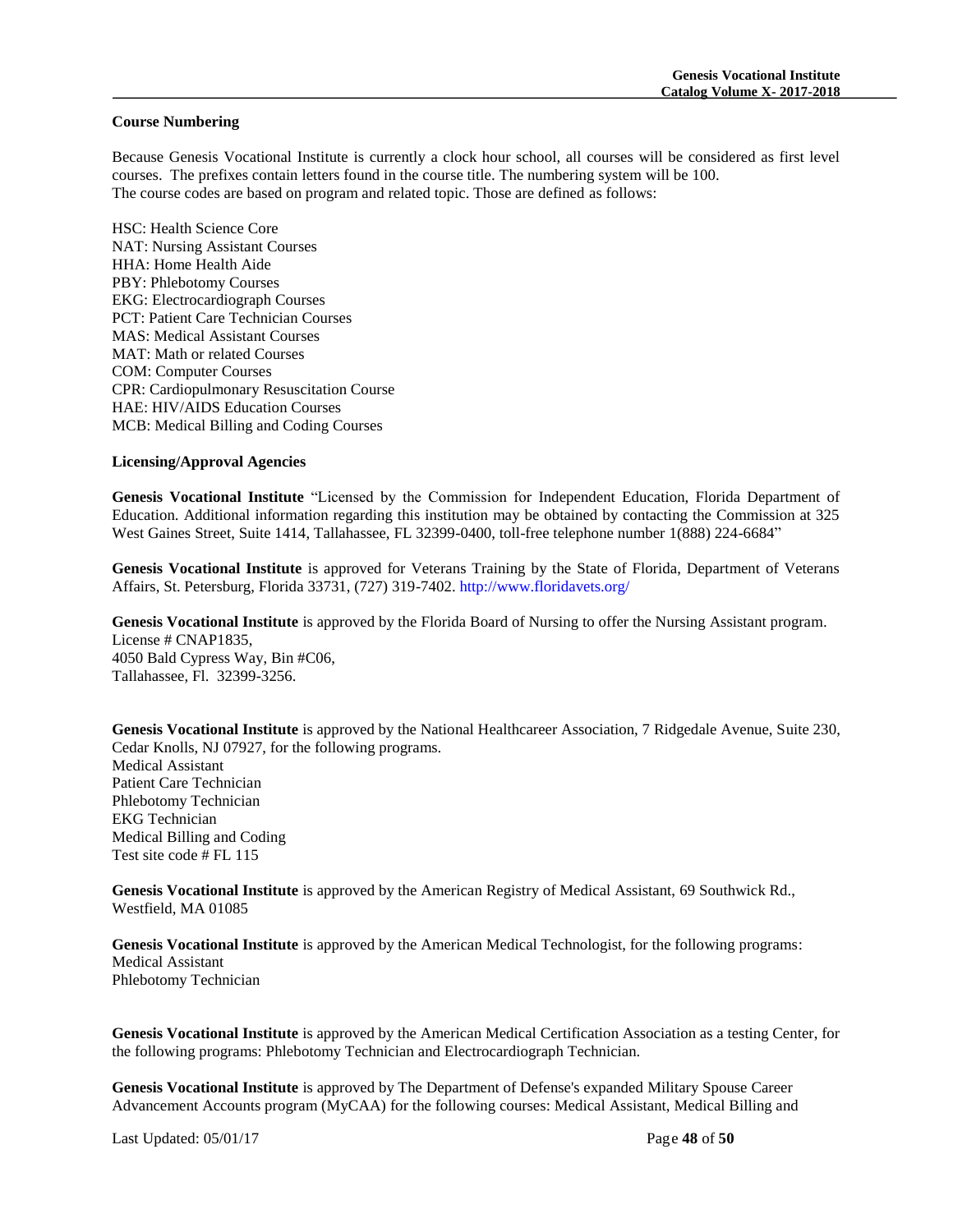Coding, Patient Care Technician, Phlebotomy Technician, Electrocardiograph Technician, Nursing Assistant and Home Health Aide.

**Genesis Vocational Institute** is currently not an accredited institution.

# **Attachment A Anticipated Start & End Dates for Programs offered in 2017-2018**

| <b>Nursing Assistant</b>       |                 | <b>Home Health Aide</b>               |                 |
|--------------------------------|-----------------|---------------------------------------|-----------------|
| <b>Start Date</b>              | End date        | <b>Start Date</b>                     | <b>End Date</b> |
| 06/19/2017                     | 09/01/2017      | 06/20/2017                            | 07/13/2017      |
| 07/03/2017                     | 9/15/2017       | 07/04/2017                            | 8/3/2017        |
| 07/17/2017                     | 9/29/2017       | 07/18/2017                            | 8/17/2017       |
| 7/31/2017                      | 10/06/2017      | 8/1/2017                              | 8/24/2017       |
| 8/14/2017                      | 10/20/2017      | 8/15/2017                             | 9/7/2017        |
| 8/28/2017                      | 11/3/2017       | 8/29/2017                             | 9/21/2017       |
| 9/11/2017                      | 11/17/2017      | 9/12/2017                             | 10/5/2017       |
| 9/25/2017                      | 11/22/2017      | 9/26/2017                             | 10/19/2017      |
| 10/9/2017                      | 12/8/2017       | 10/10/2017                            | 11/2/2017       |
| 10/23/2017                     | 12/22/2017      | 10/24/2017                            | 11/14/2017      |
| 11/06/2017                     | 1/26/2018       | 11/07/2017                            | 11/30/2017      |
| 11/20/2017                     | 2/9/2018        | 11/21/2017                            | 12/14/2017      |
| 12/4/2017                      | 2/23/2018       | 12/5/2017                             | 1/18/2018       |
| 12/18/2017                     | 3/9/2018        | 12/19/2017                            | 1/25/2018       |
| 1/8/2018                       | 3/16/2018       | 1/9/2018                              | 1/31/2018       |
| 1/22/2018                      | 3/30/2018       | 1/23/2018                             | 2/15/2018       |
| 2/5/2018                       | 4/13/2018       | 2/6/2018                              | 3/1/2018        |
| 2/21/2018                      | 4/27/2018       | 2/20/2018                             | 3/15/2018       |
| 3/5/2018                       | 5/11/2018       | 3/6/2018                              | 3/29/2018       |
| 3/19/2018                      | 5/25/2018       | 3/20/2018                             | 4/12/2018       |
| 4/2/2018                       | 6/8/2018        | 4/3/2018                              | 4/26/2018       |
| 4/16/2018                      | 6/22/2018       | 4/17/2018                             | 5/10/2018       |
| 4/30/2018                      | 7/6/2018        | 5/1/2018                              | 5/24/2018       |
| <b>Phlebotomy Technician</b>   |                 | <b>Electrocardiography Technician</b> |                 |
| <b>Start Date</b>              | <b>End Date</b> | <b>Start Date</b>                     | <b>End Date</b> |
| 07/10/2017                     | 9/6/2017        | 07/11/2017                            | 9/7/2017        |
| 9/11/2017                      | 11/1/2017       | 9/12/2017                             | 11/2/2017       |
| 11/6/2017                      | 12/20/2017      | 11/07/2017                            | 12/21/2017      |
| 1/8/2018                       | 2/28/2018       | 1/9/2018                              | 3/1/2018        |
| 3/5/2018                       | 4/25/2018       | 3/6/2018                              | 4/26/2018       |
| 4/30/2018                      | 6/21/2018       | 5/1/2018                              | 6/22/2018       |
| <b>Patient Care Technician</b> |                 | <b>Medical Assistant</b>              |                 |
| <b>Start Date</b>              | <b>End Date</b> | <b>Start Date</b>                     | <b>End Date</b> |
| 05/29/2017                     | 12/22/2017      | 05/29/2017                            | 04/20/2018      |
| 07/10/2017                     | 3/2/2018        | 07/10/2017                            | 6/8/2018        |
| 9/11/2017                      | 5/4/2018        | 9/11/2017                             | 8/3/2018        |
| 11/6/2017                      | 6/15/2018       | 11/6/2017                             | 9/21/2018       |
| 1/8/2018                       | 8/10/2018       | 1/8/2018                              | 11/9/2018       |
| 3/5/2018                       | 9/28/2018       | 3/5/2018                              | 12/21/2018      |